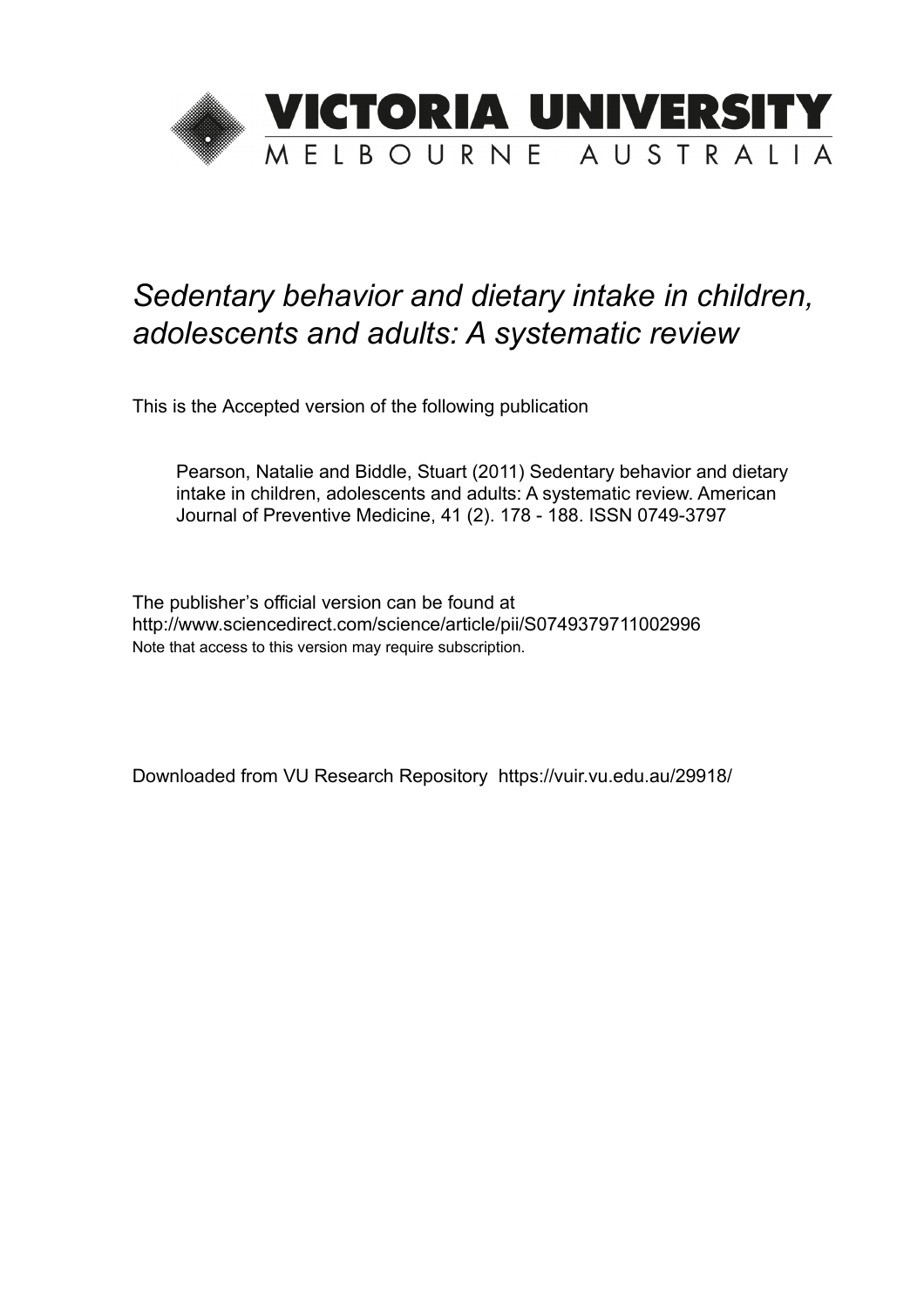# Sedentary Behavior and Dietary Intake in Children, Adolescents and Adults

#### A systematic review

Natalie Pearson, PhD, Stuart Biddle, PhD

Authorship is considered joint

From the School of Exercise and Nutrition Sciences, Centre for Physical Activity and

Nutrition Research (Pearson), Deakin University, Victoria, Australia; the School of Sport,

Exercise and Health Sciences, (Pearson and Biddle) Loughborough University,

Leicestershire, United Kingdom

Address correspondence to: Natalie Pearson, PhD, School of Sport, Exercise and Health

Sciences, Loughborough University, Loughborough, Leicestershire, UK. E-mail:

[n.l.pearson@lboro.ac.uk.](mailto:natalie.pearson@deakin.edu.au)

Published as: Pearson, N., & Biddle, S. J. H. (2011). Sedentary behaviour and dietary intake in children, adolescents and adults: A systematic review. *American Journal of Preventive Medicine, 41*(2), 178 –188. doi:10.1016/j.amepre.2011.05.002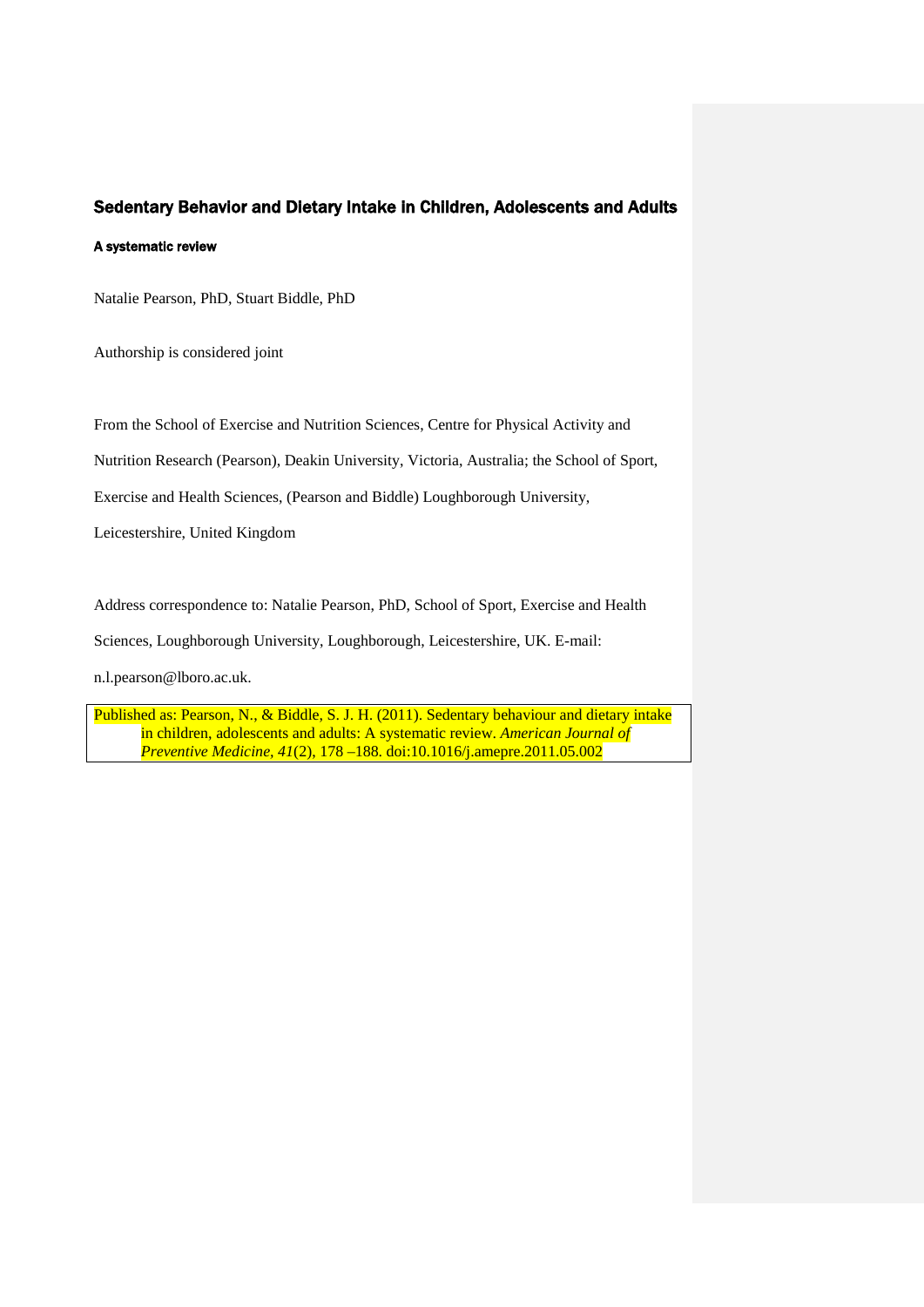**Context:** Sedentary behavior is implicated in youth and adult overweight and obesity. However, the relationship between sedentary behavior and weight status is often small or inconsistent with few studies controlling for confounding factors such as diet and physical activity. Diet has been hypothesized to co-vary with some sedentary behaviors. It is opportune, therefore, to review whether dietary intake is associated with sedentary behavior in young people and adults. This may allow for better interpretation of the diversity of findings concerning sedentary behavior and weight status.

**Evidence acquisition:** Published English language studies were located from computerized and manual searches in early 2010. Included studies were observational studies assessing an association between at least one sedentary behavior and at least one aspect of dietary intake in children (<11 years), and/or adolescents (12-18 years), and/or adults (>18 years).

**Evidence synthesis:** 53 studies (k), totaling 111 independent samples were eligible for this review. Sedentary behavior in children (k=19; independent samples=24), adolescents (k=26; independent samples=72), and adults  $(k=11;$  independent samples=14) appears to be clearly associated with elements of a less healthy diet including lower fruit and vegetable consumption, higher consumption of energy-dense snacks, drinks and fast foods, and higher total energy intake. Strength of associations were mainly in the range of small-to-moderate. **Conclusions:** The association drawn mainly from cross-sectional studies is that sedentary behavior, usually assessed as screen time and predominantly TV viewing, is associated with unhealthy dietary behaviors in children, adolescents and adults. Interventions need to be developed that target reductions in sedentary time to test whether diet also changes.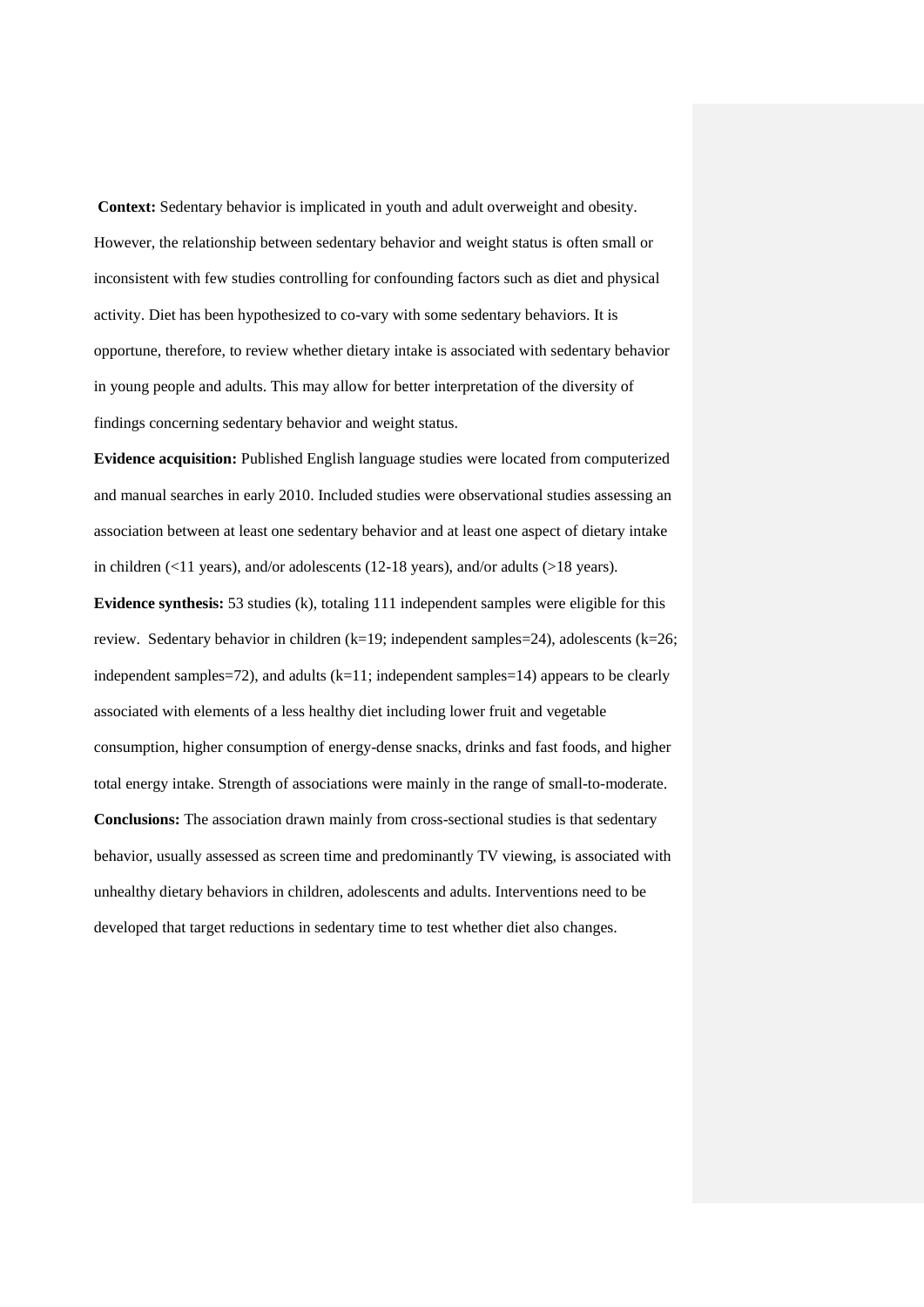# **Context**

Sedentary behavior is rapidly emerging as an important issue in public health. Researchers are now investigating the role of sedentary behavior in diverse health outcomes. Typically, researchers have defined 'sedentary' as not meeting a criterion level of physical activity. However, by sedentary behavior we are referring to very low levels of energy expenditure through sitting and lying. Excessive sitting time is essentially the main concern for sedentary behavior researchers.<sup>1, 2</sup>

Studies are now showing associations between sedentary behavior (usually assessed as screen-based behaviors such as TV and computer use), and a range of health outcomes, including all-cause mortality and cardiovascular disease,  $3, 4$  adverse metabolic profile,  $5$  and obesity.6 However, relationships are not always consistent across age, gender or health outcomes. For example, while there has been a longstanding assumption that TV viewing in youth is associated with overweight and obesity, $\frac{7}{4}$  a meta-analysis of mainly cross-sectional studies found that the strength of such an association was actually very small.<sup>8</sup> Moreover, a review of sedentary behavior intervention studies showed inconsistent weight loss for young people.9 In addition, while cross-sectional data on screen time in 10-16 year olds from 34 countries showed higher degrees of overweight with increased TV viewing in 65% of the countries, this leaves more than one-third having no association.<sup>10</sup> Overall, therefore, sedentary behavior in the form of screen time is implicated in youth overweight and obesity, but findings are less clear cut than some claim.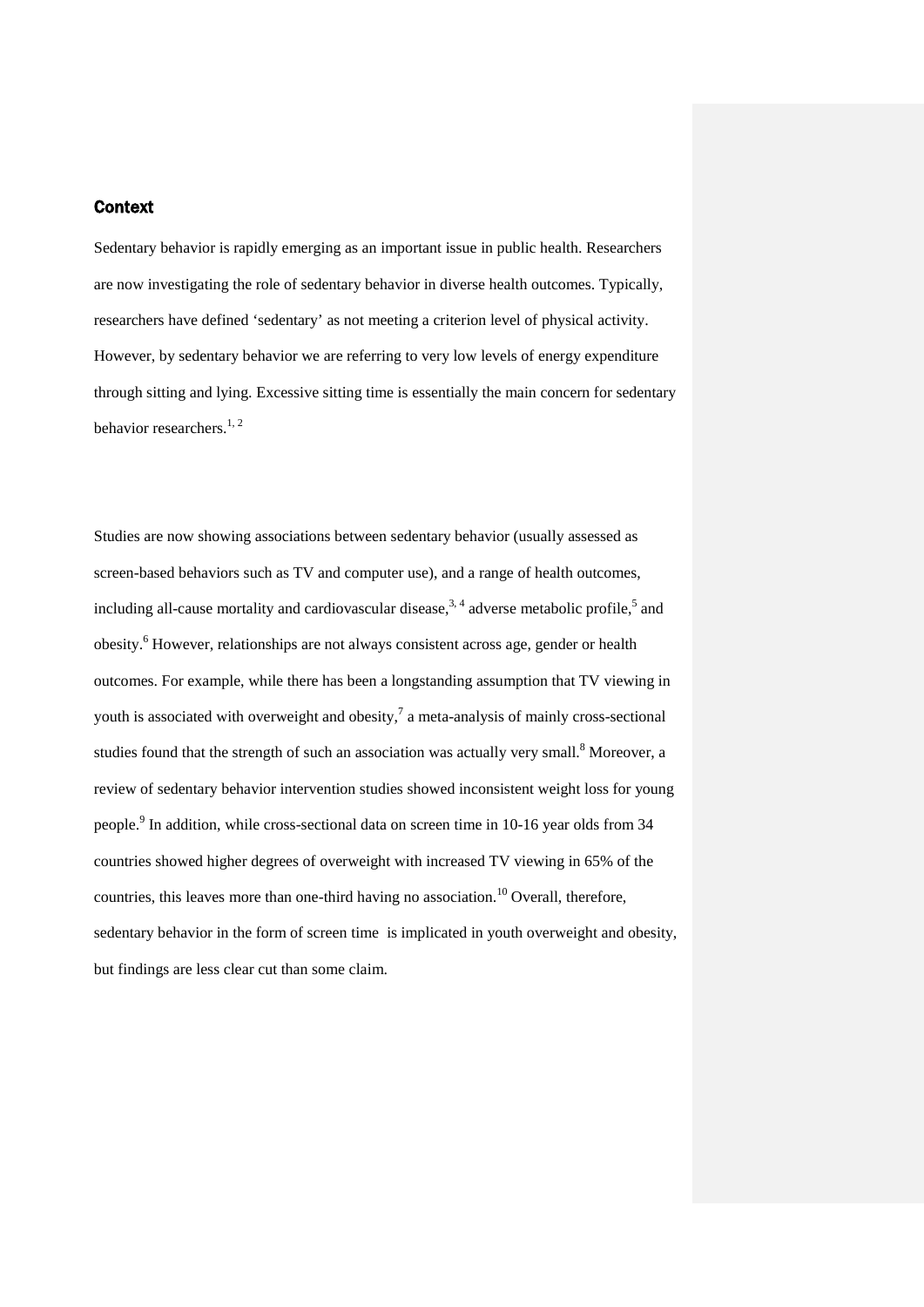Prospective observational cohort studies in adults offer stronger evidence of an association between sedentary behavior and weight status in comparison to the cross-sectional studies typical in the literature on young people. For example, parent- and self-reported time spent watching television between 5 and 15 years in New Zealand was shown to predict BMI at 26 years of age. The Nurses Health Study of over  $50,000$  women  $11$  showed that those who were normal weight or overweight at baseline had a 23% increased risk of developing obesity during 6 years of follow-up for each 2-hour per day increment in time spent watching TV. In a study of over 18,000 women, Blanck et  $al<sup>12</sup>$  reported no significant prospective association between self-reported leisure sitting time and weight gain over 6 years. However, an elevated risk of weight gain was observed in those women who were normal weight at baseline and reporting more than 6 hours of leisure time sitting compared to those who reported less than 3 hours/day. For adults, therefore, associations between sedentary behavior and weight status are suggestive but mixed, although review level, mainly cross-sectional, data support a positive association.13 However, studies either do not control for confounding factors, such as diet or physical activity, or this is done inconsistently across studies. One variable that has been hypothesized to co-vary with some sedentary behaviors, and in particular TV viewing, is diet.

For adults and young people, during the time spent watching television, little energy is expended, $14$  and viewers are exposed to numerous advertisements that can influence the type of food desired and consumed.15, 16 Furthermore, TV may be a distraction resulting in a lack of awareness of actual food consumption or overlooking food cues, leading to overconsumption.<sup>17</sup> It is opportune, therefore, to review whether dietary intake is associated with sedentary behavior in young people and adults. This may assist researchers in better interpreting the diversity of findings concerning sedentary behavior and weight status.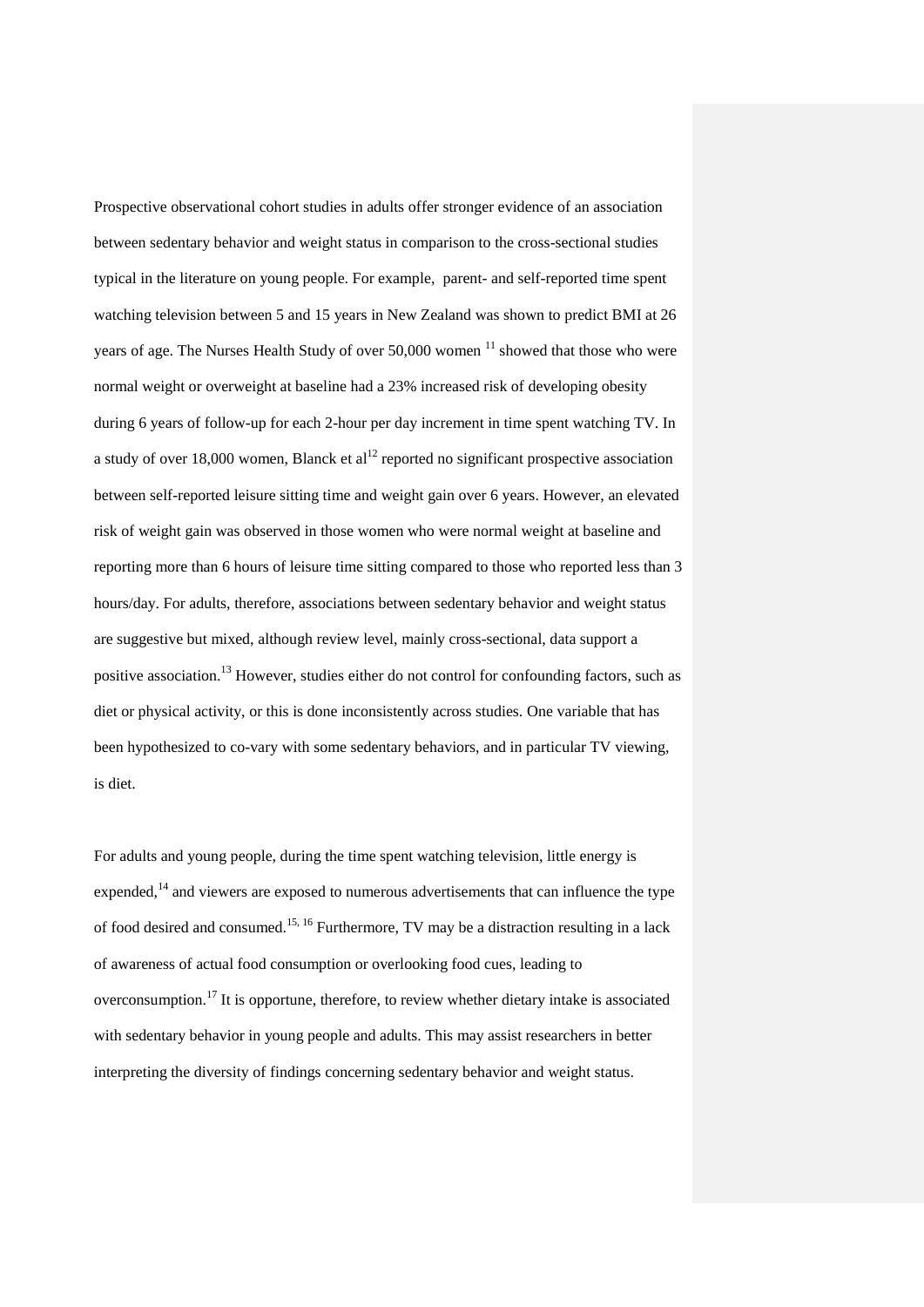# Evidence Acquisition

This study followed the procedures for a systematic review produced by the NHS Centre for Reviews and Dissemination.<sup>18</sup>

## Search strategy

Search strategies were built around four groups of keywords: sedentary behavior, dietary behavior, study type, and sample type. Key terms for sedentary behaviors were used in combination with key terms for dietary behavior, study type and sample type to locate potentially relevant studies. Science Direct, PubMed, PsychINFO, and Web of Science databases were searched using the key terms in early 2010. In addition, manual searches of personal files were conducted along with screening of reference lists of primary studies and identified articles for titles that included the key terms.

## Inclusion and exclusion criteria

For inclusion, studies were required to (i) include children aged  $\leq 11$  years, and/or adolescents aged 12–18 years, and/or adults aged >18 years (or a mean within these ranges) as subjects of study at baseline. Studies that did not state the mean age of participants were classified as pre-school children, school-aged children, adolescents or adults depending on the ages of the majority of the sample; (ii) have a point estimate (mean) of at least one aspect of dietary intake (or data showing prevalence) and have a point estimate (mean) of at least one sedentary behavior (or data showing prevalence); (iii) be observational and assess an association between at least one sedentary behavior and at least one aspect of dietary intake; (iv) be published in peer-reviewed journals in the English language; and (v) be published up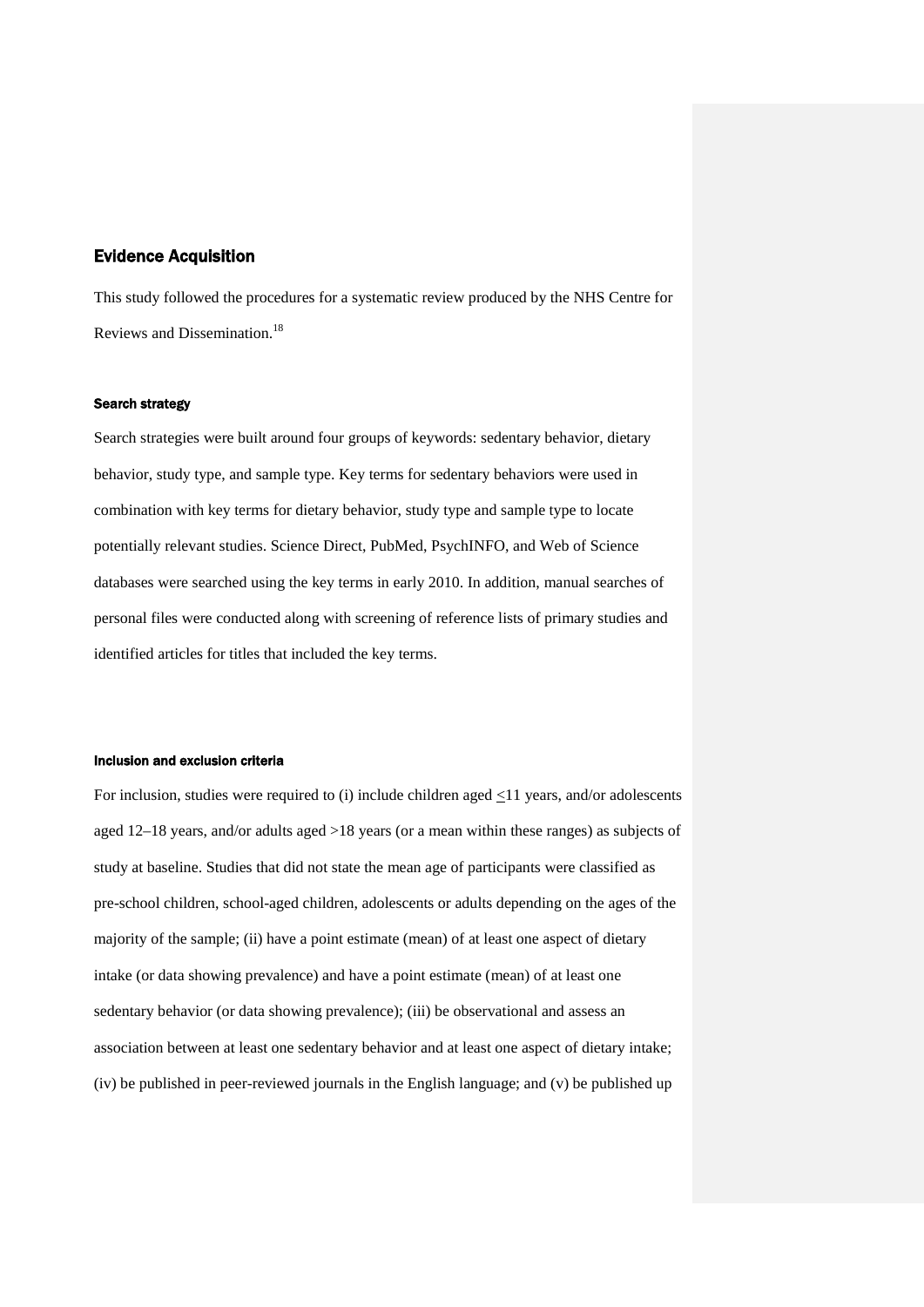to and including January 2010. Experimental studies that manipulated a sedentary behavior and/or aspects of dietary intake were excluded.

#### Identification of relevant studies

Potentially relevant articles were selected by (i) screening the titles; (ii) screening the abstracts; and (iii) if abstracts were not available or did not provide sufficient data, the entire article was retrieved and screened to determine whether it met the inclusion criteria.

#### Data extraction

Data were extracted on standardized forms developed for this review between January and July 2010. This information is summarized in Tables 1 and 2. In addition, the reliability and validity of measures of sedentary behavior and dietary intake, and the response rates of each study were extracted (data not shown in tables).

Identified sedentary and dietary behaviors were tabulated to highlight the state of the literature for the associations between sedentary behavior and diet for children (Table 3), adolescents (Table 4), and adults (Table 5). A large number of dietary behaviors have been studied in association with sedentary behaviors (predominantly television viewing) (see Tables 1 and 2). 20% of the data extraction forms, containing data from the whole data extraction process, were double checked and discrepancies over the extracted data  $(n=7)$  were resolved through discussion.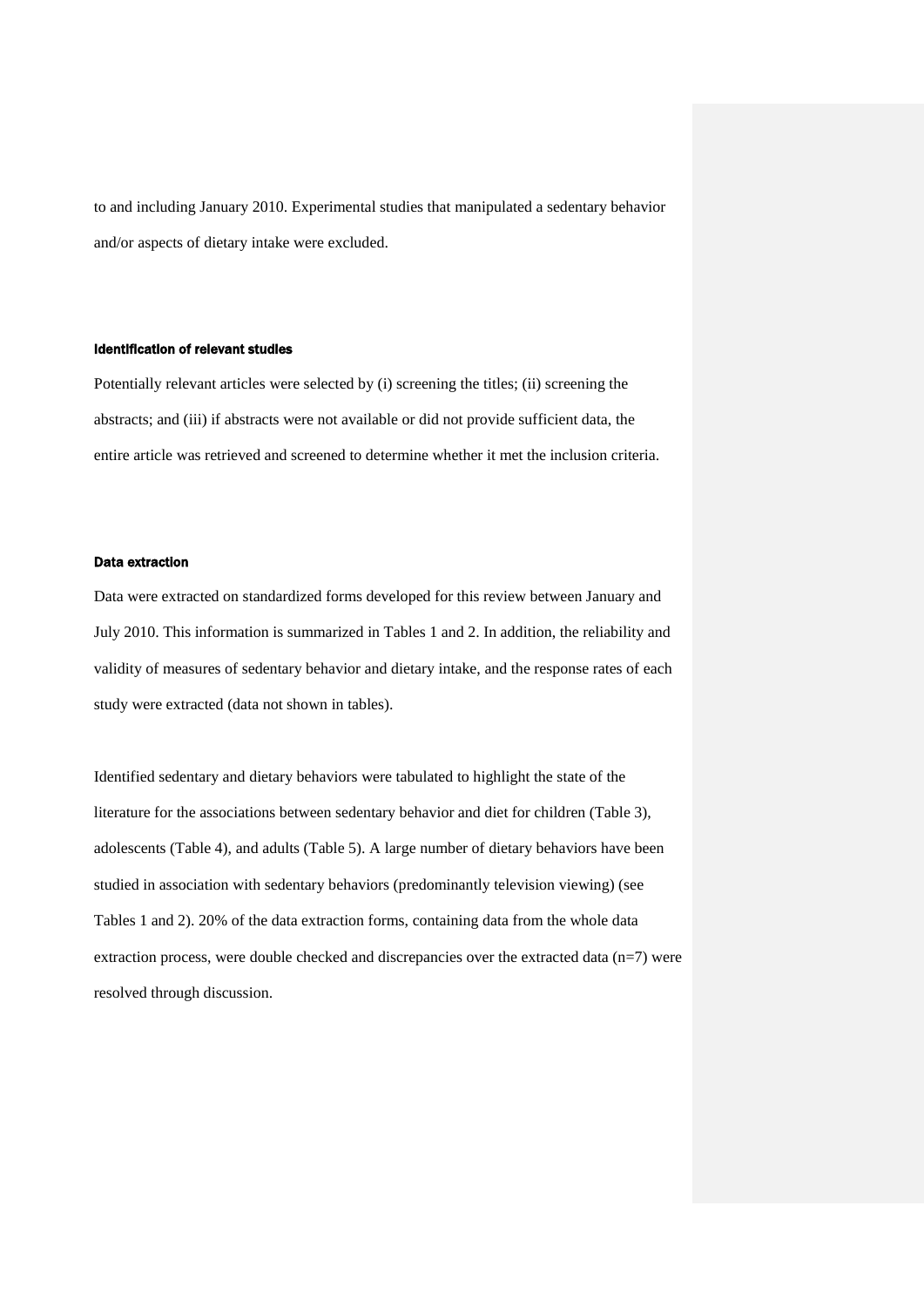#### Coding associations between sedentary behavior and diet

An independent sample was used as the unit of analysis and was defined as the smallest independent sub-sample for which relevant data were reported (e.g. boys/girls).<sup>19</sup> The column 'number of samples' displays the number of samples that have been studied for each dietary behavior. The 'summary' column contains the number of samples, and references, finding positive (+), inverse (-) and no (0) associations between sedentary behavior and dietary behaviors.

#### Study quality

The quality of the studies included in the review was assessed. Studies were given scores (0- 2) based on the sample size, sampling methods, response rates, their level of reporting the reliability and validity of measures used to assess sedentary behavior and dietary intake, and whether or not confounders had been included in analyses (full details available from corresponding author). Study quality scores could range from 0 to 16, with higher scores meaning higher quality studies.

In addition, the strength of association with reference to conventions (details and references available from first author) was assessed. Essentially, the strength of association was graded as 'none', 'small', 'medium', or 'large' for data using Pearson correlation (r), standardised regression coefficient (β ), multiple regression (R, partial R, R², partial R²), Cohen's d effect size, and odds ratio.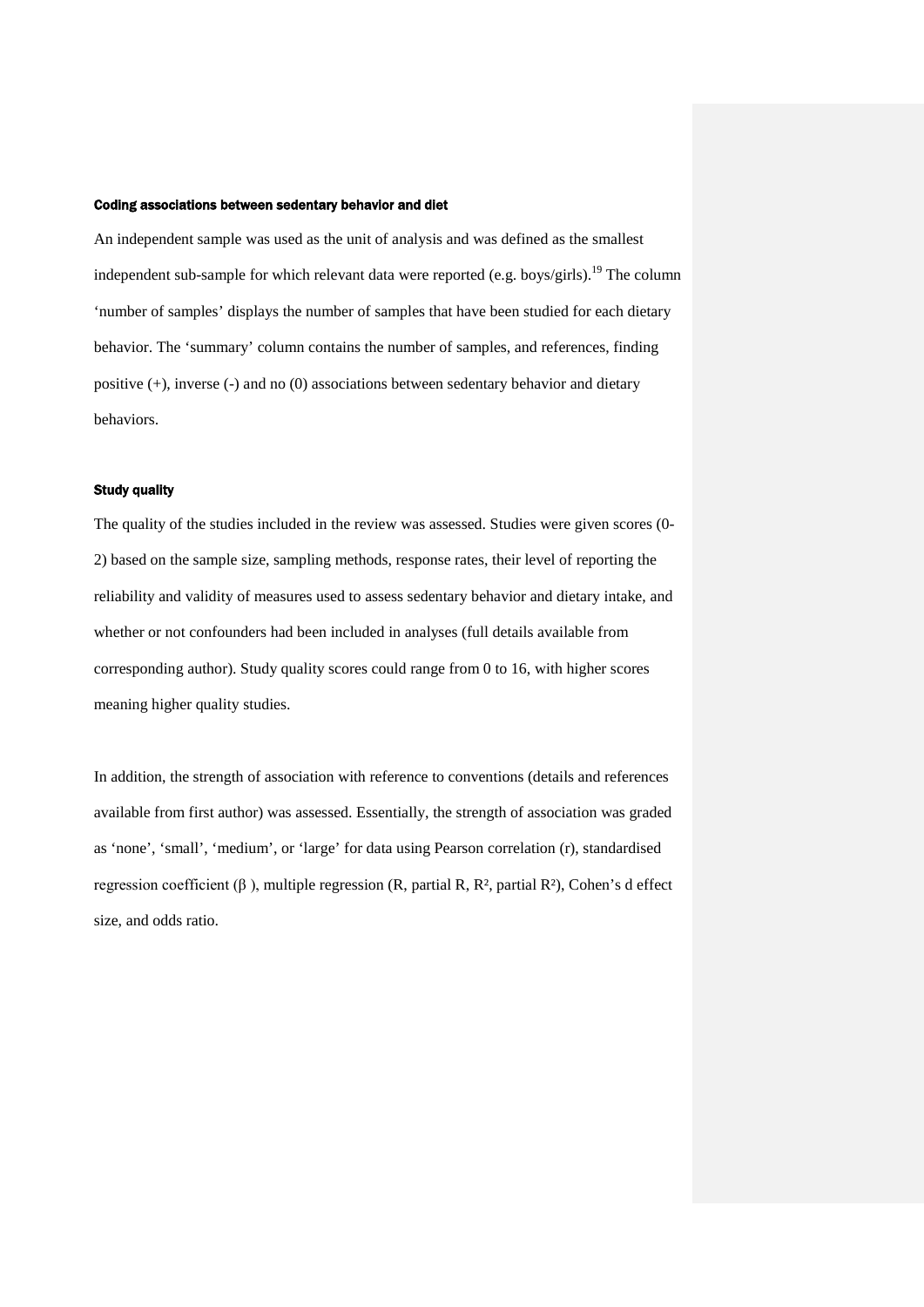## Evidence Synthesis

The literature searches yielded 15,645 titles of potentially relevant articles and 53 (111 samples) were eligible for this review. Results are reported separately for children, adolescents, and adults.

#### Associations between sedentary behavior and diet in children

Nineteen studies (24 samples) of children were eligible for review (see Table 1). The majority of studies were conducted in the USA  $(n=13)$ . Fifteen studies examined associations between sedentary behaviors and dietary outcomes for boys and girls combined, three examined associations separately for boys and girls, and one examined associations for girls only. The majority used a cross-sectional design (n=13), eight of the studies assessed sedentary behaviors through self-report, eight through parent report, and three using an interviewer, with a questionnaire being the most frequently used measure  $(n=17)$ . Dietary behaviors were most commonly assessed through self-report (n=9), and parent report (n=8), with a food frequency questionnaire (FFQ) being the most used measure  $(n=12)$ . The average sample size was 1184 (range 66–6235). Study quality scores for studies (K) including children ranged from 2/16 to 9/16, median=8 (scores: 9: K=3  $^{20-22}$ ; 8: K=6  $^{23-28}$ ; 7: K=2;<sup>29, 30</sup> 6: K=3,<sup>31-33</sup> 5: K=2;<sup>34, 35</sup> 4,<sup>36</sup> 3,<sup>37</sup> and  $2^{38}$ : K=1 each).

Television viewing was the most commonly assessed sedentary behavior in association with dietary intake, studied in 19 samples (79%). Twenty-five dietary behaviors were identified, and for brevity dietary behaviors that were studied most often and dietary behaviors that are important in their contribution to the healthfulness of overall diet were tabulated (Table 3). Television viewing was inversely associated with fruit consumption in three out of three samples, and with vegetable consumption in three out of four samples. Sedentary behavior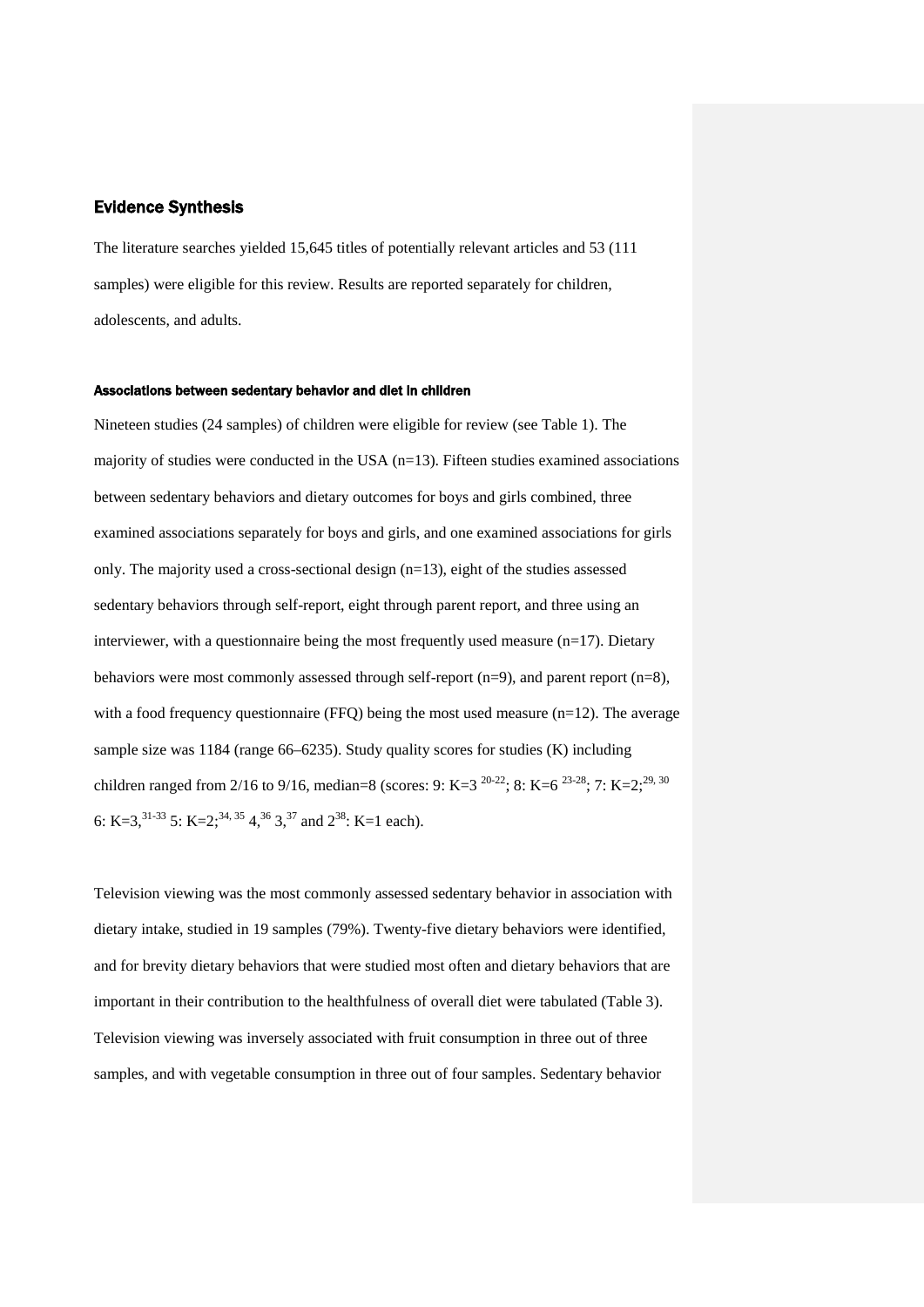(one study assessed screen time and two assessed TV viewing) was inversely associated with a composite measure of fruit and vegetable consumption (FV) in three out of three samples.

Television viewing was positively associated with energy-dense snack consumption in eleven samples, and not associated in four. Television viewing was positively associated with fast food consumption in seven samples and not associated in one. Television viewing was positively associated with energy-dense drinks in seven out of seven samples, positively associated with total energy intake in eight of eleven samples, and positively associated with percentage energy from fat in two out of two samples.

There were five longitudinal studies (nine independent samples) assessing the association between sedentary behavior and dietary intake in children;  $^{23, 26, 28, 33, 38}$  three out of these five studies scored higher than the median score for study quality (median =8/16), corroborating the results found from cross-sectional studies showing that TV viewing was inversely associated with fruit and vegetable consumption, $^{23}$  and positively associated with total energy intake,<sup>26, 28</sup> energy-dense drinks, snacks and fast foods.<sup>28</sup> Overall, therefore, sedentary behavior in children appears to be clearly associated with elements of a less healthy diet.

#### Associations between sedentary behavior and diet in adolescents

Twenty-six studies (72 samples) of adolescents were eligible for review (see Table 1). Half of the studies were conducted in the USA (n=13). Fourteen studies examined associations between sedentary behaviors and dietary outcomes for boys and girls combined, 11 examined associations separately for boys and girls, and one examined associations for girls only. The majority used a cross-sectional design (n=21), all of the studies assessed sedentary behaviors through self-report, with a questionnaire being the most frequently used measure (n=25). All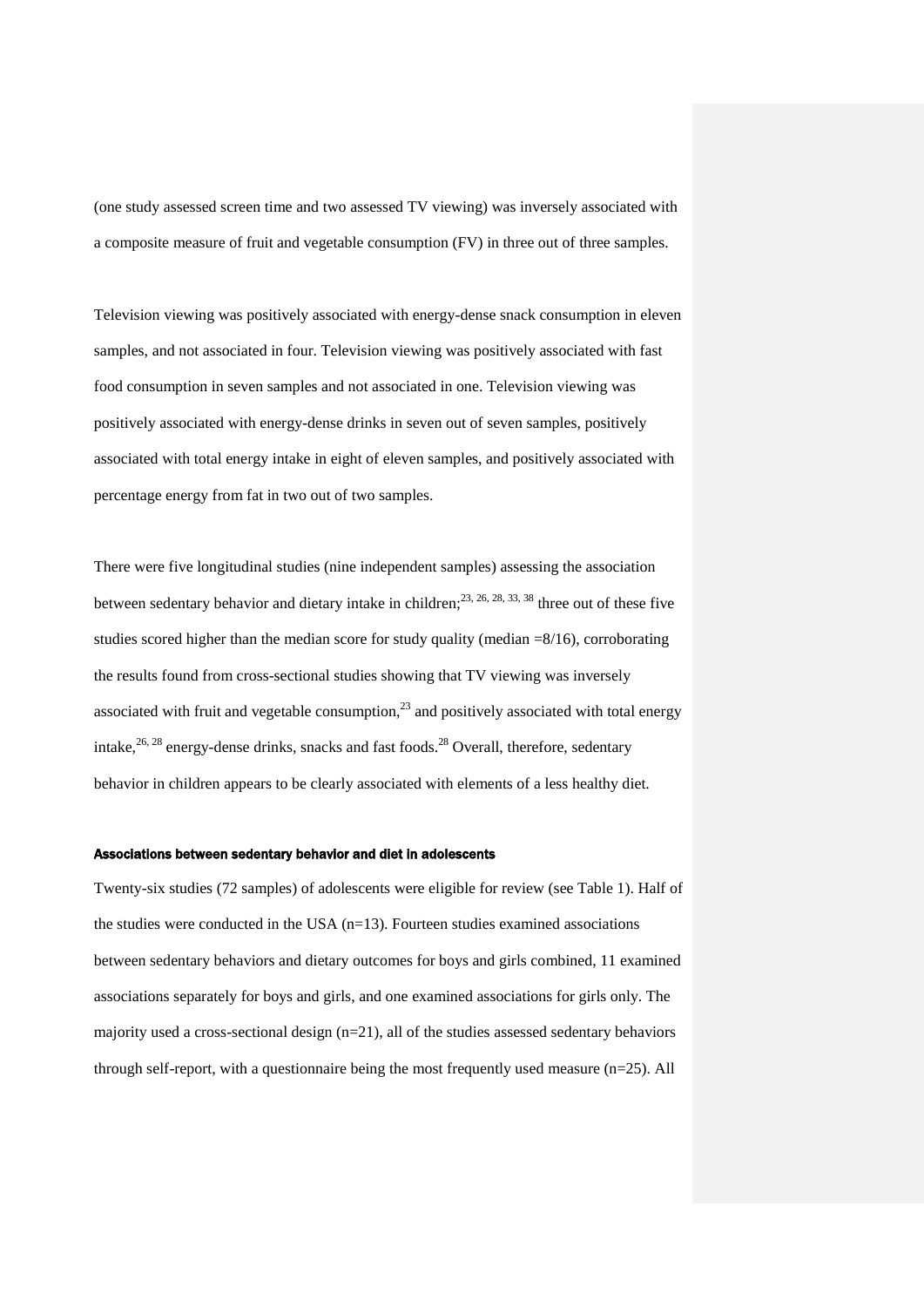of the studies assessed dietary behaviors through self-report, with a FFQ being the most frequently used measure  $(n=13)$ . The average sample size was 8356 (range 60–14,407). Study quality scores for studies including adolescents ranged from 2/16 to 12/16, median=8 (scores: 12: K=3;<sup>39-41</sup> 11: K=1;<sup>42</sup> 10: K=3;<sup>43-45</sup> 9: K=;<sup>22</sup> 8: K=3;<sup>24, 27, 46</sup> 7: K=2;<sup>47, 48</sup> 6: K=7;<sup>49-55</sup>5: K=1;<sup>56</sup> 3: K=3;<sup>57-59</sup> 2: K=2<sup>60, 61</sup>).

Screen time was the most commonly assessed sedentary behavior in association with dietary intake, studied in 46 samples (64%). Twenty-seven dietary behaviors were identified, and for brevity dietary behaviors that were studied most often and are important in their contribution to the healthfulness of overall diet were tabulated (Table 4). Sedentary behavior was inversely associated with fruit consumption in 30 samples (23 assessed screen time and 7 assessed TV viewing), and not associated with fruit consumption in 18 samples (16 assessed screen time and 2 assessed TV viewing). Sedentary behavior was inversely associated with vegetable consumption in 26 samples (23 assessed screen time and 3 assessed TV viewing), and not associated in 18 samples (16 assessed screen time and 2 assessed TV viewing). Sedentary behavior was negatively associated with a composite measure of fruit and vegetable consumption (FV) in five samples (3 assessed screen time and 2 assessed TV viewing), and not associated in two.

Sedentary behavior was positively associated with energy-dense snack consumption in 42 samples (39 assessed screen time and 3 assessed TV viewing), and not associated in nine (2 assessed screen time and 7 assessed TV viewing). Sedentary behavior was positively associated with fast food consumption in five samples (1 assessed screen time and 4 assessed TV viewing) and not associated in five (1 assessed screen time and 4 assessed TV viewing).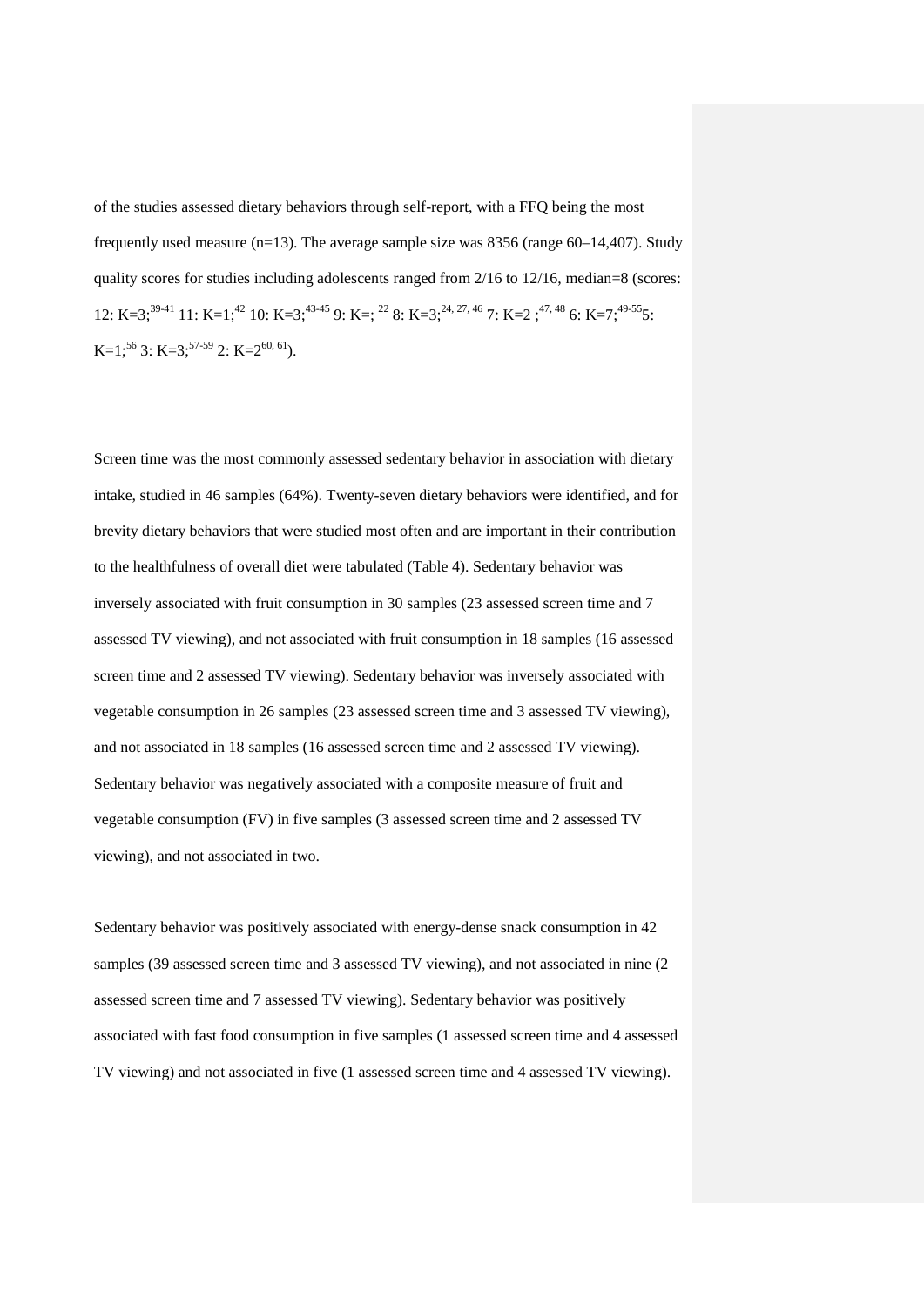Screen time was positively associated with fried food consumption in three samples, and not associated in one. Sedentary behavior was positively associated with energy-dense drinks in 42 samples (39 assessed screen time and 5 assessed TV viewing), and not associated in five (1 assessed screen time and 4 assessed TV viewing). Sedentary behavior was positively associated with total energy intake in three samples (3 assessed screen time), and not associated in six (4 assessed screen time and 2 assessed TV viewing). Sedentary behavior was positively associated with percentage energy from fat in five samples (5 assessed screen time), and not associated in five (3 assessed screen time and 2 assessed TV viewing). Sedentary behavior was positively associated with total fat in three samples (2 assessed screen time and 1 assessed TV viewing), and not associated in five (1 assessed screen time and 4 assessed TV viewing). Sedentary behavior was inversely associated with fibre in three samples (2 assessed screen time and 1 assessed TV viewing), and not associated in three (1 assessed screen time and 2 assessed TV viewing).

There were five longitudinal studies (ten independent samples) assessing the association between sedentary behavior and dietary intake in adolescents;<sup>39, 43, 44, 46, 54</sup> four out of these five studies scored higher that the median score for study quality (median =8/16), corroborating the results found from cross-sectional studies showing that TV viewing was inversely associated with fruit and vegetable consumption, $43, 44, 46$  and positively associated with energy-dense drinks.<sup>39</sup> Overall, therefore, sedentary behavior in adolescents appears to be clearly associated with elements of a less healthy diet, and in particular with higher consumption of energy-dense snacks and drinks and lower consumption of fruits and vegetables.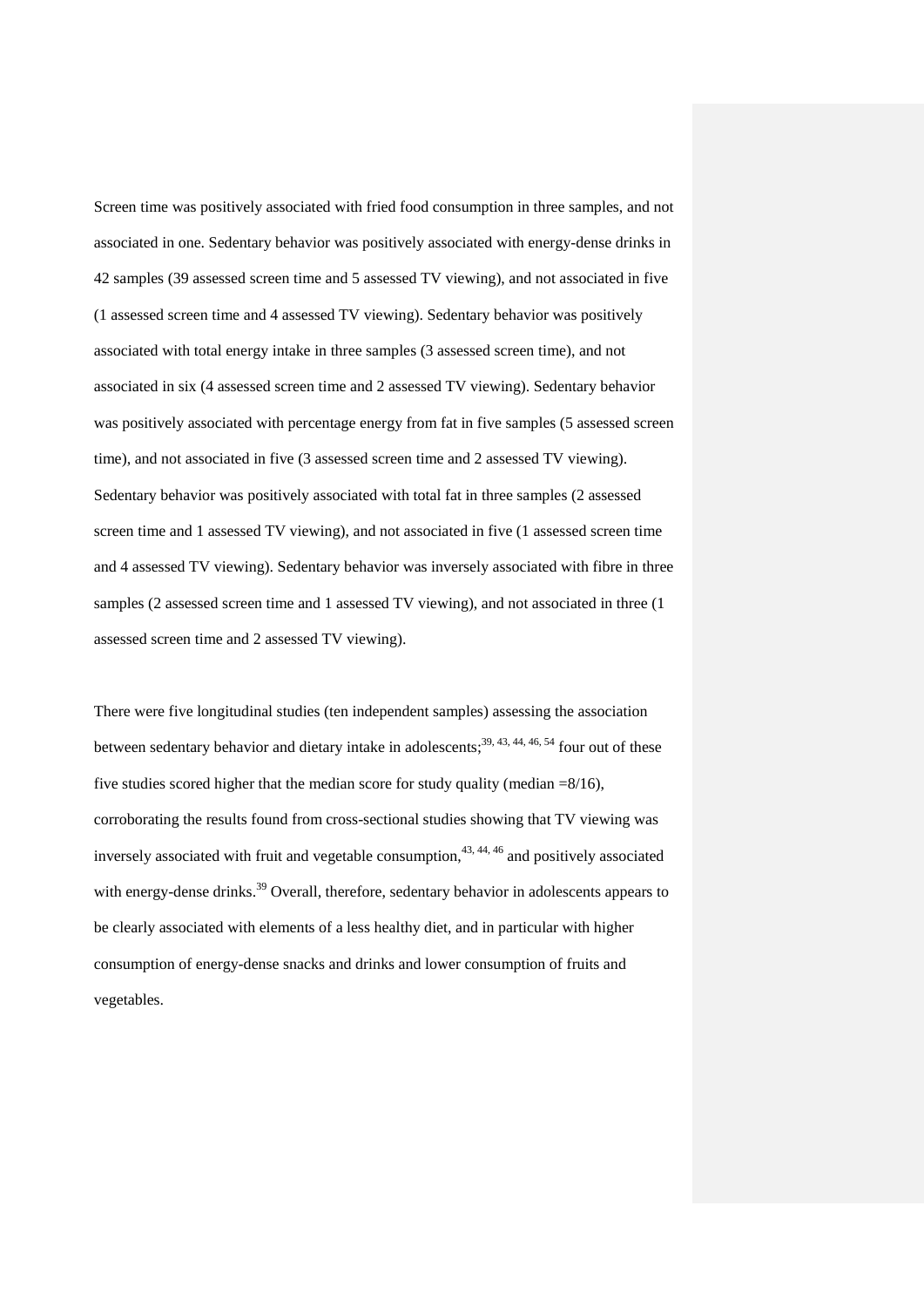#### Associations between sedentary behavior and diet in adults

Eleven studies (14 samples) of adults were eligible for review (see Table 2). The majority of studies were conducted in the USA (n=8). Five studies examined associations between sedentary behaviors and dietary outcomes for men and women combined, two examined associations separately for men and women, three examined associations for women only, and one examined associations for men only. The majority used a cross-sectional design (n=7), and all of the studies assessed sedentary behaviors through self-report, with a questionnaire being the most frequently used measure  $(n=10)$ . All but one of the studies assessed dietary behaviors through self-report, with a FFQ being the most used measure (n=7). The average sample size was 11,044 (range 74–50,277). Study quality scores for studies including adults ranged from 3/16 to 8/16, median=7.5 (scores: 8: K=4;<sup>62-65</sup> 7: K=1;<sup>66</sup> 5: K=3;<sup>67-69</sup> 4: K=2;<sup>70, 71</sup> 3: K=1<sup>11</sup>).

Television viewing was the most commonly assessed sedentary behavior in association with dietary intake, studied in 12 samples (86%). Twenty-two dietary behaviors were identified, and for brevity dietary behaviors that were studied most often and dietary behaviors that are important for the healthfulness of overall diet were tabulated (Table 5). Television viewing was inversely associated with fruit consumption in three samples, with vegetable consumption in three samples and with a composite measure of fruit and vegetable consumption (FV) in two samples.

Sedentary behavior was positively associated with energy-dense snack consumption in four out of four samples (1 assessed screen time and 3 assessed TV viewing), with fast food consumption in three out of three samples (3 assessed TV viewing), and with energy-dense drinks in two out of two samples (1 assessed screen time and 1 assessed TV viewing).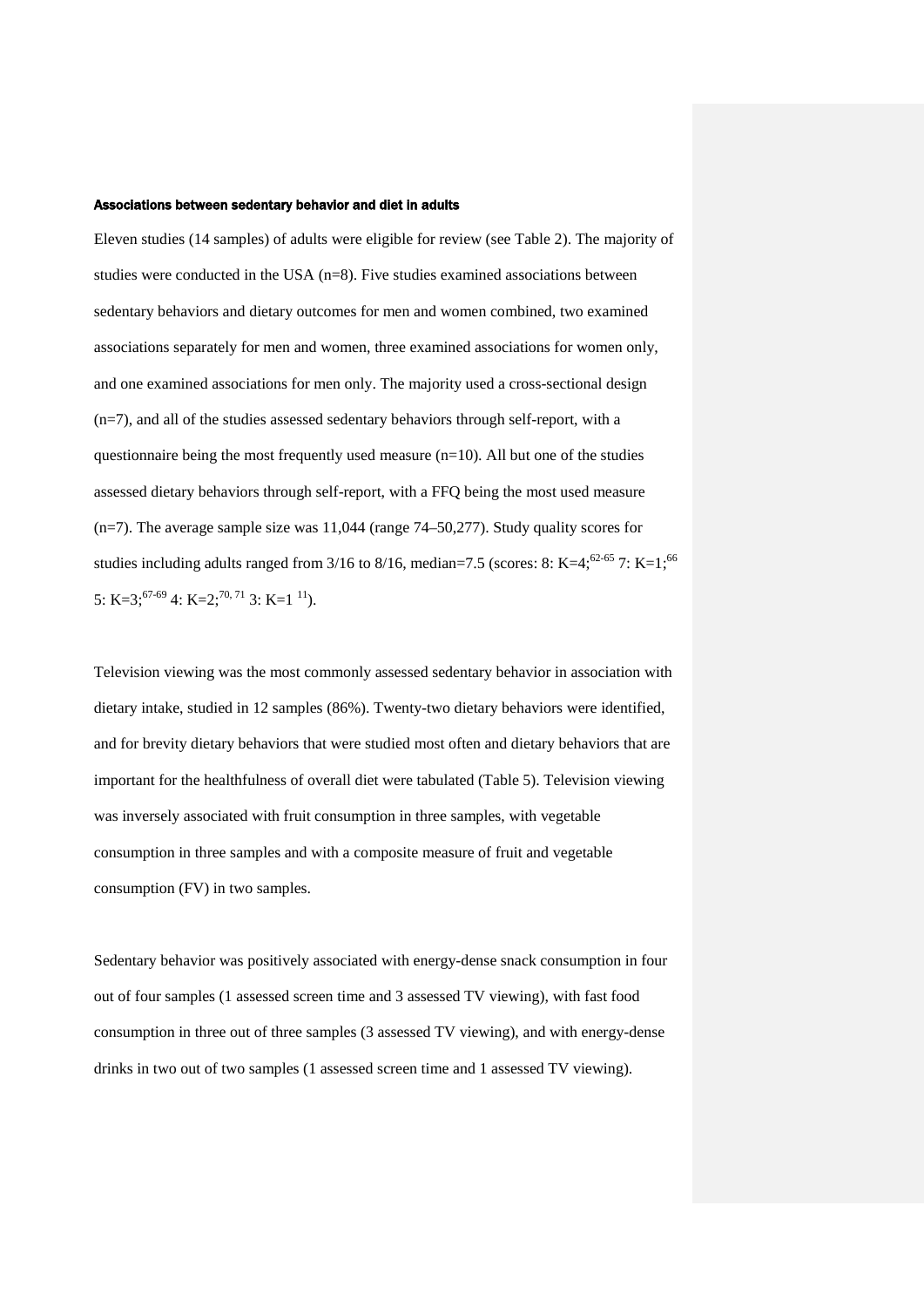Sedentary behavior was positively associated with total energy intake in five samples (1 assessed screen time and 4 assessed TV viewing), and not associated in two. Sedentary behavior was positively associated with percentage energy from fat in one sample, and not associated in three (1 assessed screen time and 2 assessed TV viewing). Sedentary behavior was positively associated with total fat in three samples (1 assessed screen time and 2 assessed TV viewing), and not associated in one. Sedentary behavior was inversely associated with fibre in three out of three samples (1 assessed screen time and 2 assessed TV viewing).

There was one longitudinal study assessing the association between sedentary behavior and dietary intake in adults.<sup>64</sup> This study scored higher that the median score for study quality (median =7.5/16), and corroborated the results found from cross-sectional studies showing that TV viewing was positively associated with consumption of energy-dense snacks.<sup>64</sup> Overall, therefore, sedentary behavior in adults appears to be clearly associated with elements of a less healthy diet.

#### Potential moderators

#### Age

Five studies examined age as a potential moderator of the association between sedentary behavior and diet.<sup>22, 24, 27, 35, 39</sup> One study examined differences in the association between sedentary behavior and diet between two groups of pre-school children (aged 2-3.9 years and 4-5.9 years).<sup>35</sup> Three studies examined differences between groups of children (age ranged from 5-10 years or those in school grades 4-5) and adolescents (age 11+ or those in school grades 6-12).<sup>22, 24, 27</sup> One study examined differences between two groups of adolescents (aged 12.8 years and 15.9 years).<sup>39</sup> Overall, there appears to be no clear pattern for age acting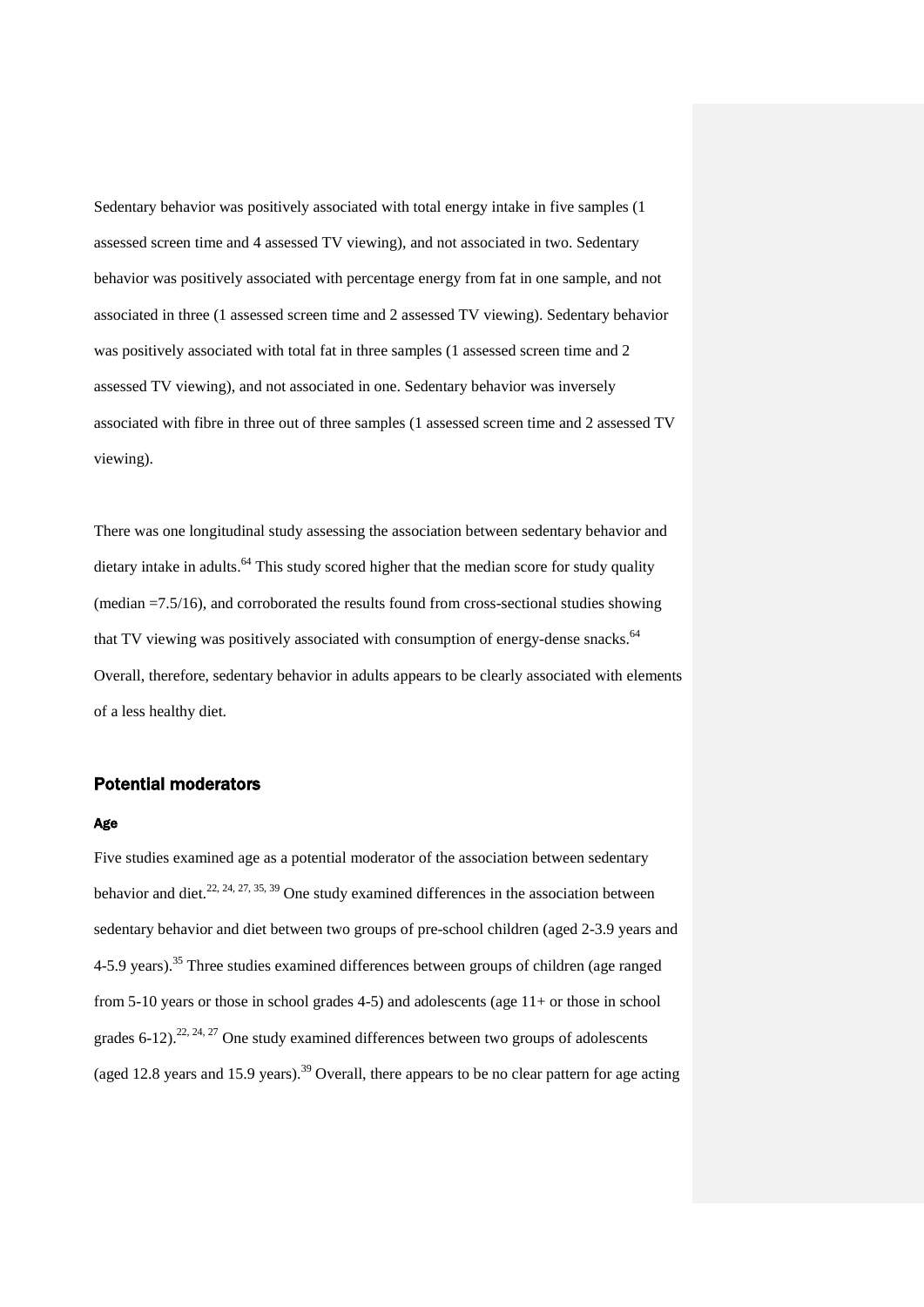as a moderator. However, the number of comparisons is quite small and the studies too diverse to draw meaningful conclusions.

#### Gender

Gender differences in the association between sedentary and eating behaviors were examined in three studies of children,<sup>26, 29, 31</sup> 10 studies of adolescents,<sup>40, 42-44, 46, 51, 53-55, 59</sup> and two studies of adults.<sup>65, 66</sup> No gender differences were found in two out of the three studies that examined gender differences among children  $26, 31$  and no gender difference were found in five out of the ten studies examining gender differences among adolescents.<sup>40, 44, 51, 53, 55</sup> Gender differences were found in one of the two studies among adults.<sup>66</sup> Overall, there appear to be more consistent associations between sedentary behavior and diet for females than for males.

# **Discussion**

The purpose of this systematic review was to assess whether patterns of dietary intake were associated with sedentary behavior. The relationship between sedentary behavior and weight status is often small or inconsistent<sup>8, 13, 72</sup> and this may be explained by the moderating effect of diet, especially dietary intake during certain types of sedentary behaviors, such as TV viewing.

Results show a clear association, usually in the small-to-moderate range, between sedentary behavior and unhealthy dietary intake. This is reflected in higher consumption of energy dense snacks and less consumption of fruits and vegetables, and this is consistent across age groups studied.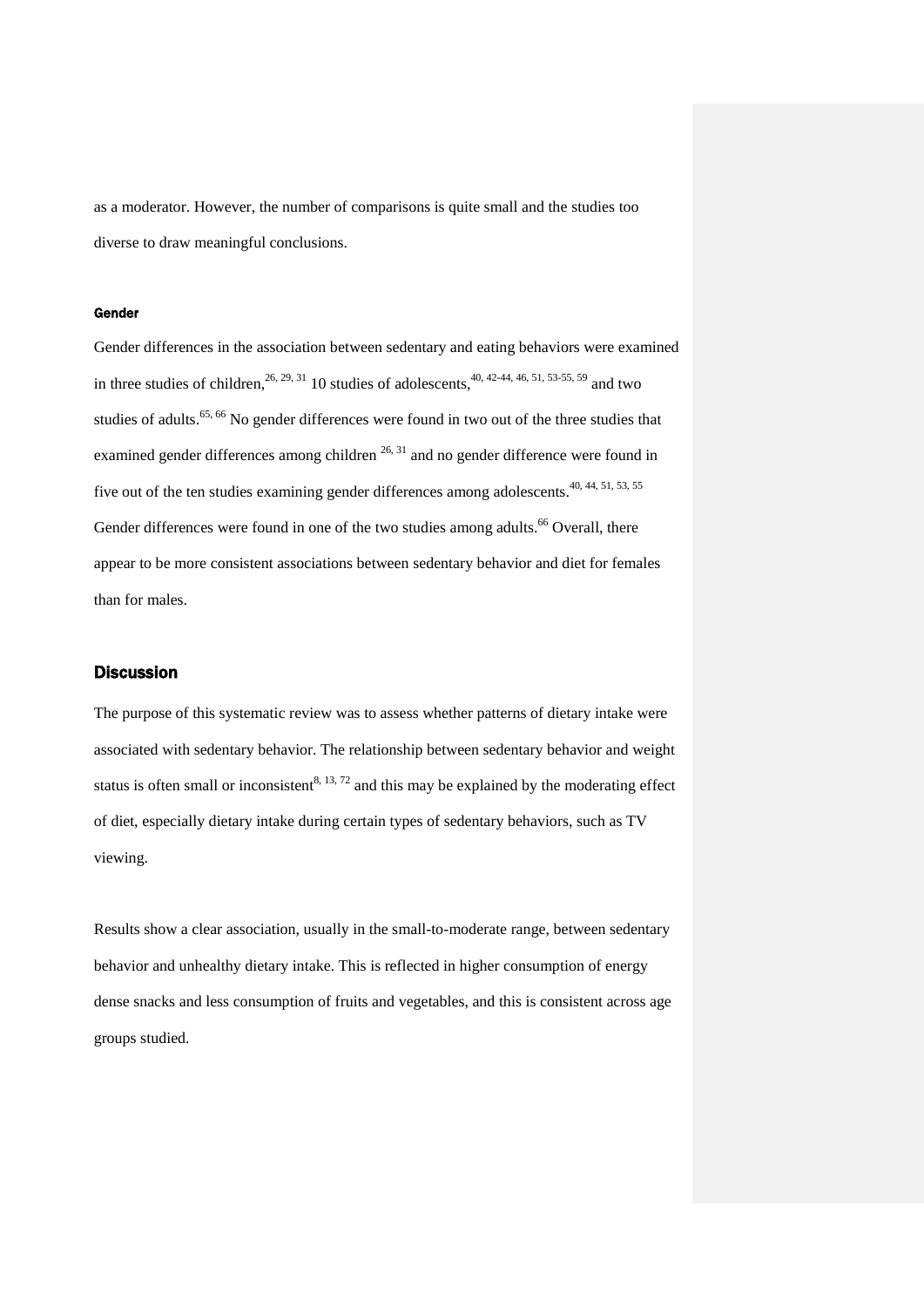For children, television viewing was consistently inversely associated with fruit and vegetable consumption and positively associated with consumption of energy-dense snacks and drinks, total energy intake, and fast foods. Sedentary behavior in adolescents is also clearly associated with elements of a less healthy diet, and in particular with higher consumption of energy-dense snacks and drinks and lower consumption of fruits and vegetables. Overall, therefore, diet and sedentary behavior in young people is coupled and may better explain associations between sedentary behavior and weight status than other behaviors, such as a displacement of physical activity. Review-level data shows the association between weight status and screen time in young people to be quite small  $^8$  and this could be explained by our findings. Given that physical activity can co-exist with screen time  $8<sup>8</sup>$ , and dietary behaviors associated with sedentary time may not necessarily reflect consumption of food and drink at other times, the association between screen time and weight status is likely to exist but be small or inconsistent, notwithstanding the well known problems in the use of self-report measures for both exposure and outcome variables.

Of concern might be the early socializing of children into sedentary habits and the association with poor diet. Young people may associate television viewing with eating from a young age if, for example, parents place their children in front of the television with a snack or a meal while they do other household chores.<sup>73</sup> For some young people a significant proportion of their daily energy intake is consumed while watching television.<sup>74</sup> Experimental studies have shown that watching television while eating may cause a distraction resulting in a delay in normal mealtime satiation and a reduction in internal satiety signals,<sup>75,76</sup>. It is less likely that console computer games will have the same effect, although data are not able to clearly separate different screen behaviors. If more active computer games are undertaken in place of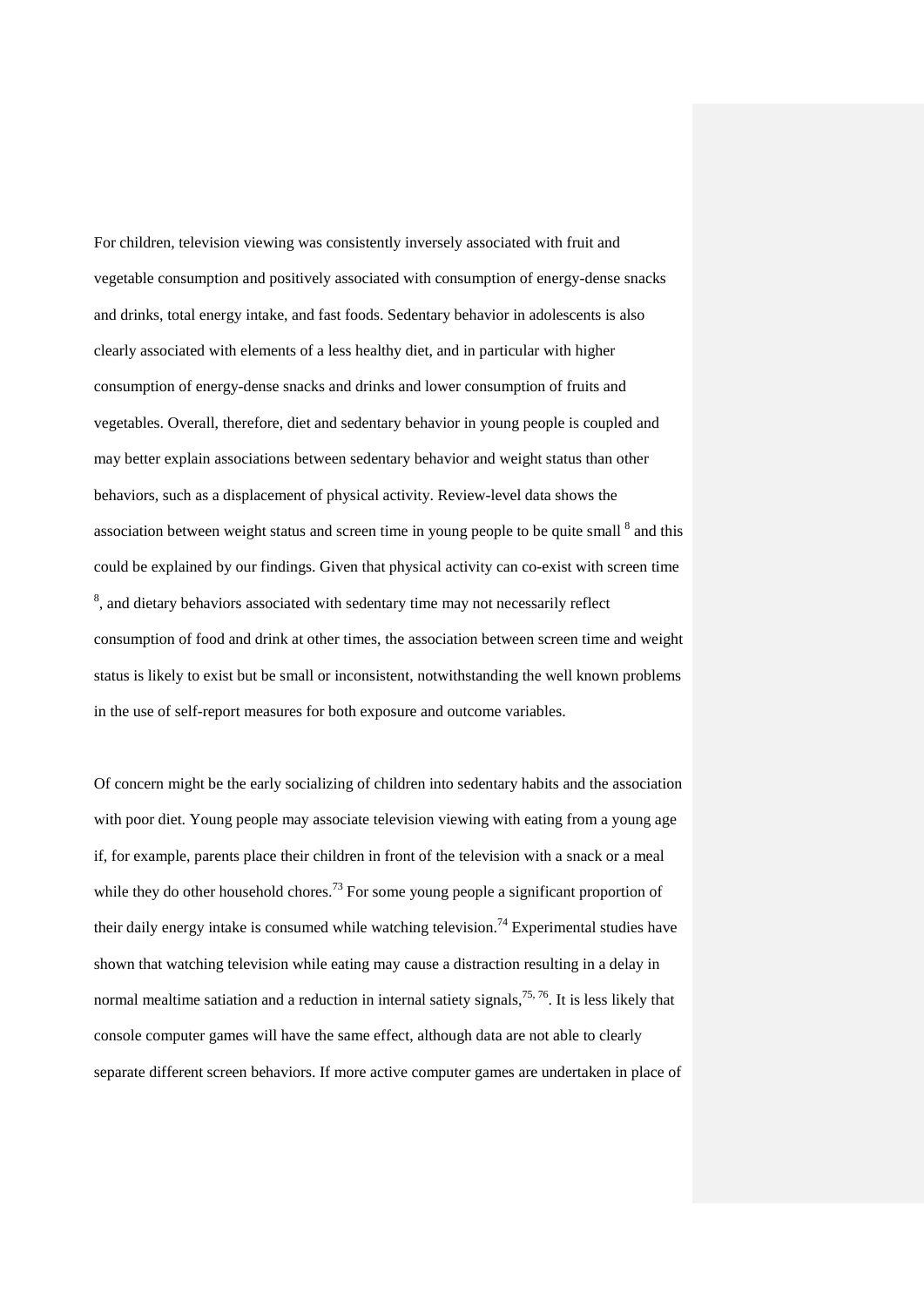seated games, sedentary time could be reduced, energy expenditure will rise, $^{77}$  and consumption of unhealthy foods and drinks may decrease. The role of other sedentary behaviors in dietary consumption of young people is much less clear, and warrants further research.

Evidence suggests that an important 'window' of opportunity to reduce sedentary behaviors and increase physical activity in young people is the period immediately after school.<sup>78</sup> If children and adolescents spend a high proportion of these hours sedentary in front of a screen, unhealthy dietary consumption will be more likely and physical activity less likely. This time of the day is thought to be important because it is one of the most obvious times for physical activity involvement, but more evidence is needed, including the role of diet<sup>78</sup>

The association between sedentary behavior and diet in adults was similar to that of young people, although was slightly less pronounced. Influences will be different from that of young people, although there is little evidence on the key correlates of sedentary behavior in adults <sup>1,</sup>  $79$ . Overall sedentary time will be strongly influenced by work as well as leisure time factors, and family structures and rules regarding both sedentary and diet behaviors are more controllable for adults. However, adult behaviors are also associated with the behavior of their offspring, and a review of parental correlates of fruit and vegetable consumption in young people shows that intake of the parent is associated with that of their children.<sup>80</sup> Moreover, TV viewing habits of parents is associated with that of their children.<sup>81</sup> Interventions may need to target adults and children together.<sup>82</sup>

The limitations of this review include the over-reliance on cross-sectional studies and the use of self-report measures of sedentary and dietary behaviors that lack strong validity. Moreover, sedentary behavior is largely operationally defined as screen time, and this is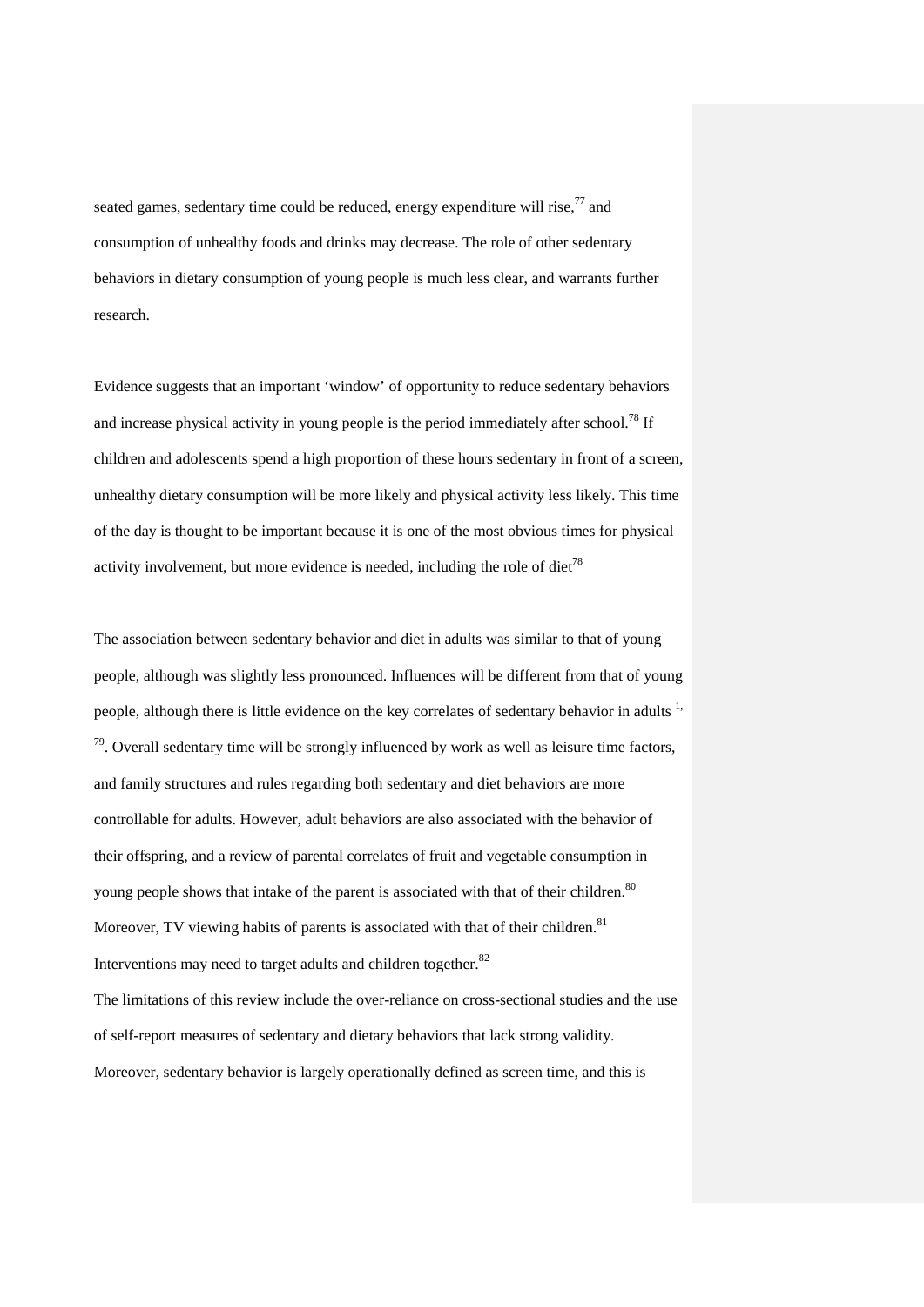mainly TV viewing, making it difficult to draw any conclusions regarding non-screen time and dietary intake. Moreover, while 'screen time' can include TV and computer use, this does not help in identifying whether it is TV, computer use, or both, that is associated with unhealthy diets.More studies using objective measures of sedentary behaviors and more valid and reliable measures of dietary intake are required.

There is also a need to examine the longitudinal association between sedentary behavior and dietary intake, and the tracking of the clustering of specific sedentary behaviors and specific dietary behaviors. For example, it appears from the mainly cross-sectional evidence presented that TV viewing is associated with unhealthy dietary patterns. Much less is known about diet and either computer use or sedentary motorized transport. It is likely that the main associations will be with TV, but this needs testing. A focus on sedentary behaviors and dietary behaviors that 'share' determinants, as well as determinants of the clustering of sedentary and dietary behaviors will aid the development of targeted interventions to reduce sedentary behaviors and promote healthy eating.

In conclusion, the association drawn mainly from cross-sectional studies is that sedentary behavior, usually assessed as screen time and predominantly TV viewing, is associated with unhealthy dietary behaviors in children, adolescents and adults. Notwithstanding the methodological weaknesses of the evidence base, there is sufficient consistency to suggest that this is an important set of results. However, interventions need to be developed that target reductions in sedentary time to test whether diet also changes.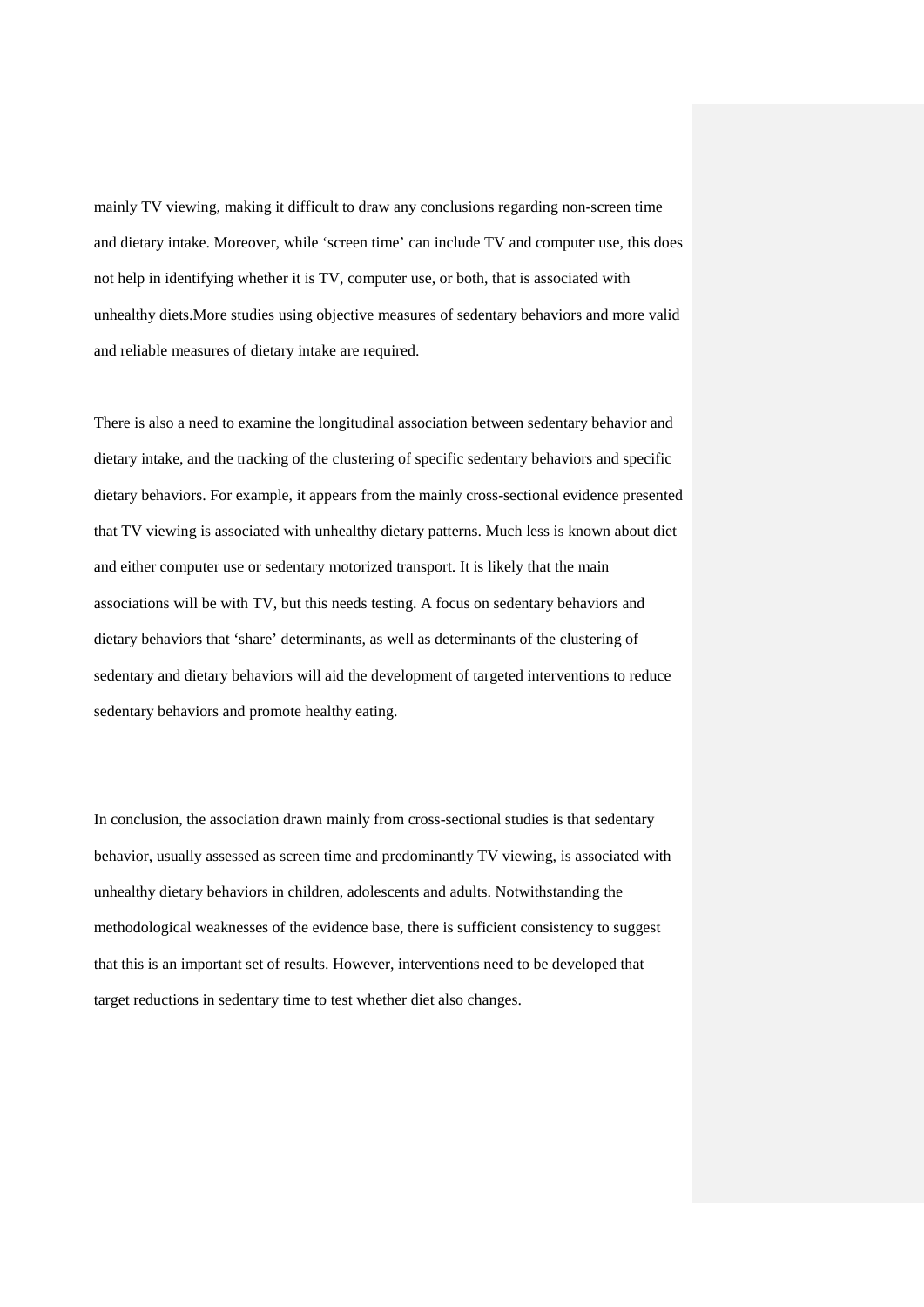# Acknowledgements

No financial disclosures were reported by the authors of this paper.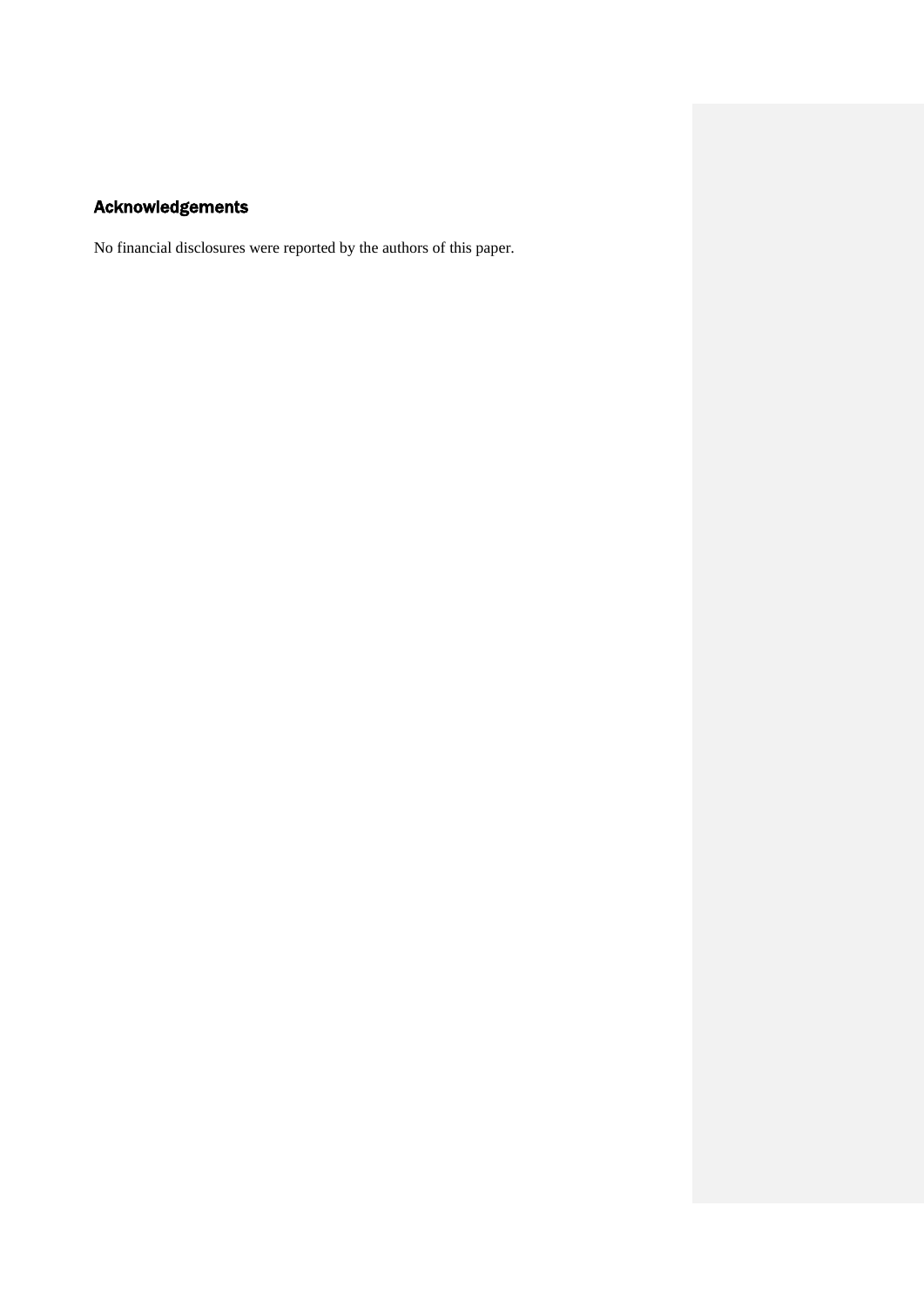# References

- 1. Owen N, Healy GN, Matthews CE, Dunstan DW. Too much sitting: The population health science of sedentary behavior. Exerc Sport Sci Rev 2010;38(3):105-113.
- 2.Tremblay MS. Assessing the level of sedentarism. In: Bouchard C, Katzmarzyk PT, editors. Physical activity and obesity (2nd Edition). Champaign, IL: Human Kinetics; 2010. p. 13- 17.
- 3.Katzmarzyk PT, Church TS, Craig CL, Bouchard C. Sitting time and mortality from all causes, cardiovascular disease, and cancer. Med Sci Sports Exerc 2009;41(5):998-1005.
- 4.Dunstan DW, Barr ELM, Healy GN, Salmon J, Shaw JE, Balkau B, et al. Television viewing time and mortality: The Australian Diabetes, Obesity and Lifestyle Study (AusDiab). Circulation 2010;121:384-391.
- 5.Dunstan DW, Salmon J, Healy GN, Shaw JE, Jolley D, Zimmet PZ, et al. Association of television viewing with fasting and 2-hr post-challenge plasma glucose levels in adults without diagnosed diabetes. Diabetes Care 2007;30:516-522.
- 6. Hancox RJ, Milne BJ, Poulton R. Association between child and adolescent television viewing and adult health: A longitudinal birth cohort study. Lancet 2004;364:257-262.
- 7. Dietz WH, Gortmaker SL. Do we fatten our children at the television set? Obesity and television viewing in children and adolescents. Pediatrics 1985;75:807-812.
- 8.Marshall SJ, Biddle SJH, Gorely T, Cameron N, Murdey I. Relationships between media use, body fatness and physical activity in children and youth: A meta-analysis. Int J Obes 2004;28:1238-1246.
- 9. DeMattia L, Lemont L, Meurer L. Do interventions to limit sedentary behaviors change behavior and reduce childhood obesity? A critical review of the literature. Obesity Rev 2007;8:69-81.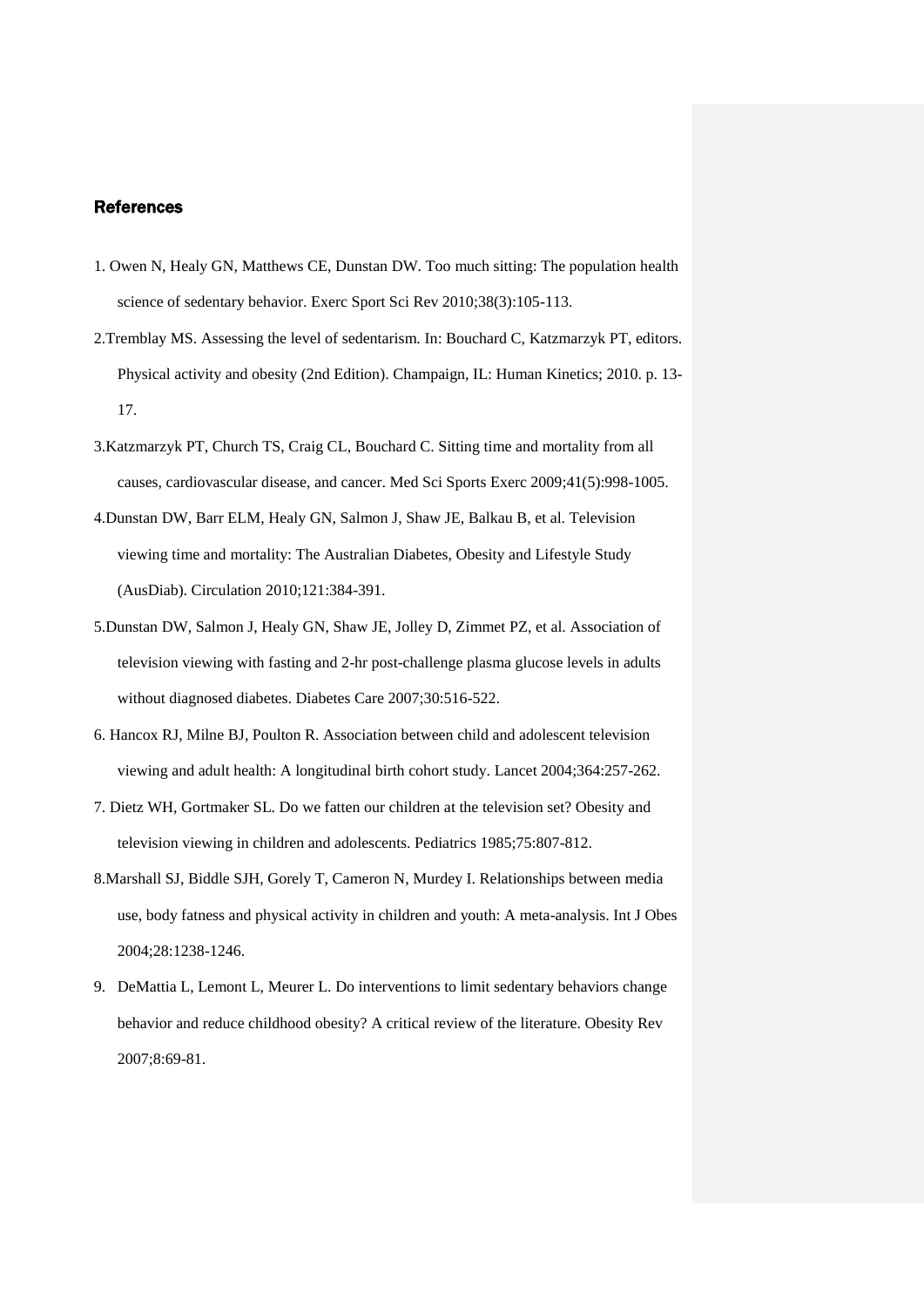- 10. Janssen I, Katzmarzyk PT, Boyce WF, Vereecken C, Mulvihill C, Roberts C, et al. Comparison of overweight and obesity prevalence in school-aged youth from 34 countries and their relationships with physical activity and dietary patterns. Obes Rev 2005;6(2):123-32.
- 11. Hu FB, Li TY, Colditz GA, Willett WC, Manson JE. Television watching and other sedentary behaviors in relation to risk of obesity and type 2 diabetes mellitus in women. J Am Med Assoc 2003;289(14):1785-1791.
- 12. Blanck HM, McCullough ML, Patel AV, Gillespie C, Calle EE, Cokkinides VE, et al. Sedentary behavior, recreational physical activity, and 7-year weight gain among postmenopausal U.S. women. Obesity 2007;15:1578-1588.
- 13. Williams DM, Raynor HA, Ciccolo JT. A review of TV viewing and its association with health outcomes in adults. Am J Lifestyle Med 2008;2:250-259.
- 14. Klesges RC, Shelton ML, Klesges LM. Effects of television on metablic rate: potential implications for childhood obesity. Pediatrics 1993;91:281-286.
- 15. Dennison BA, Edmunds LS. The role of television in childhood obesity. Prog Pediatric Cardiol 2008;25:191-197.
- 16. Scully M, Dixon H, Wakefield M. Association between commercial television exposure and fast-food consumption among adults. Public Health Nutr 2009;12(01):105-110.
- 17. Temple JL, Giacomelli AM, Kent KM, Roemmich JN, Epstein LH. Television watching increases motivated responding for food and energy intake in children. Am J Clin Nutr 2007;85(2):355-361.
- 18. NHS Centre for Reviews and Dissemination. Undertaking systematic reviews of research on effectiveness: CRD's guidance for those carrying out or commissioning reviews. Report. York: NHS Centre for Reviews and Dissemination, University of York; 2001.
- 19. Cooper H. Synthesizing Research: A Guide for Literature Reviews. London: Sage; 1998.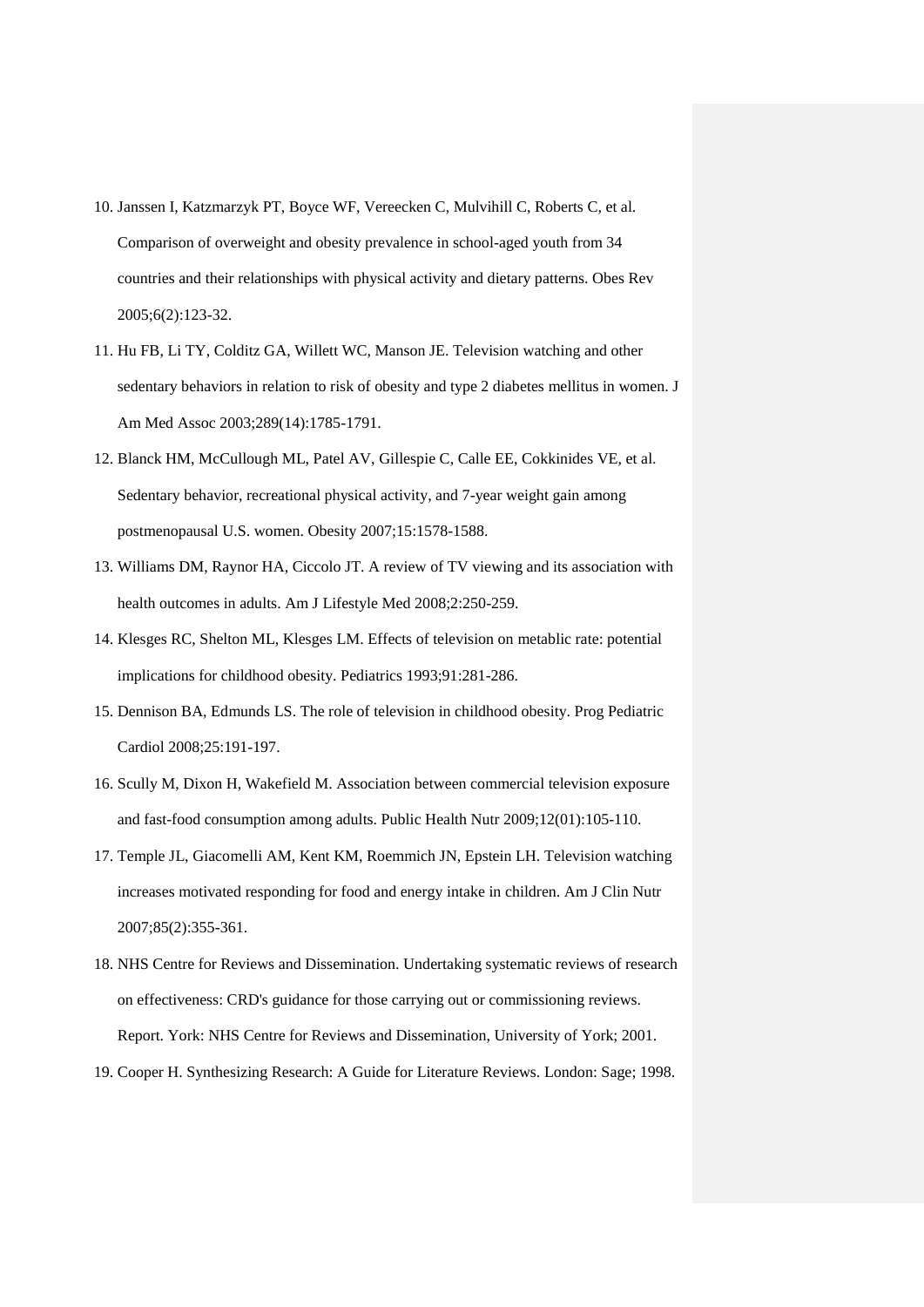- 20. Campbell KJ, Crawford DA, Ball K. Family food environment and dietary behaviors likely to promote fatness in 5-6 year-old children. Int J Obes 2006;30(8):1272-1280.
- 21. Dixon HG, Scully ML, Wakefield MA, White VM, Crawford DA. The effects of television advertisements for junk food versus nutritious food on children's food attitudes and preferences. Soc Sci Med 2007;65(7):1311-1323.
- 22. Utter J, Scragg R, Schaaf D. Associations between television viewing and consumption of commonly advertised foods among New Zealand children and young adolescents. Public Health Nutr 2006;9(05):606-612.
- 23. Boynton-Jarrett R, Thomas TN, Peterson KE, Wiecha J, Sobol AM, Gortmaker SL. Impact of television viewing patterns on fruit and vegetable consumption among adolescents. Pediatrics 2003;112(6 part 1):1321-1326.
- 24. Driskell MM, Dyment S, Mauriello L, Castle P, Sherman K. Relationships among multiple behaviors for childhood and adolescent obesity prevention. Prev Med 2008;46:209-215.
- 25. Miller SA, Taveras EM, Rifas-Shiman SL, Gillman MW. Association between television viewing and poor diet quality in young children. Int J Pediatr Obes 2008;3(3):168-176.
- 26. Sonneville KR, Gortmaker SL. Total energy intake, adolescent discretionary behaviors and the energy gap. Int J Obes 2008;32:s19-27.
- 27. Vader AM, Walters ST, Harris TR, Hoelscher DM. Television viewing and snacking behaviors of fourth- and eighth-grade schoolchildren in Texas. Prev Chronic Dis 2009;6(3).
- 28. Wiecha JL, Peterson KE, Ludwig DS, Kim J, Sobol A, Gortmaker SL. When Children Eat What They Watch: Impact of Television Viewing on Dietary Intake in Youth. Arch Pediatr Adolesc Med 2006;160(4):436-442.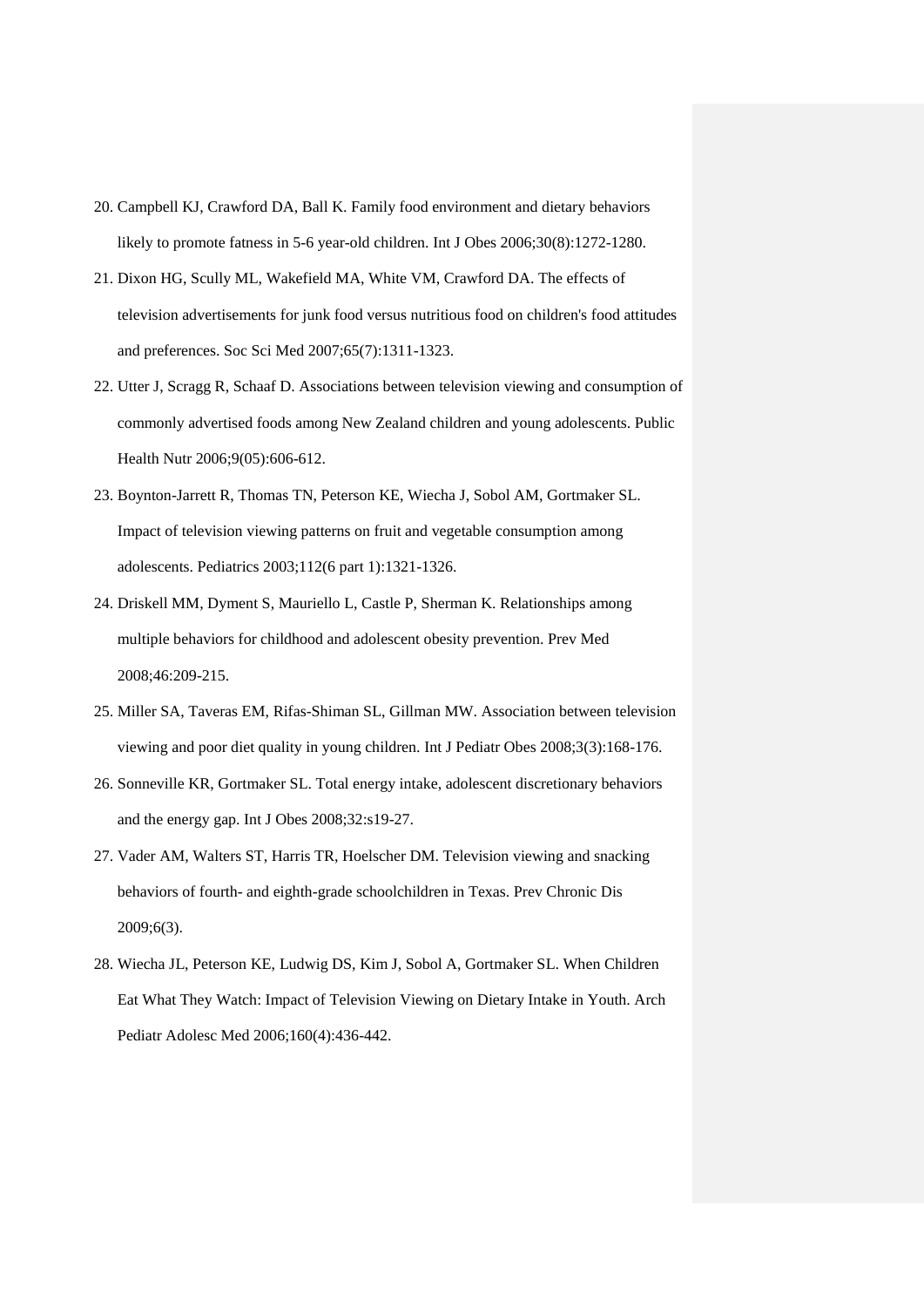- 29. Crespo CJ, Smit E, Troiano RP, Bartlett SJ, Macera CA, Andersen RE. Television watching, energy intake, and obesity in US children. Results from the third national health and nutrition examination survey, 1988-1994. Arch Pediatr Adolesc Med 2001;155:360-365.
- 30. Salmon J, Campbell KJ, Crawford DA. Television viewing habits associated with obesity risk factors: a survey of Melbourne schoolchildren. Med J Aust 2006;184(2):64-67.
- 31. Fulton JE, Dai S, Steffen LM, Grunbaum JA, Shah SM, Labarthe DR. Physical activity, energy intake, sedentary behavior, and adiposity in youth. Am J Prev Med 2009;37(1s):s40-s49.
- 32. Manios Y, Kondaki K, Kourlaba G, Grammatikaki E, Birbilis M, Ioannou E. Television viewing and food habits in toddlers and preschoolers in Greece: the GENESIS study. Eur J Paediatrics 2009;168(7):801-808.
- 33. Phillips SM, Bandini LG, Naumova EN, Cyr H, Colclough S, Dietz WH, et al. Energydense snack food intake in adolescence: longitudinal relationship to weight and fatness. Obesity Research 2004;12(3):461-472.
- 34. Gubbels JS, Kremers SPJ, Stafleu A, Dagnelie PC, de Vries SI, de Vries NK, et al. Clustering of Dietary Intake and Sedentary Behavior in 2-Year-Old Children. J Pediatr 2009;155(2):194-198.
- 35. Taveras EM, Sandora TJ, Shih M-C, Ross-Degnan D, Goldmann DA, Gillman MW. The Association of Television and Video Viewing with Fast Food Intake by Preschool-Age Children[ast]. Obesity 2006;14(11):2034-2041.
- 36. Taras HL, Sallis JF, Patterson TL, Nader PR, Nelson JA. Television's influence on children's diet and physical activity. J Dev Behav Pediatr 1989; 10(4).176-80.
- 37. Grimm GC, Harnack L, Story M. Factors associated with soft drink consumption in school-aged children. J Am Diet Assoc 2004;104(8):1244-1249.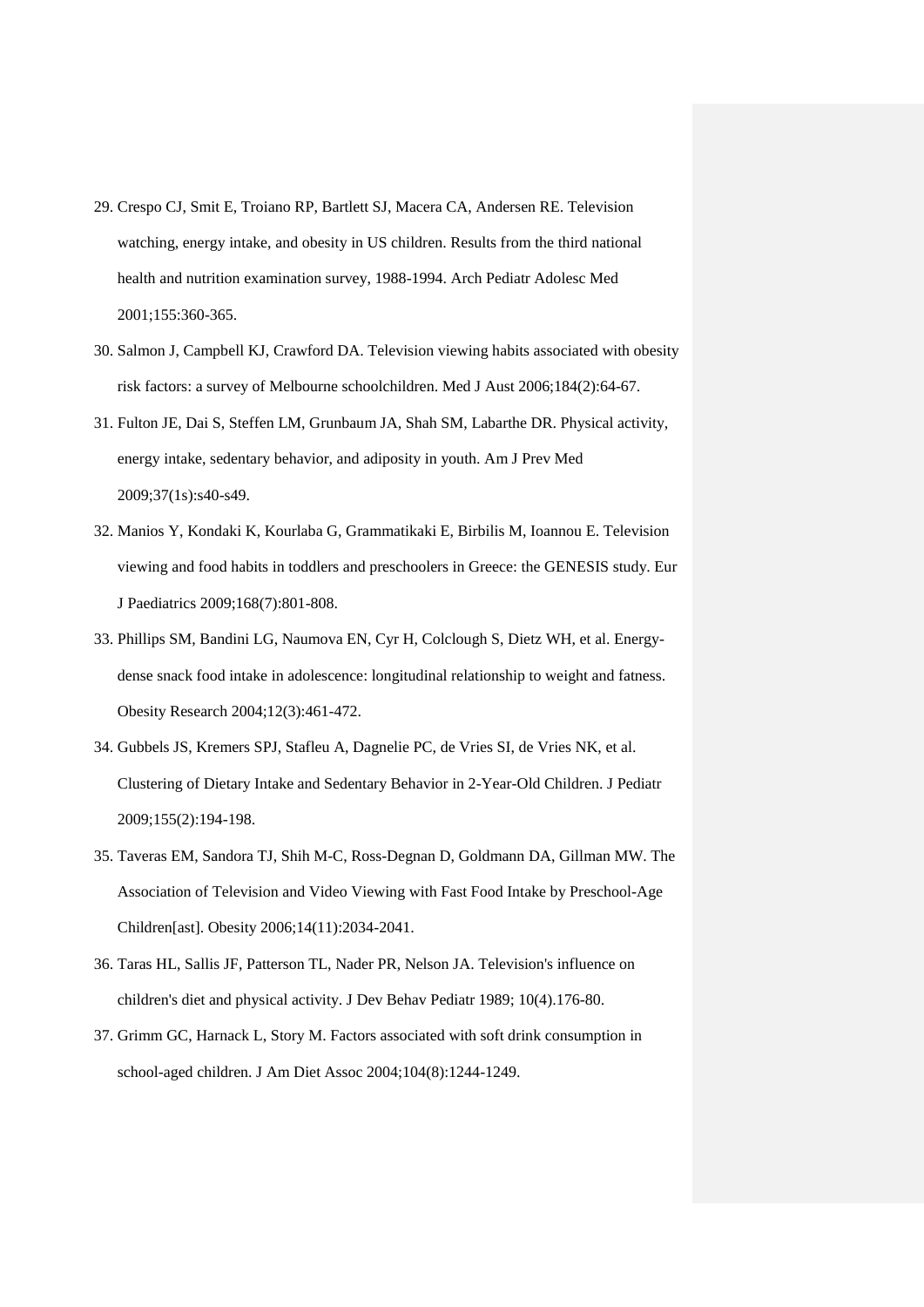- 38. Francis LA, Lee Y, Birch LL. Parental Weight Status and Girls' Television Viewing, Snacking, and Body Mass Indexes. Obesity 2003;11(1):143-151.
- 39. Barr-Anderson D, Larson N, Nelson M, Neumark-Sztainer D, Story M. Does television viewing predict dietary intake five years later in high school students and young adults? Int J Behav Nutr Phys Act 2009;6(1):7.
- 40. Utter J, Neumark-Sztainer D, Jeffery RW, Story MT. Couch potatoes or french fries: Are sedentary behaviors associated with body mass index, physical activity, and dietary behaviors among adolescents? J Am Diet Assoc 2003;103:1298-1305.
- 41. Vereecken CA, Todd J, Roberts C, Mulvihill C, Maes L. Television viewing behavior and associations with food habits in different countries. Public Health Nutr 2006;9(02):244- 250.
- 42. Haerens L, Craeynest M, Deforche B, Maes L, Cardon G, De Bourdeaudhuij I. The contribution of psychosocial and home environmental factors in explaining eating behaviors in adolescents. Eur J Clin Nutr 2007;62(1):51-59.
- 43. Larson NI, Neumark-Sztainer D, Harnack L, Wall M, Story M, Eisenberg ME. Calcium and Dairy Intake: Longitudinal Trends during the Transition to Young Adulthood and Correlates of Calcium Intake. J Nutr Educ Behav 2009;41(4):254-260.
- 44. Larson NI, Neumark-Sztainer DR, Harnack LJ, Wall MM, Story MT, Eisenberg ME. Fruit and Vegetable Intake Correlates During the Transition to Young Adulthood. Am J Prev Med 2008;35(1):33-37.e3.
- 45. Verzeletti C, Maes L, Santinello M, Baldassari D, Vereecken CA. Food-related family lifestyle associated with fruit and vegetable consumption among young adolescents in Belgium Flanders and the Veneto Region of Italy. Appetite 2010; In Press, Corrected Proof.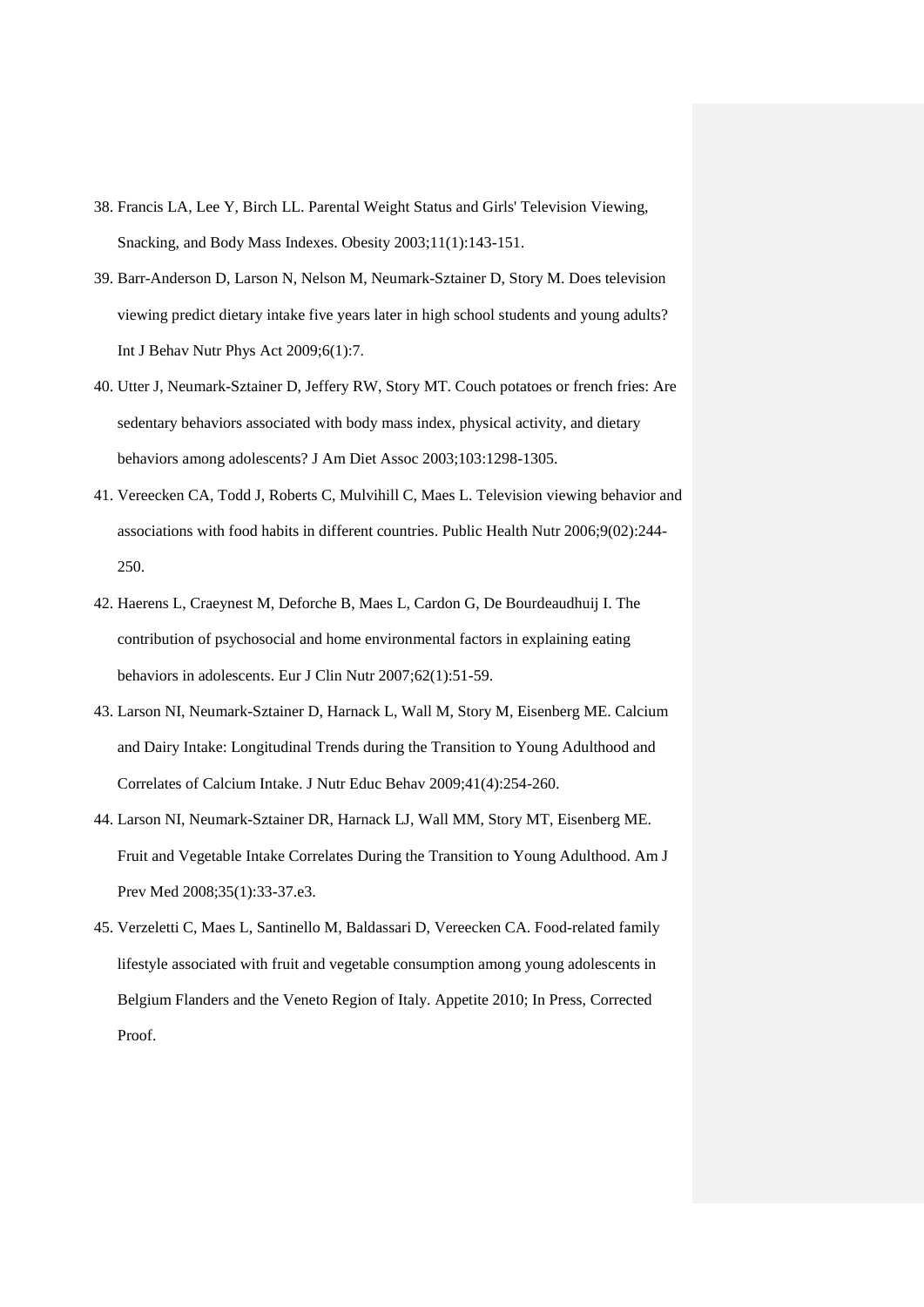- 46. Larson NI, Neumark-Sztainer D, Story MT, Wall MM, Harnack LJ, Eisenberg ME. Fast food intake: Longitudinal trends during the transition to young adulthood and correlates of intake. J Adolesc Health 2008;43:79-86.
- 47. Ambrosini GL, Oddy WH, Robinson M, O'Sullivan TA, Hands BP, de Klerk NH, et al. Adolescent dietary patterns are associated with lifestyle and family psycho-social factors. Public Health Nutr 2009;12(10):1807-1815.
- 48. Scully M, Dixon H, White V, Beckmann K. Dietary, physical activity and sedentary behavior among Australian secondary students in 2005. Health Promot Int 2007;22(3):236-245.
- 49. Ayala GX, Baquero B, Arredondo EM, Campbell N, Larios S, Elder JP. Association Between Family Variables and Mexican American Children's Dietary Behaviors. J Nutr Educ Behav 2007;39(2):62-69.
- 50. Barker M, Robinson S, Wilman C, Barker DJP. Behavior, body composition and diet in adolescent girls. Appetite 2000;35(2):161-170.
- 51. Campbell KJ, Crawford DA, Salmon J, Carver A, Garnett SP, Baur LA. Associations Between the Home Food Environment and Obesity-promoting Eating Behaviors in Adolescence. Obesity 2007;15(3):719-730.
- 52. Kremers SP, Horst K, Brug J. Adolescent screen-viewing behavior is associated with consumption of sugar-sweetened beverages: The role of habit strength and perceived parental norms. Appetite 2007;48(3):345-350.
- 53. Lowry R, Wechsler H, Galuska DA, Fulton JE, Kann L. Television Viewing and its Associations with Overweight, Sedentary lifestyle, and Insufficient Consumption of Fruits and Vegetables Among US High School Students: Differences by Race, Ethnicity, and Gender. J School Health 2002;72(10):413-21.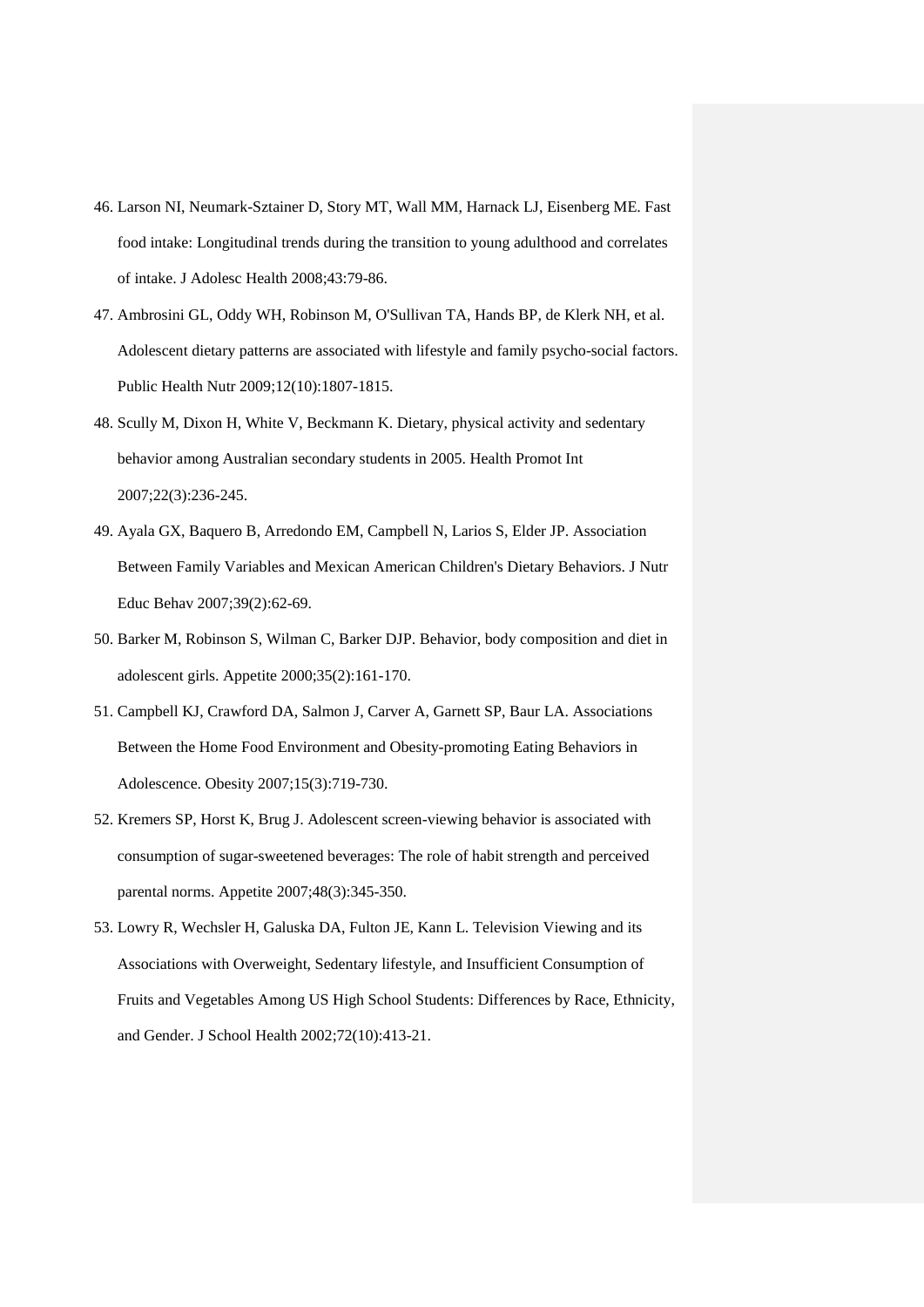- 54. Rosenberg DE, Norman GJ, Sallis JF, Calfas KJ, Patrick K. Covariation of Adolescent Physical Activity and Dietary Behaviors Over 12 Months. J Adolesc Health 2007;41(5):472-478.
- 55. Snoek HM, van Strien T, Janssens JM, Engels RC. The effect of television viewing on adolescents' snacking : Individual differences explained by external, restrained and emotional eating. J Adolesc Health 2006;39(3):448-451.
- 56. van Kooten M, de Ridder D, Vollebergh W, van Dorsselaer S. What's so special about eating? Examining unhealthy diet of adolescents in the context of other health-related behaviors and emotional distress. Appetite 2007;48:325-332.
- 57. de Bruijn GJ, van den Putte B. Adolescent soft drink consumption, television viewing and habit strength. Investigating clustering effects in the Theory of Planned Beahviour. Appetite 2009;53:66-75.
- 58. Giammattei J, Blix G, Marshak HH, Wollitzer AO, Pettitt DJ. Television watching and soft drink consumption. Associations with obesity in 11- to 13- year-old school children. Arch Pediatr Adolesc Med 2003;157:882-886.
- 59. Ortega RM, Andrés P, Requejo AM, López-Sobaler AM, Redondo MR, González-Fernández M. Influence of the time spent watching television on the dietary habits, energy intake and nutrient intake of a group of Spanish adolescents. Nutr Res 1996;16(9):1467-1470.
- 60. Lake AA, Townshend T, Alvanides S, Stamp E, Adamson AJ. Diet, physical activity, sedentary behavior and perceptions of the environment in young adults. J Human Nutr Diet 2009;22(5):444-454.
- 61. Zabinski MF, Norman GJ, Sallis JF, Calfas KJ, Patrick K. Patterns of Sedentary Behavior Among Adolescents. Health Psychol 2007;26(1):113-120.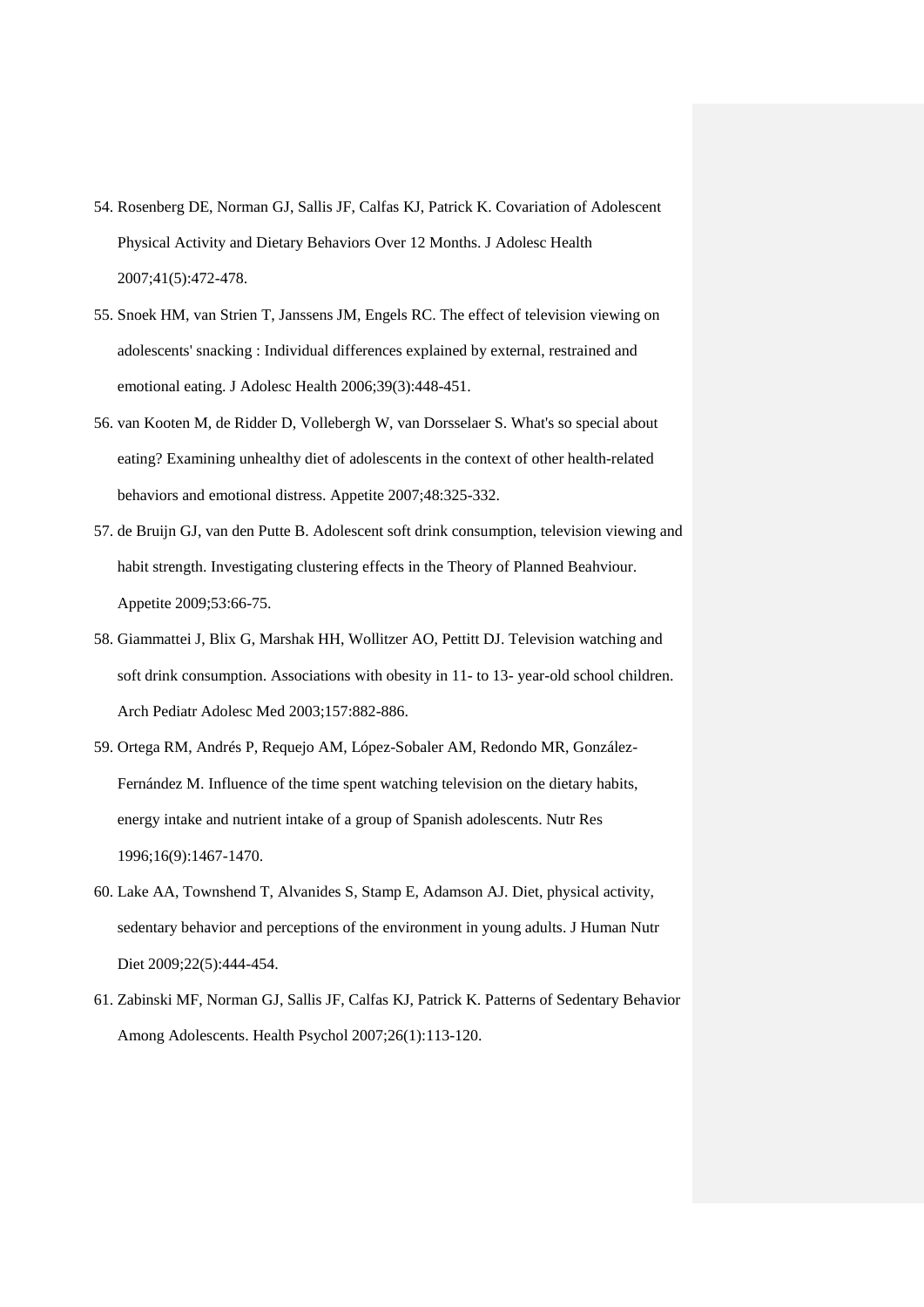- 62. Bowman SA. Television-Viewing Characteristics of Adults: Correlations to Eating Practices and Overweight and Health Status. Prev Chronic Dis 2006;3(2):1-11.
- 63. French SA, Harnack L, Jeffery RW. Fast food restaurant use among women in the Pound of Prevention study: dietary, behavioral and demographic correlates. Int J Obes 2000;24(10):1353-1359.
- 64. Panagiotakos DB, Pitsavos C, Lentzas Y, Skoumas Y, Papadimitriou L, Zeimbekis A, et al. Determinants of Physical Inactivity Among Men and Women From Greece: A 5-Year Follow-Up of the ATTICA Study. Ann Epidemiol 2008;18(5):387-394.
- 65. Shields M, Tremblay MS. Sedentary behavior and obesity. Health Rep 2008;19(2):19-30.
- 66. Jeffery RW, French SA. Epidemic obesity in the United States: are fast foods and television viewing contributing? Am J Public Health 1998;88(2):277-80.
- 67. Gore SA, Foster JA, DiLillo VG, Kirk K, Smith West D. Television viewing and snacking. Eat Behav 2003;4(4):399-405.
- 68. Hu FB, Leitzman MF, Stampfer MJ, Colditz GA, Willett WC, Rimm EB. Physical activity and television watching in relation to risk for type 2 diabetes mellitus in men. Arch Intern Med 2001;161:1542-1548.
- 69. Thomson M, Spence JC, Raine K, Laing L. The Association of Television Viewing with Snacking Behavior and Body Weight of Young Adults. Am J Health Promot 2008;22(5):329.
- 70. Harris JL, Bargh JA. Television viewing and unhealthy diet: Implications for children and media interventions. Health Commun 2009;24:660-673.
- 71. Rehm C, Matte T, Van Wye G, Young C, Frieden T. Demographic and Behavioral Factors Associated with Daily Sugar-sweetened Soda Consumption in New York City Adults. J Urban Health 2008;85(3):375-385.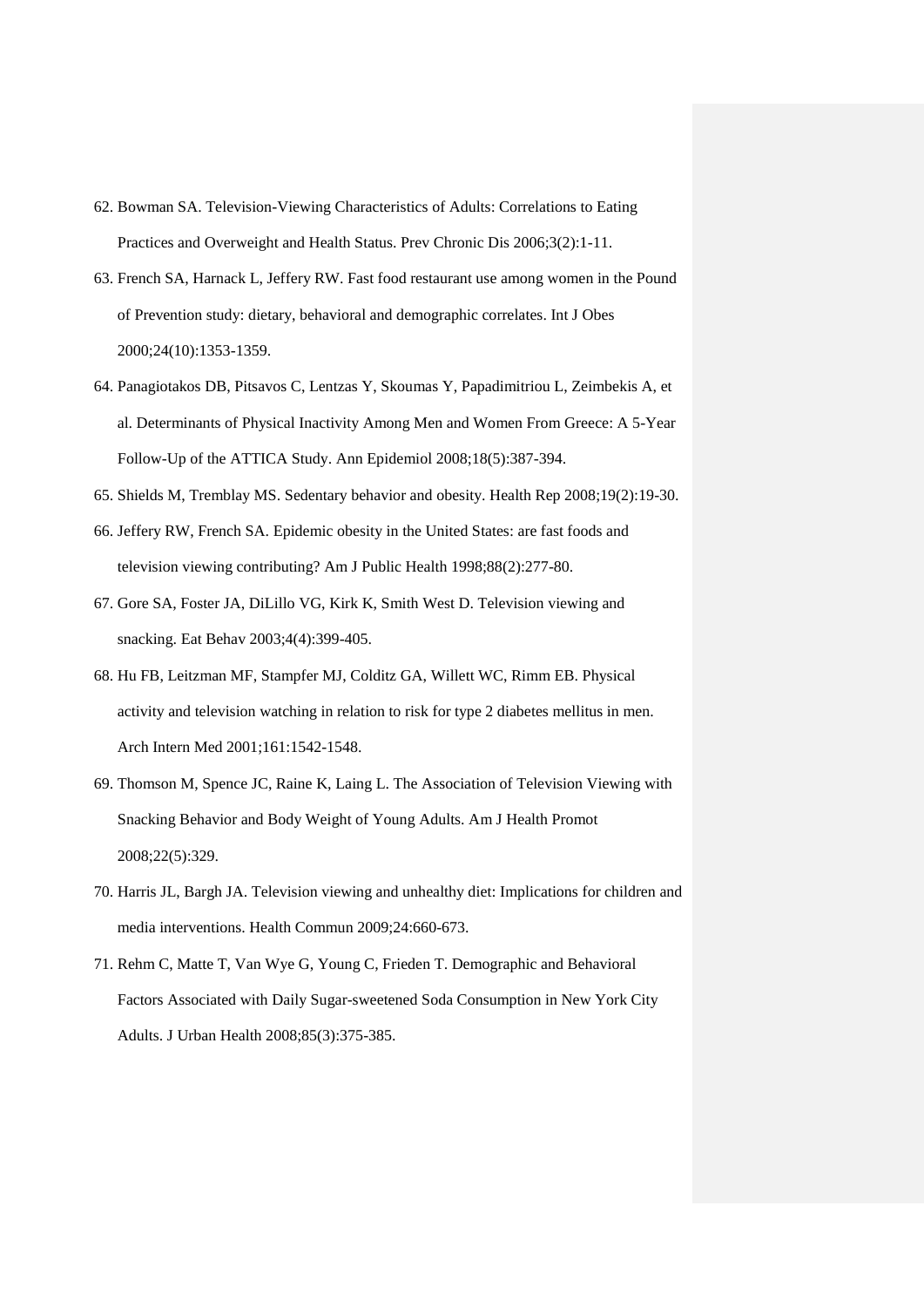- 72. Saelens BE. Helping individuals reduce sedentary behavior. In: Andersen RE, editor. Obesity: Etiology, assessment, treatment, and prevention. Champaign, IL: Human Kinetics; 2003. p. 217-238.
- 73. Lemish D. Viewers in diapers: The early development of television viewing. In: Lindlof TR, editor. Natural audiences: Qualitative research of media uses and effects. Norwood, NJ: Ablex; 1987. p. 33-57.
- 74. Matheson DM, Killen JD, Wang Y, Varady A, Robinson TN. Children's food consumption during television viewing. Am J Clin Nutr 2004;79(6):1088-1094.
- 75. Blass EM, Anderson DR, Kirkorian HL, Pempek TA, Price I, Koleini MF. On the road to obeisty: Television viewing increases intake of high-density foods. Physiol Behav 2006;88:597-604.
- 76. Bellissimo N, Pencharz PB, Thomas SG, Anderson GH. Effect of television viewing at mealtime on food intake after a glucose preload in boys. Pediatr Res 2007;61(6):745-749.
- 77. Graves L, Stratton G, Ridgers ND, Cable NT. Comparison of energy expenditure in adolescents when playing new generation and sedentary computer games: cross sectional study. BMJ 2007;335(7633):1282-4.
- 78. Atkin AJ, Gorely T, Biddle SJ, Marshall SJ, Cameron N. Critical hours: physical activity and sedentary behavior of adolescents after school. Pediatr Exerc Sci 2008;20(4):446-56.
- 79. Owen N, Leslie E, Salmon J, Fotheringham MJ. Environmental determinants of physical activity and sedentary behavior. Exerc Sport Sci Rev 2000;28(4):153-8.
- 80. Pearson N, Biddle SJ, Gorely T. Family correlates of fruit and vegetable consumption in children and adolescents: a systematic review. Public Health Nutr 2009;12(2):267-83.
- 81. Gorely T, Marshall SJ, Biddle SJ. Couch kids: correlates of television viewing among youth. Int J Behav Med 2004;11(3):152-63.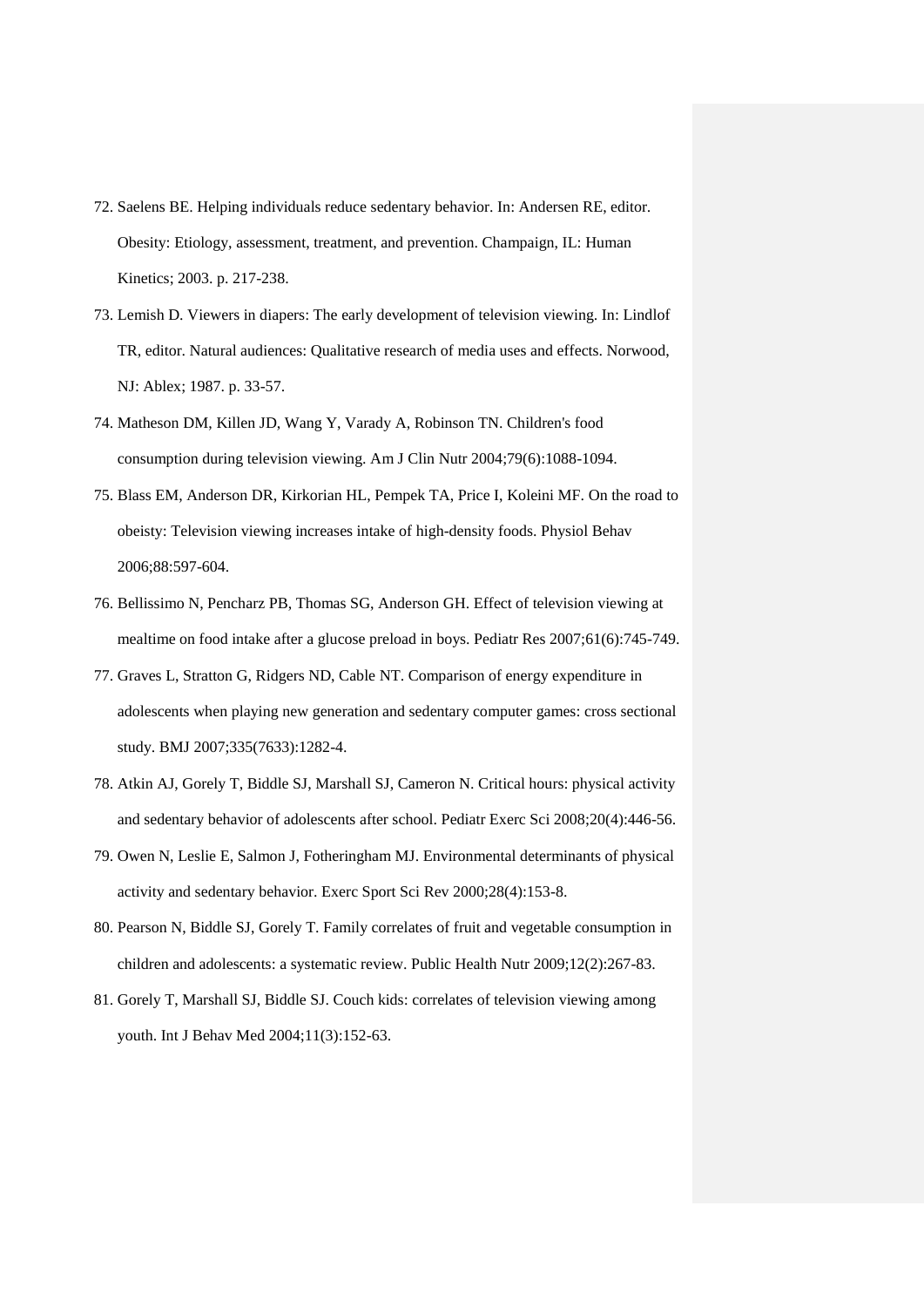82. Pearson N, Atkin AJ, Biddle SJ, Gorely T. A family-based intervention to increase fruit and vegetable consumption in adolescents: a pilot study. Public Health Nutr 2010;13(6):876-85.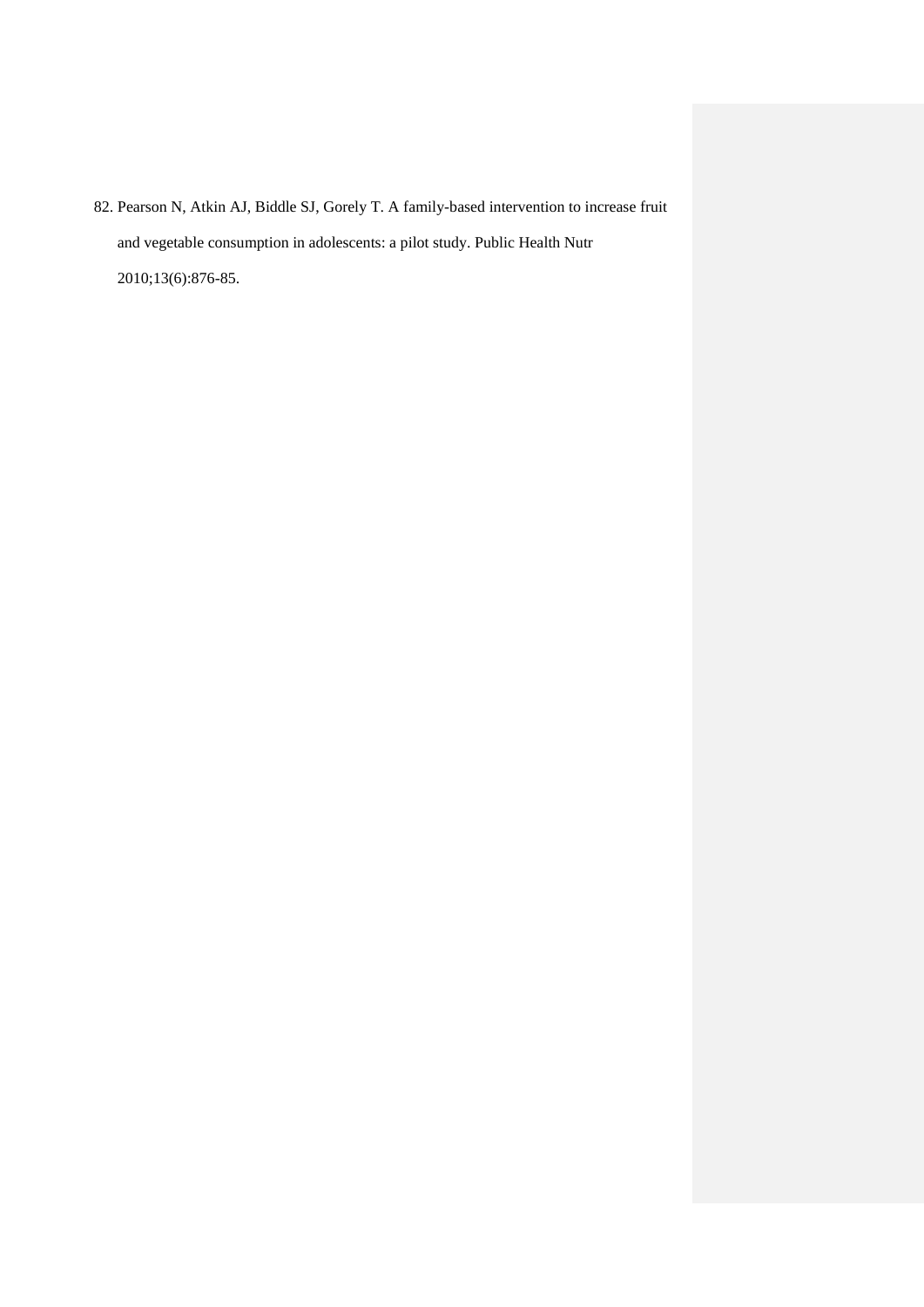Table 1. Characteristics of child and adolescent studies included in the review

| <b>Comment [BL1]:</b> This table is very |  |  |
|------------------------------------------|--|--|
| difficult to read, please revise.        |  |  |

|                           | Children (<11 years)                                                          |                   | Adolescents (12-18 years)                                                                        |                   |
|---------------------------|-------------------------------------------------------------------------------|-------------------|--------------------------------------------------------------------------------------------------|-------------------|
|                           | <b>References</b>                                                             | No. of<br>samples | <b>References</b>                                                                                | No. of<br>samples |
| Sample size               |                                                                               | 24                |                                                                                                  | 72                |
| < 100                     | 35 II, 36, 38 I                                                               | 3                 | 59 B/G, 60                                                                                       | $\overline{3}$    |
| 100-199                   | 33 G, 35 I, 38 II                                                             | 3                 | 42 B, 49, 51 B, 51 G, 54 B, 54 G                                                                 | 6                 |
| 200-299                   | 26 B, 26 G, 31 B, 31 G                                                        | $\overline{4}$    |                                                                                                  |                   |
| 300-499                   |                                                                               |                   | 26, 50, 52, 57, 58 G                                                                             | $\overline{5}$    |
| 500-999                   | 20, 21, 23, 28, 37                                                            | 5                 | 39 I, 41 VI, 43 B, 43 G, 44 B, 44 G,<br>46 B, 46 G, 61                                           | 9                 |
| 1000-2999                 | 22 I, 24 I, 25, 29 B, 29G, 30, 32, 34                                         | 8                 | 22 II, 24 II, 24 III, 39 II, 40 B, 40 G,<br>41 XXII, 41 XXIII, 41 XXV, 41<br>XXVIII, 41 XXXI, 47 | $\overline{12}$   |
| 3000-4999                 |                                                                               |                   | 41 I-V, 41 VII-XV, 41 XVIII-XXI,<br>41 XXVII, 41 XXX, 41 XXXII-<br>XXXV, 55 B, 55 G              | 26                |
| >5000                     | 27I                                                                           | 1                 | 27 II, 53 B, 53 G, 48, 56, 41 XVI, 41<br>XVII, 41 XXIV, 41 XXVI, 41<br>XXIX, 45                  | 11                |
| <b>Gender</b>             |                                                                               |                   |                                                                                                  |                   |
| Girls only                | 33                                                                            | $\mathbf{1}$      | 50                                                                                               | $\mathbf{1}$      |
| Boys and girls combined   | 20, 21, 22 I, 23, 24 I, 25, 27 I, 28, 30,<br>32, 34, 35 I II, 36, 37, 38 I II | 17                | 22 II, 24 II III, 27 II, 39 I II, 41 I-<br>XXXV, 45, 47, 48, 49, 52, 56, 57,<br>58, 60, 61       | 51                |
| Boys and girls separately | 26, 29, 31                                                                    | 6                 | 40, 42, 43, 44, 46, 51, 53, 54, 55, 59                                                           | 20                |
| <b>Study design</b>       |                                                                               |                   |                                                                                                  |                   |
| Cross sectional           | 20, 21, 22 I, 24 I, 25, 27 I, 29 B/G,                                         | 15                | 22 II, 24 II III, 27 II, $40^4$ B/G, $41^5$ I-                                                   | 62                |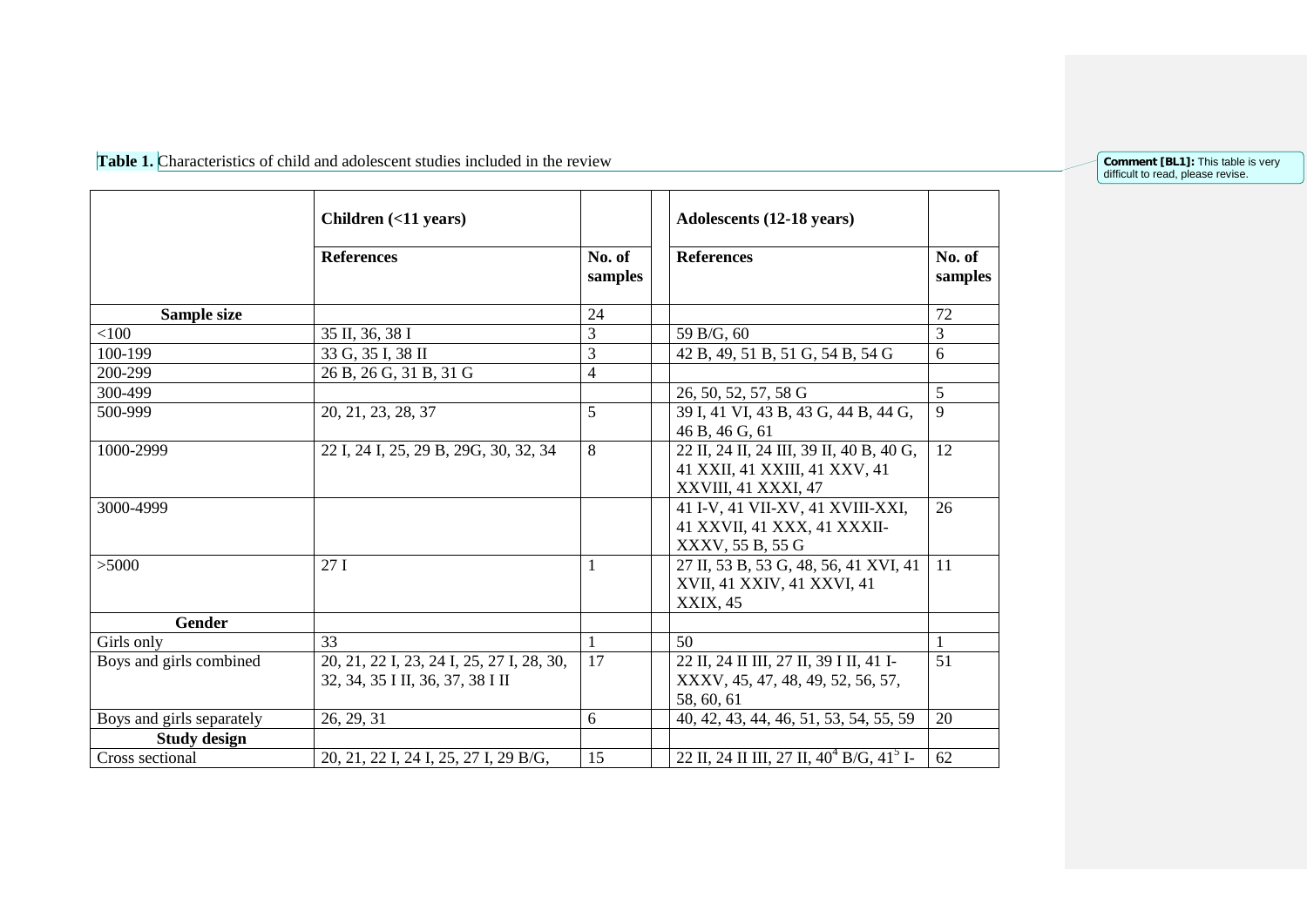|                                    | 30, 32, 34, 35 I II, 36                               |                | XXXV, 42 B/G, $45^5$ , 47, 48, 49, 50,                                     |                |
|------------------------------------|-------------------------------------------------------|----------------|----------------------------------------------------------------------------|----------------|
|                                    |                                                       |                | 51 B/G, 52, 53 B/G, 55 B/G, 56 <sup>5</sup> , 57,                          |                |
|                                    |                                                       |                | 58, 59 B/G, 60, 61                                                         |                |
| Longitudinal                       | $23^3$ , $26^{23}$ B/G, $28^{23}$ , $31^1$ B/G, 33 G, | 9              | $394$ I II, 43 <sup>4</sup> B/G, 44 <sup>4</sup> B/G, 46 <sup>4</sup> B/G, | 10             |
|                                    | 38 <sup>1</sup> I II                                  |                | 54 <sup>2</sup> B/G                                                        |                |
| <b>Sedentary behavior assessed</b> |                                                       |                |                                                                            |                |
| TV viewing                         | 20, 21, 22 I, 23, 25, 26 B/G, 27 I, 28,               | 19             | 22 II, 27 II, 42 B/G, 43 B/G, 44 B/G,                                      | 21             |
|                                    | 29 B/G, 30, 32, 33 G, 34, 36, 37, 38 I                |                | 45, 46 B/G, 47, 48, 49, 50, 51 B/G,                                        |                |
|                                    | $\mathbf{I}$                                          |                | 53 B/G, 57, 58, 59 B/G                                                     |                |
| Screen time $(TV + video +$        | 24 I, 26 B/G, 31 B/G, 35 I II                         | 7              | 24 II III, 39 I II, 40 B/G, 41 I-                                          | 46             |
| DVD)                               |                                                       |                | XXXV, 52, 55 B/G, 56, 60                                                   |                |
| Sedentary time $(TV + video +$     |                                                       |                | 54 B/G                                                                     | $\overline{2}$ |
| $DVD + sitting while talking on$   |                                                       |                |                                                                            |                |
| phone/listening to music)          |                                                       |                |                                                                            |                |
| Computer use                       | 34                                                    |                | 40 B/G                                                                     | $\overline{2}$ |
| Inactivity (sum of sleeping,       | 33 G                                                  | 1              |                                                                            |                |
| lying sitting or standing)         |                                                       |                |                                                                            |                |
| Reading / doing homework           | 26 B/G                                                | $\overline{2}$ | 40 B/G, 60                                                                 | 3              |
| Weekend screen time                |                                                       |                | 60                                                                         |                |
| Weekend homework                   |                                                       |                | 60                                                                         |                |
| Sitting in a car (weekday)         |                                                       |                | 60                                                                         |                |
| Sitting in a car (weekend day)     |                                                       |                | 60                                                                         | 1              |
| High sedentary cluster (high       |                                                       |                | 61                                                                         | 1              |
| TV, computer, sitting,             |                                                       |                |                                                                            |                |
| homework and reading)              |                                                       |                |                                                                            |                |
| <b>Assessment of sedentary</b>     |                                                       |                |                                                                            |                |
| behavior                           |                                                       |                |                                                                            |                |
| Self-report                        | 21, 23, 24 I, 26 B/G, 27 I, 28, 33 G,                 | 9              | 22 II, 24 II III, 27 II, 39 I II, 40 B/G,                                  | 72             |
|                                    | 37                                                    |                | 41 I-XXXV, 42 B/G, 43 B/G, 44                                              |                |
|                                    |                                                       |                | B/G, 45, 46 B/G, 47, 48, 49, 50, 51                                        |                |
|                                    |                                                       |                | B/G, 52, 53 B/G, 54 B/G, 55 B/G,                                           |                |
|                                    |                                                       |                | 56, 57, 58, 59 B/G, 60, 61                                                 |                |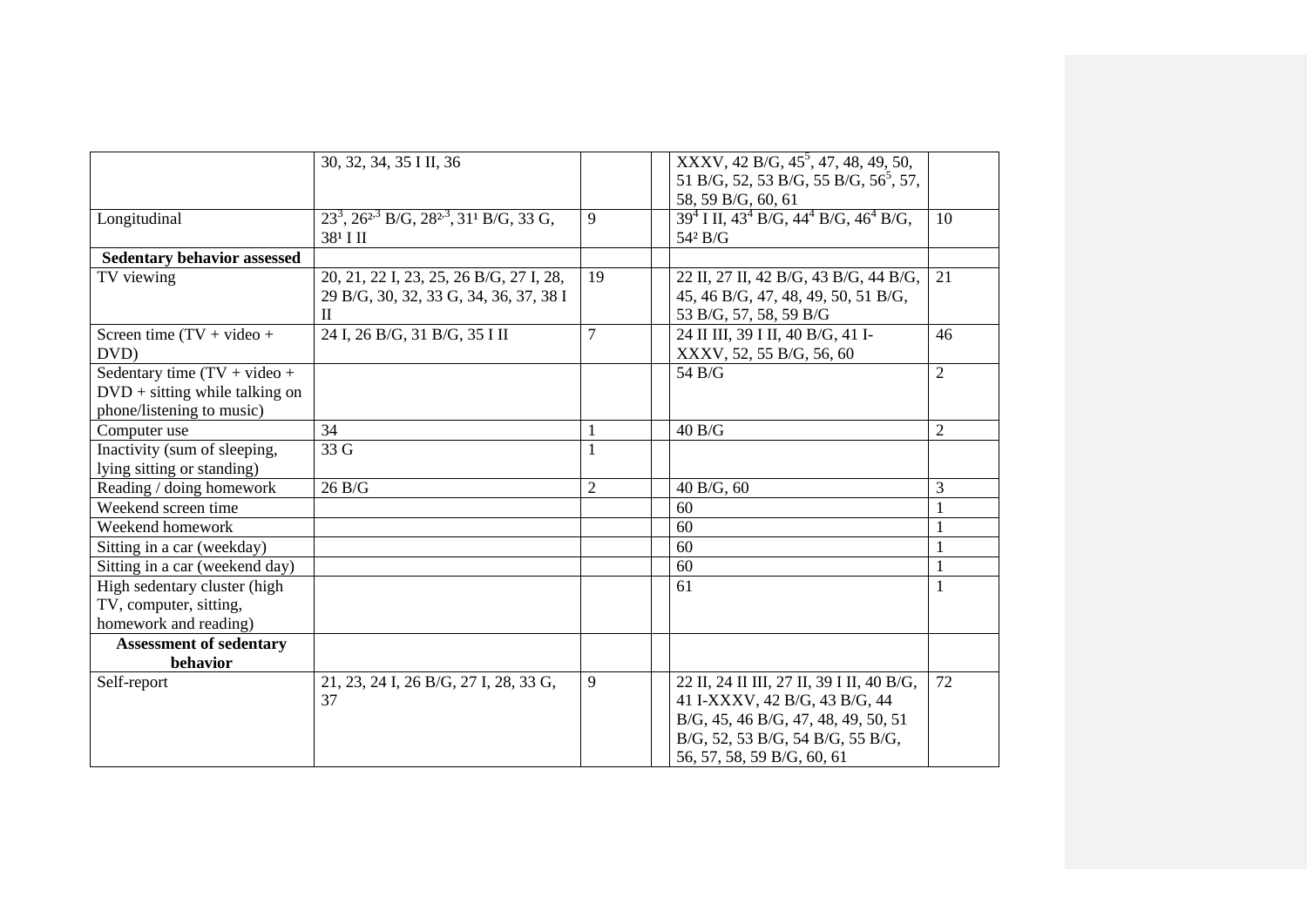| Parent report                           | 20, 22 I, 25, 30, 32, 34, 35 I II, 38 I II                                                       | 10             |                                                                                                                                                                             |                |
|-----------------------------------------|--------------------------------------------------------------------------------------------------|----------------|-----------------------------------------------------------------------------------------------------------------------------------------------------------------------------|----------------|
| Interviewer administered                | 29 B/G, 31 B/G, 36                                                                               | 5              |                                                                                                                                                                             |                |
| <b>Measure of sedentary</b><br>behavior |                                                                                                  |                |                                                                                                                                                                             |                |
| Questionnaire                           | 20, 21, 22 I, 23, 24 I, 25, 26 B/G, 27<br>I, 28, 29 B/G, 30, 32, 34, 35 I II, 36,<br>37, 38 I II | 21             | 22 II, 24 II III, 27 II, 39 I II, 40 B/G,<br>41 I-XXXV, 42 B/G, 43 B/G, 44<br>B/G, 45, 46 B/G, 47, 48, 49, 50, 51<br>B/G, 52, 53 B/G, 54 B/G, 55 B/G,<br>56, 57, 58, 60, 61 | 70             |
| 24-hour recall                          | 31 B/G, 33 G                                                                                     | 3              | 59 B/G                                                                                                                                                                      | $\overline{2}$ |
| Dietary behavior assessed               |                                                                                                  |                |                                                                                                                                                                             |                |
| Fruit                                   | 22 I, 30, 34                                                                                     | 3              | 22 II, 39 I II, 40 B/G, 41 I-XXXV,<br>42 B/G, 44 B/G, 45, 48, 59 B/G                                                                                                        | 48             |
| Vegetables                              | 20, 22 I, 30, 34                                                                                 | $\overline{4}$ | 22 II, 39 I II, 40 B/G, 41 I-XXXV,<br>44 B/G, 45, 48                                                                                                                        | 44             |
| Fruit and Vegetable (FV)                | 23, 24 I, 25                                                                                     | 3              | 24 II III, 53 B/G, 54 B/G, 61                                                                                                                                               | $\overline{7}$ |
| ED drinks / soft drinks                 | 20, 22 I, 25, 28, 30, 34, 37                                                                     | $\overline{7}$ | 22 II, 39 I II, 40 B/G, 41 I-XXXV,<br>42 B/G, 48, 49, 51 B/G, 52, 57, 58                                                                                                    | 49             |
| Light soft drinks                       | 34                                                                                               |                |                                                                                                                                                                             |                |
| Fruit juice                             | 22 I, 25                                                                                         | $\overline{2}$ | $22 \text{ II}$                                                                                                                                                             | 1              |
| Milk                                    | 22 I, 25                                                                                         | $\overline{2}$ | $22 \text{ II}$                                                                                                                                                             |                |
| ED snacks                               | 20, 22 I, 25, 27 I, 28, 30, 34, 38 I II                                                          | 9              | 22 II, 27 II, 39 I II, 40 B/G, 41 I-<br>XXXV, 48, 49, 51 B/G, 55 B/G,                                                                                                       | 47             |
| % fat from ED snacks                    | 38 I II                                                                                          | $\overline{2}$ |                                                                                                                                                                             |                |
| % energy from ED foods                  | 33 G                                                                                             | 1              |                                                                                                                                                                             |                |
| Fast food                               | 25, 22 I, 28, 30, 35 I II                                                                        | 6              | 22 II, 39 I II, 46 B/G, 48, 51 B/G                                                                                                                                          | 8              |
| Fried foods                             | 28                                                                                               |                | 39 I II, 40 B/G                                                                                                                                                             | $\overline{4}$ |
| Red meat                                | $\overline{25}$                                                                                  |                |                                                                                                                                                                             |                |
| Total energy intake                     | 20, 25, 26 B/G, 28, 29 B/G, 31 B/G,<br>32, 36                                                    | 11             | 39 I II, 40 B/G, 54 B/G, 59 B/G, 60                                                                                                                                         | 9              |
| Total fat                               |                                                                                                  |                | 40 B/G, 42 B/G, 49, 59 B/G, 60                                                                                                                                              | 8              |
| Total carbohydrate                      |                                                                                                  |                | 59 B/G, 60                                                                                                                                                                  | 3              |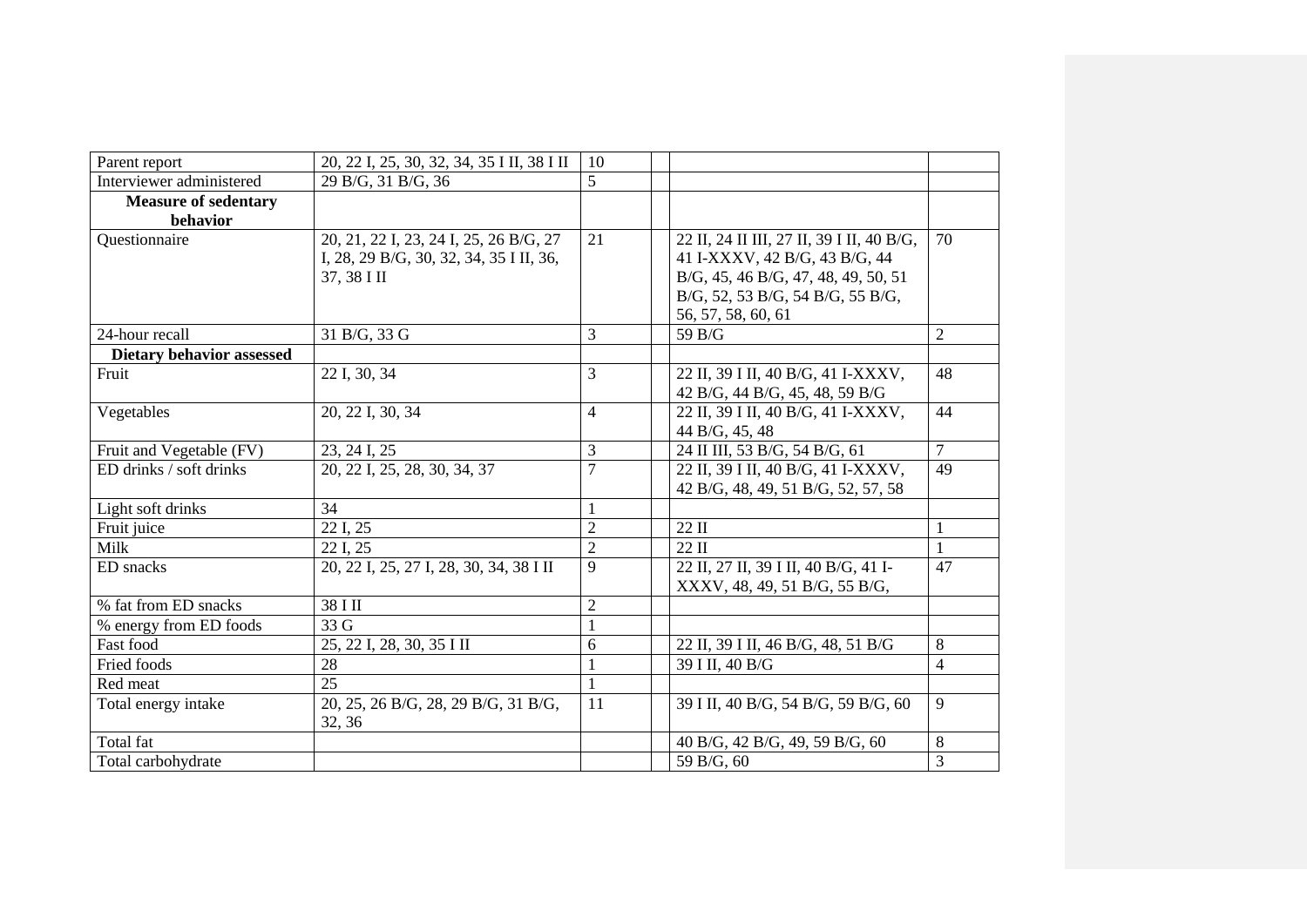| Total protein                 |                                         |                | 59 B/G, 60                                | 3              |
|-------------------------------|-----------------------------------------|----------------|-------------------------------------------|----------------|
| % energy from fat             | 25, 32                                  | $\overline{2}$ | 39 I II, 40 B/G, 54 B/G, 59 B/G, 60,      | 10             |
|                               |                                         |                | 61                                        |                |
| % carbohydrate                | 25, 32                                  | $\overline{2}$ | $\overline{52}$                           | 1              |
| % protein                     | 25                                      |                | 52                                        |                |
| % saturated fat               | 25, 32                                  | $\overline{2}$ | 39 I II                                   | $\overline{2}$ |
| % trans fat                   | 25                                      |                | 39 I II                                   | $\overline{2}$ |
| % monosaturated               | 32                                      |                |                                           |                |
| % polysaturated fat           | 32                                      |                |                                           |                |
| Fiber                         | $\overline{25}$                         |                | 49, 54 B/G, 59 B/G, 61                    | 6              |
| Calcium                       | 25                                      |                | 43 B/G                                    | $\overline{c}$ |
| Vitamin C                     |                                         |                | 59 B/G, 60                                | $\overline{3}$ |
| Calcium rich foods            |                                         |                | 39 I II                                   | $\overline{2}$ |
| Junk food (sum of ED food and | 21, 27 I, 33 G                          | 3              | 27 II, 56                                 | $\overline{2}$ |
| drinks)                       |                                         |                |                                           |                |
| Whole grains                  |                                         |                | 39 I II                                   | $\overline{2}$ |
| <b>Bread</b>                  | 34                                      |                |                                           |                |
| Healthy diet                  |                                         |                | 47                                        |                |
| Western dietary pattern       |                                         |                | 47                                        |                |
| Frequency of breakfast        |                                         |                | 50                                        |                |
| <b>Assessment of dietary</b>  |                                         |                |                                           |                |
| behavior                      |                                         |                |                                           |                |
| Self-report                   | 21, 23, 24 I, 26 B/G, 27 I, 28, 31 B/G, | 11             | 22 II, 24 II III, 27 II, 39 I II, 40 B/G, | 72             |
|                               | 33 G, 37                                |                | 41 I-XXXV, 42 B/G, 43 B/G, 44             |                |
|                               |                                         |                | B/G, 45, 46 B/G, 47, 48, 49, 50, 51       |                |
|                               |                                         |                | B/G, 52, 53 B/G, 54 B/G, 55 B/G,          |                |
|                               |                                         |                | 56, 57, 58, 59 B/G, 60, 61                |                |
| Parent report                 | 20, 22 I, 25, 30, 34, 32, 36, 35 I II   | 9              |                                           |                |
| Self and Parent report        | 38 I II                                 | $\overline{2}$ |                                           |                |
| Home interview                | 29B/G                                   | $\overline{2}$ |                                           |                |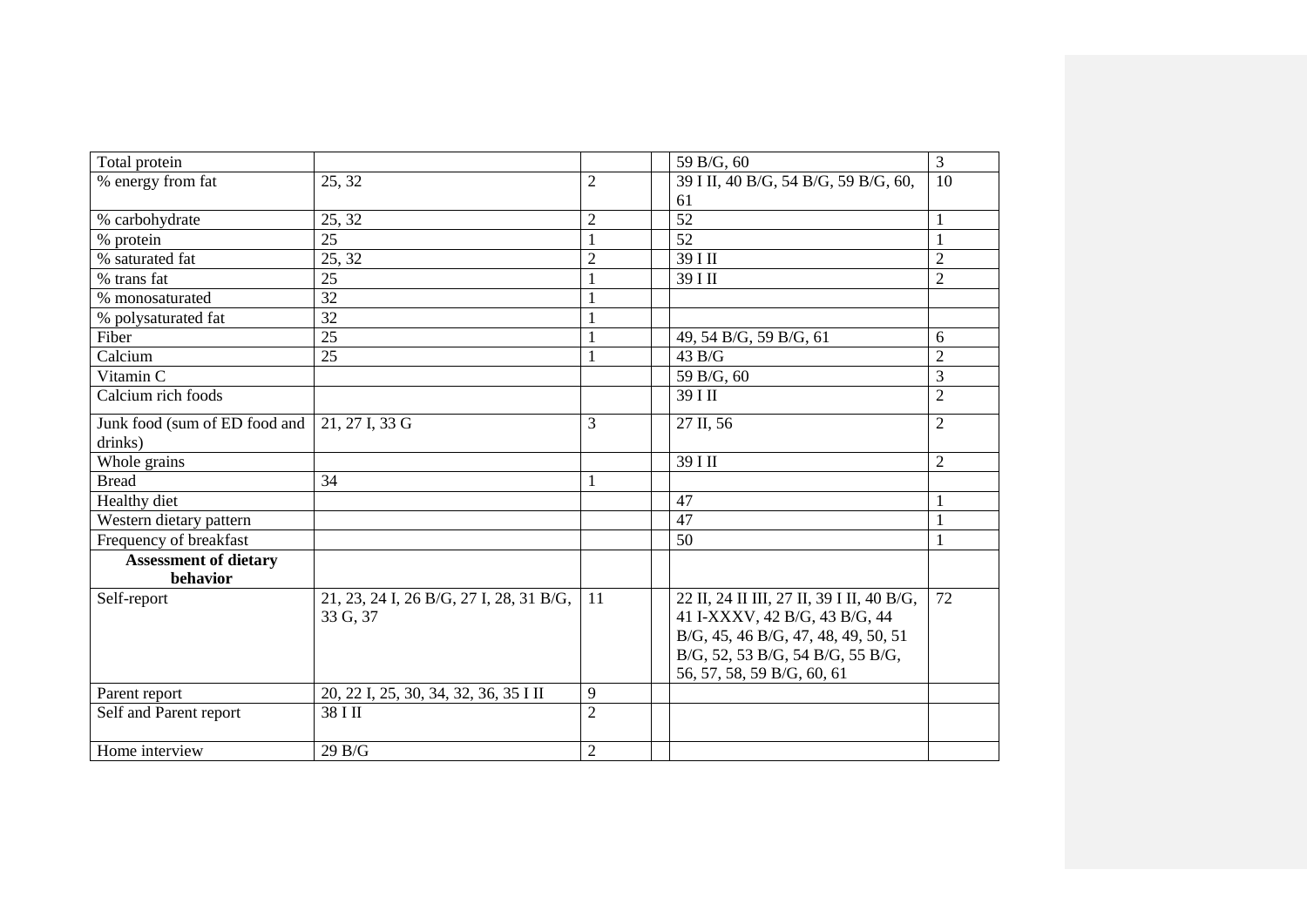| <b>Measure of dietary behavior</b> |                                         |    |                                          |                |
|------------------------------------|-----------------------------------------|----|------------------------------------------|----------------|
| Food Frequency Questionnaire       | 20, 22 I, 23, 24 I, 25, 26 B/G, 28, 30, | 14 | 22 II, 24 II III, 39 I II, 40 B/G, 41 I- | 56             |
| (FFQ)                              | 31 B/G, 33 G, 34, 36                    |    | XXXV, 42 B/G, 43 B/G, 44 B/G, 45,        |                |
|                                    |                                         |    | 46 B/G, 47, 51 B/G, 56, 60               |                |
| Other questionnaire                | 27 I, 29, 35 I II, 37                   | 5  | 27 II, 48, 49, 50, 52, 53 B/G, 55        | 11             |
|                                    |                                         |    | B/G, 57, 58                              |                |
| 24-hour recall                     | 29 B/G, 32, 38 I II                     | 5  | 54 B/G, 61                               | 3              |
| Weighed food records               | 32                                      |    | 59 B/G                                   | $\overline{2}$ |
| Country                            |                                         |    |                                          |                |
| United States (US)                 | 23, 24 I, 25, 26 B/G, 27 I, 28, 29 B/G, | 18 | 24 II III, 27 II, 39 I II, 40 B/G, 41,   | 21             |
|                                    | 31 B/G, 33 G, 35 I II, 36, 37, 38 I II  |    | 43 B/G, 44 B/G, 46 B/G, 49, 53           |                |
|                                    |                                         |    | B/G, 54 B/G, 58, 61                      |                |
| England                            |                                         |    | 41, 50, 60                               | 3              |
| Australia                          | 20, 21, 30                              | 3  | 47, 48, 51 B/G                           | $\overline{4}$ |
| New Zealand                        | 22I                                     |    | $22 \text{ II}$                          |                |
| Canada                             |                                         |    | 41                                       |                |
| The Netherlands                    | 34                                      |    | 40, 41, 52, 55 B/G, 57                   | 6              |
| Greece                             | 32                                      |    | 41                                       |                |
| Belgium                            |                                         |    | 45                                       |                |
| Spain                              |                                         |    | 41, 59 B/G                               | 3              |
| Israel                             |                                         |    | 41                                       |                |
| Denmark                            |                                         |    | 41                                       |                |
| Finland                            |                                         |    | 41                                       |                |
| Greenland                          |                                         |    | 41                                       |                |
| Norway                             |                                         |    | 41                                       |                |
| Sweden                             |                                         |    | 41                                       |                |
| Croatia                            |                                         |    | 41                                       |                |
| Czech Republic                     |                                         |    | 41                                       |                |
| Estonia                            |                                         |    | 41                                       |                |
| Hungary                            |                                         |    | 41                                       |                |
| Latvia                             |                                         |    | 41                                       |                |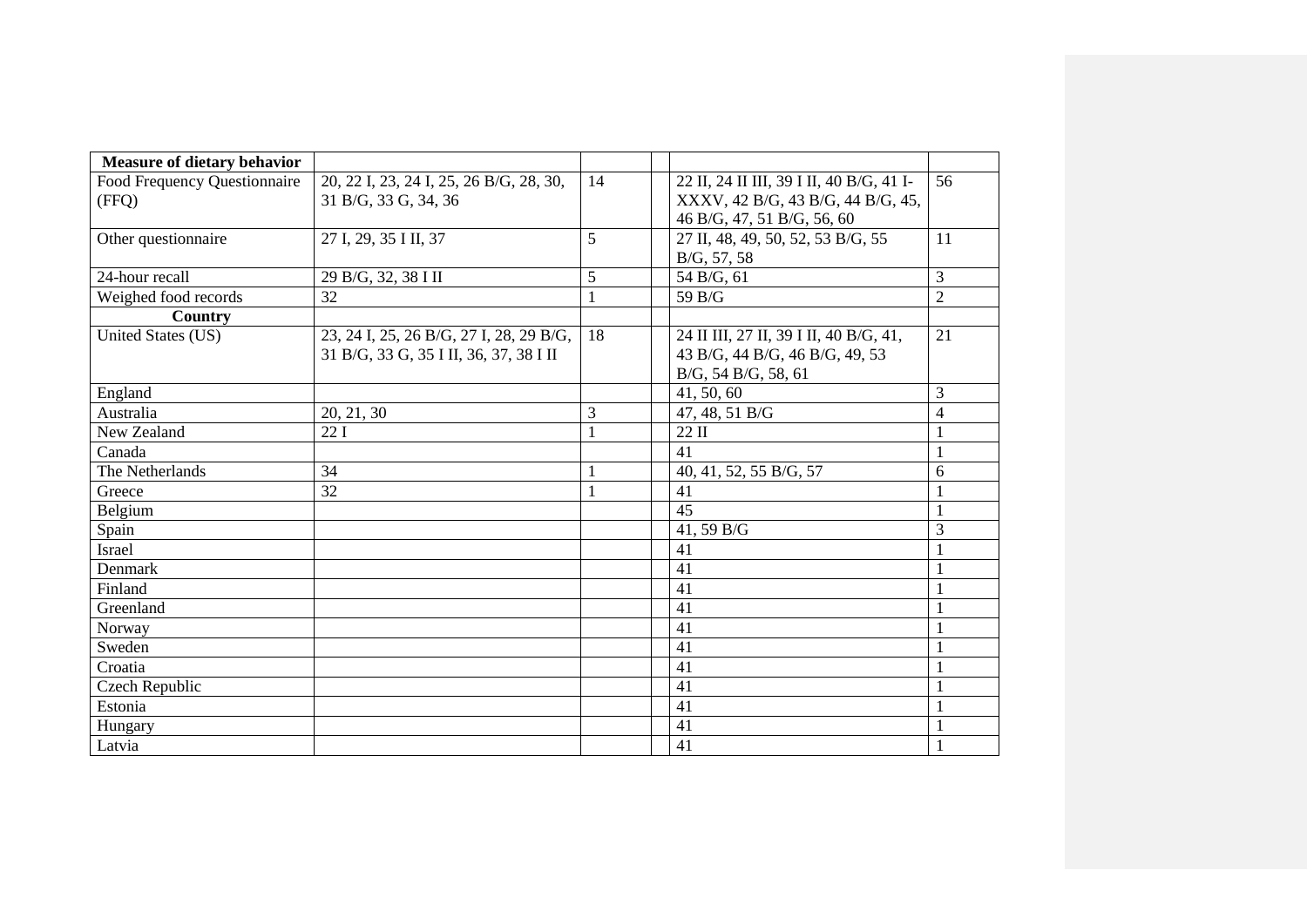| Lithuania         | 41         |   |
|-------------------|------------|---|
| Macedonia         | 41         |   |
| Poland            | 41         |   |
| Russia            | 41         |   |
| Slovenia          | 41         |   |
| Ukraine           | 41         |   |
| Italy             | 41         |   |
| Malta             | 41         |   |
| Portugal          | 41         |   |
| Austria           | 41         |   |
| Belgium - Flemish | 41, 42 B/G | 3 |
| Belgium - French  | 41         |   |
| France            | 41         |   |
| Germany           | 41         |   |
| Ireland           | 41         |   |
| Scotland          | 41         |   |
| Switzerland       | 41         |   |
| Wales             | 41         |   |

G, girls only; B, boys only; B/G, boys and girls analyzed separately. I/II, two independent samples.

<sup>1</sup>Longitudinal study but only baseline cross-sectional data used in this review; <sup>2</sup>Intervention studies, analyses for control group only used for this review; <sup>3</sup>Studies from the larger Planet Health study; <sup>4</sup>Studies from the larger Project EAT study; <sup>5</sup>Studies from the larger HBSC study. For reference 24: I= children in grades 4-5, II = adolescents in grades 6=8, III = adolescents in grades 9-12; for reference 38: I = children from overweight families, II = children from non-overweight families; for reference  $35$ : I = children aged  $2-3.9$  years, II = children aged  $4-5.9$  years; for reference 22: I = children aged 5-10 years, II = adolescents aged 11-14 years; for reference 27: I = children in grade4, II = adolescents in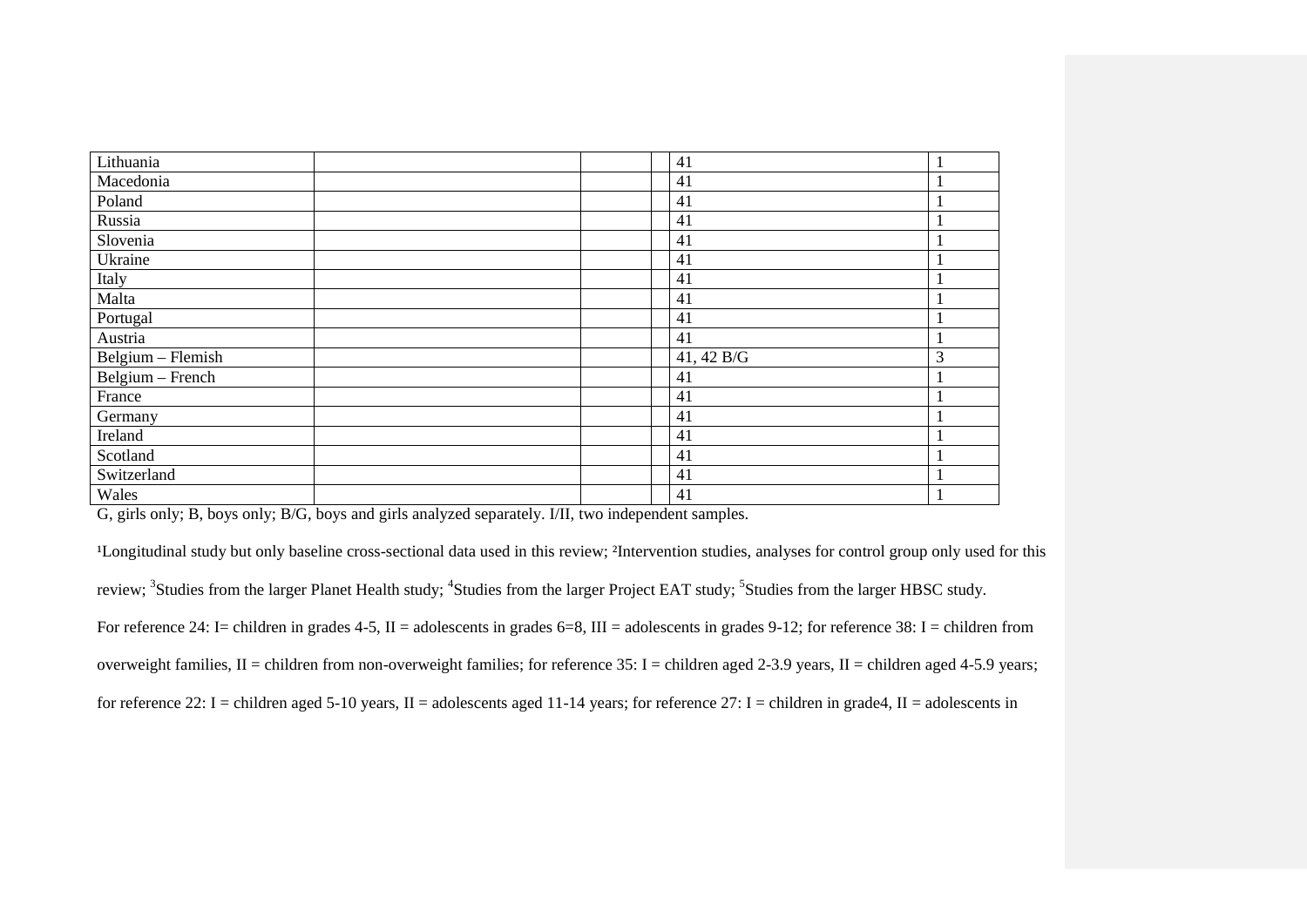grade 8; for reference 39: I = younger cohort (mean age 12.8 years), II = older cohort (mean age 15.9 years); for reference 41: HBSC study

examining associations between TV viewing and diet in 35 countries (each Country is an independent sample I-XXXV).

Reference numbers: see Reference list.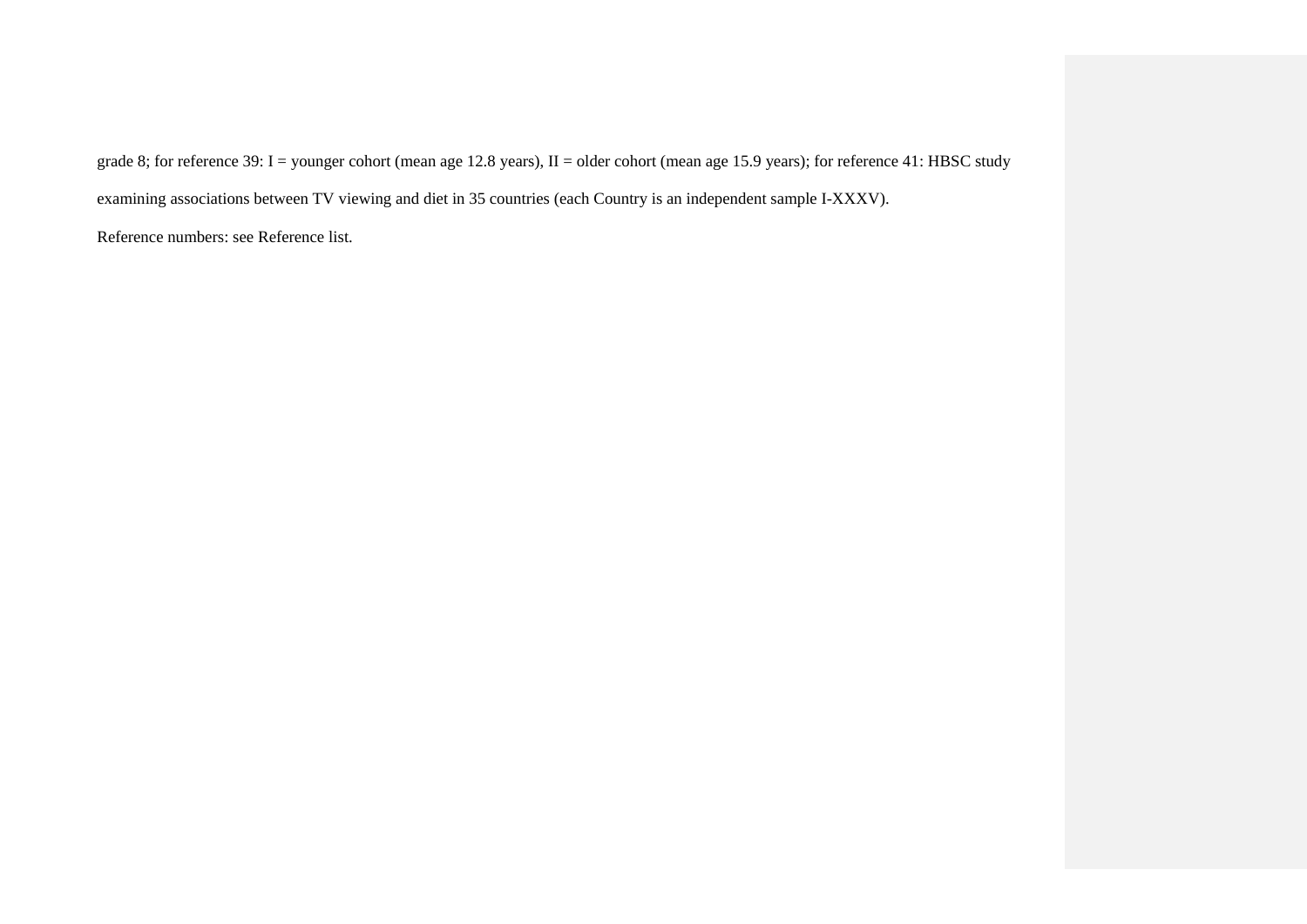Table 2. Characteristics of adult studies included in the review.

|                                    | <b>Adults (&gt;18 years)</b>                            |                   |
|------------------------------------|---------------------------------------------------------|-------------------|
|                                    | <b>References</b>                                       | No. of<br>samples |
| Sample size                        |                                                         | 14                |
| < 100                              | 67 G                                                    | $\mathbf{1}$      |
| 100-199                            | 66 I                                                    | 1                 |
| 200-299                            | 70                                                      | $\mathbf{1}$      |
| 300-499                            | 66 II                                                   | $\mathbf{1}$      |
| 500-999                            | 63 G, 66 III, 69                                        | 3                 |
| 1000-2999                          | 64                                                      | $\mathbf{1}$      |
| 3000-4999                          |                                                         | $\overline{0}$    |
| >5000                              | 11 G, 62, 65 B, 65 G, 68 B, 71                          | 6                 |
| Gender                             |                                                         |                   |
| Girls only                         | 11, 63, 67                                              | 3                 |
| Boys only                          | 68                                                      | 1                 |
| Boys and girls combined            | 62, 64, 69, 70, 71                                      | 5                 |
| Boys and girls separately          | 65, 66 I II III                                         | 5                 |
| <b>Study design</b>                |                                                         |                   |
| Cross sectional                    | 62, 63 G, 66 I II III, 65 B/G, 67 G, 69, 71             | 10                |
| Longitudinal                       | 111, 64, 681                                            | 3                 |
| Retrospective                      | 70                                                      | $\mathbf{1}$      |
| <b>Sedentary behavior assessed</b> |                                                         |                   |
| TV viewing                         | 11 G, 63 G, 65 B/G, 66 I II III, 67 G, 68 B, 69, 70, 71 | 12                |

**Comment [BL2]:** This table is very diffficult to read, please revise.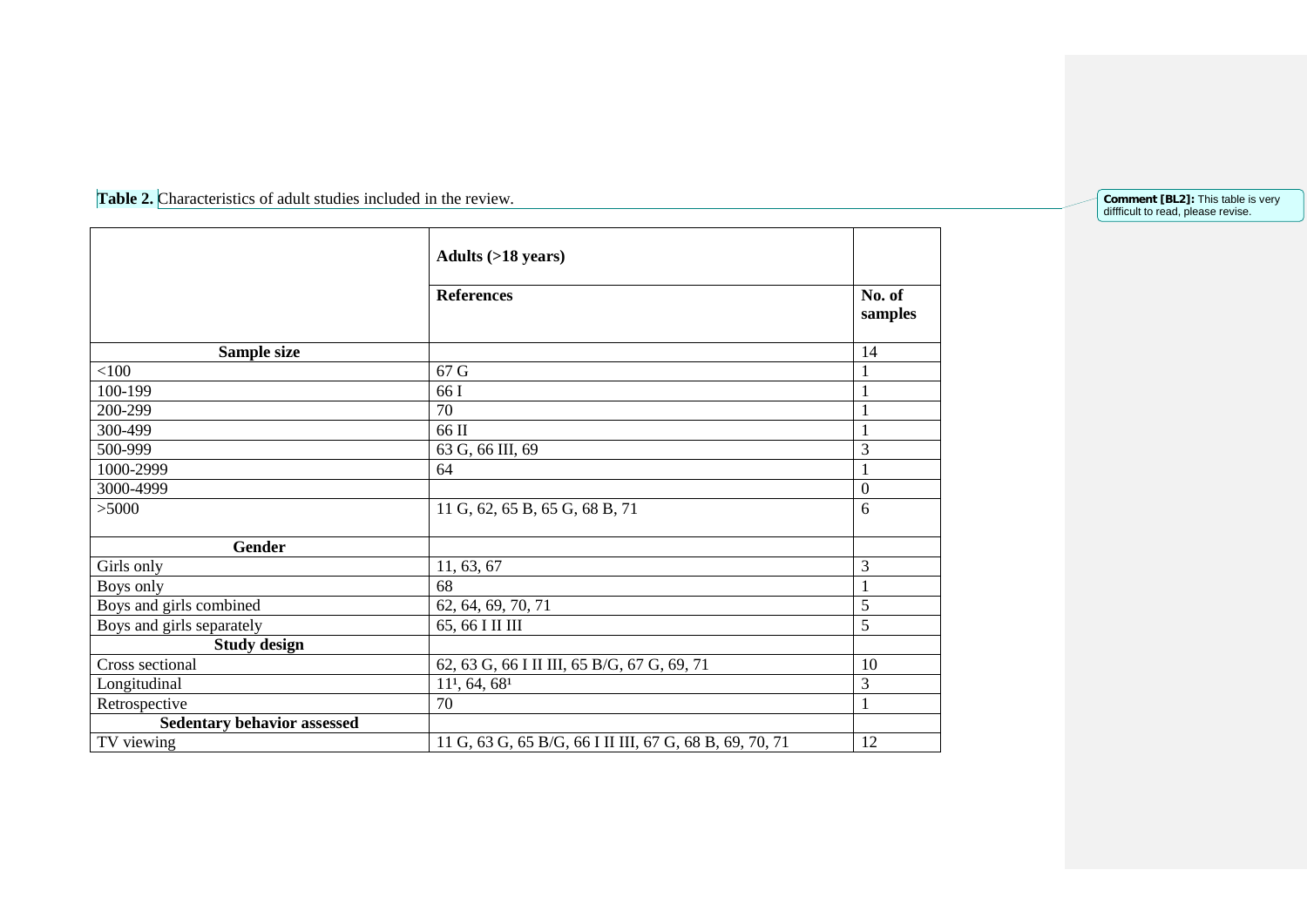| Screen time $(TV + video + DVD)$ | 62                                                              | 1                        |
|----------------------------------|-----------------------------------------------------------------|--------------------------|
| Computer use                     | 65 B/G                                                          | $\overline{2}$           |
| Total inactivity mins/day        | 64                                                              | $\mathbf{1}$             |
| Assessment of sedentary behavior |                                                                 |                          |
| Self-report                      | 11 G, 62, 63 G, 64, 65 B/G, 66 I II III, 67 G, 68 B, 69, 70, 71 | 14                       |
| Measure of sedentary behavior    |                                                                 |                          |
| Ouestionnaire                    | 11 G, 62, 63 G, 65 B/G, 66 I II III, 67 G, 68 B, 69, 70, 71     | 13                       |
| <b>IPAQ</b>                      | 64                                                              | 1                        |
| <b>Dietary behavior assessed</b> |                                                                 |                          |
| Fruit                            | 11 G, 64, 68 B                                                  | 3                        |
| Vegetables                       | 11 G, 64, 68 B                                                  | 3                        |
| Fruit and Vegetable (FV)         | 65 B/G                                                          | $\overline{2}$           |
| ED drinks / soft drinks          | 62, 71                                                          | $\overline{2}$           |
| ED snacks                        | 11 G, 62, 68 B, 69                                              | $\overline{\mathcal{L}}$ |
| Healthy snacks                   | 69                                                              | $\mathbf{1}$             |
| Sweets/deserts                   | 68 <sub>B</sub>                                                 | 1                        |
| Fast food                        | 11 G, 63 G, 68 B                                                | 3                        |
| Total energy intake              | 11 G, 62, 66 I II III, 67 G, 68 B                               | $\overline{7}$           |
| Total fat                        | 11 G, 62, 67 G, 68 B                                            | $\overline{4}$           |
| Total carbohydrate               | 62                                                              | $\mathbf{1}$             |
| Total protein                    | $\overline{62}$                                                 | $\mathbf{1}$             |
| % fat                            | 62, 66 I II III                                                 | 4                        |
| % carbohydrate                   | 62                                                              | $\mathbf{1}$             |
| % protein                        | 62                                                              | $\mathbf{1}$             |
| % saturated fat                  | 62                                                              | $\mathbf{1}$             |
| Fiber                            | 11 G, 62, 68 B                                                  | 3                        |
| Red meat                         | 11 G, 64, 68 B                                                  | 3                        |
| Fish                             | 11 G, 64, 68 B                                                  | 3                        |
| 'Healthy dietary pattern'        | 70                                                              | 1                        |
| 'Unhealthy dietary pattern'      | 70                                                              |                          |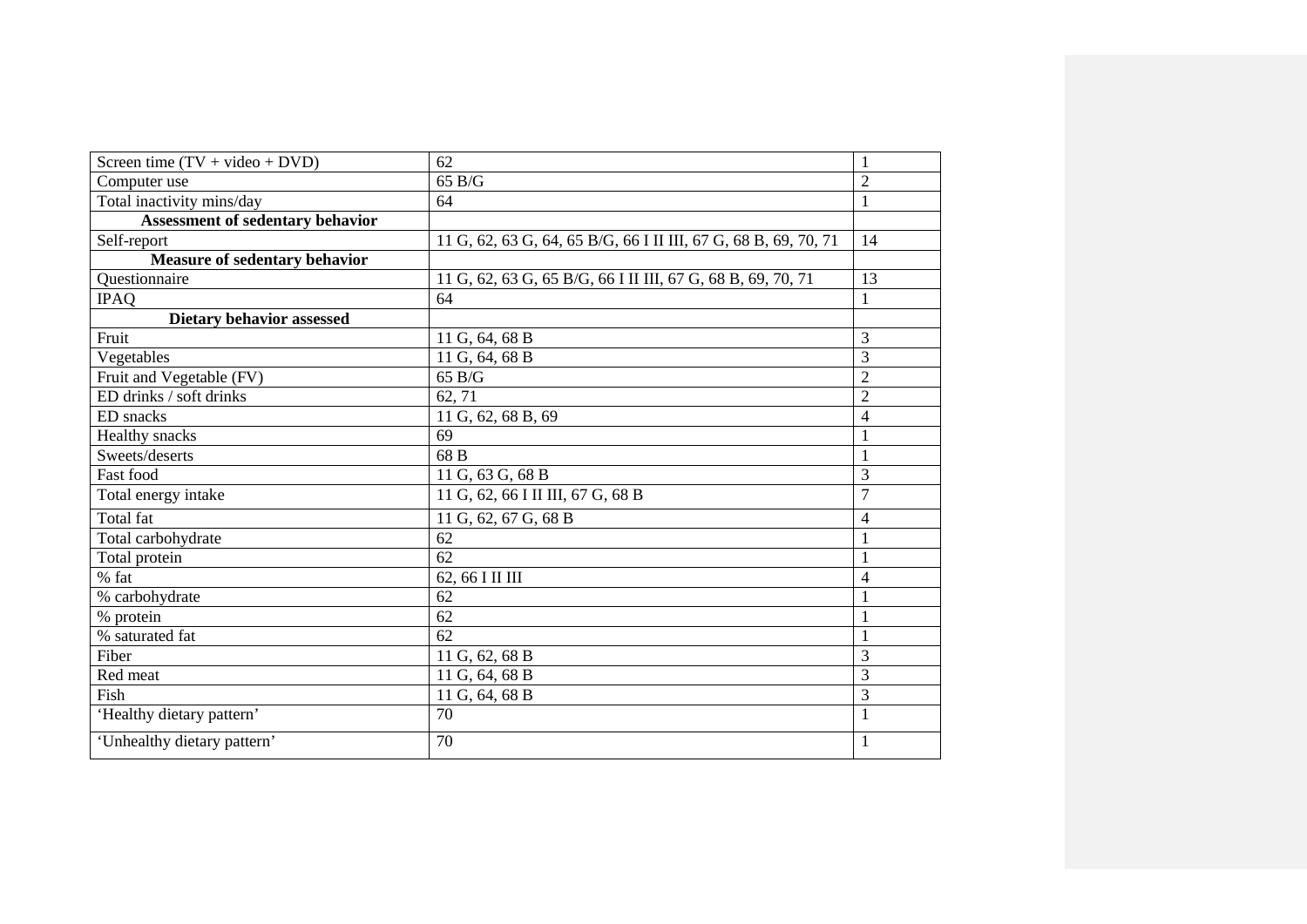| Grain mixtures                        | 11 G, 62, 64, 68 B                                          | $\overline{4}$ |
|---------------------------------------|-------------------------------------------------------------|----------------|
| <b>Assessment of dietary behavior</b> |                                                             |                |
| Self-report                           | 11 G, 63 G, 64, 65 B/G, 66 I II III, 67 G, 68 B, 69, 70, 71 | 13             |
| Interviewer administered              | 62                                                          |                |
| <b>Measure of dietary behavior</b>    |                                                             |                |
| Food Frequency Questionnaire (FFQ)    | 11 G, 64, 66 I II III, 67 G, 68 B, 69, 70                   | Q              |
| Other questionnaire                   | 63 G, 65 B/G, 71                                            | 4              |
| 24-hour recall                        | 62                                                          |                |
| Country                               |                                                             |                |
| United States (US)                    | 11 G, 62, 63 G, 66 I II III, 67 G, 68 B, 70, 71             | 10             |
| Canada                                | 65 B/G, 69                                                  | 3              |
| Greece                                | 64                                                          |                |

G, girls only; B, boys only; B/G, boys and girls analyzed separately. I/II, two independent samples.

For reference 66: I = men, II = low income women, III = high income women.

Reference numbers: see Reference list.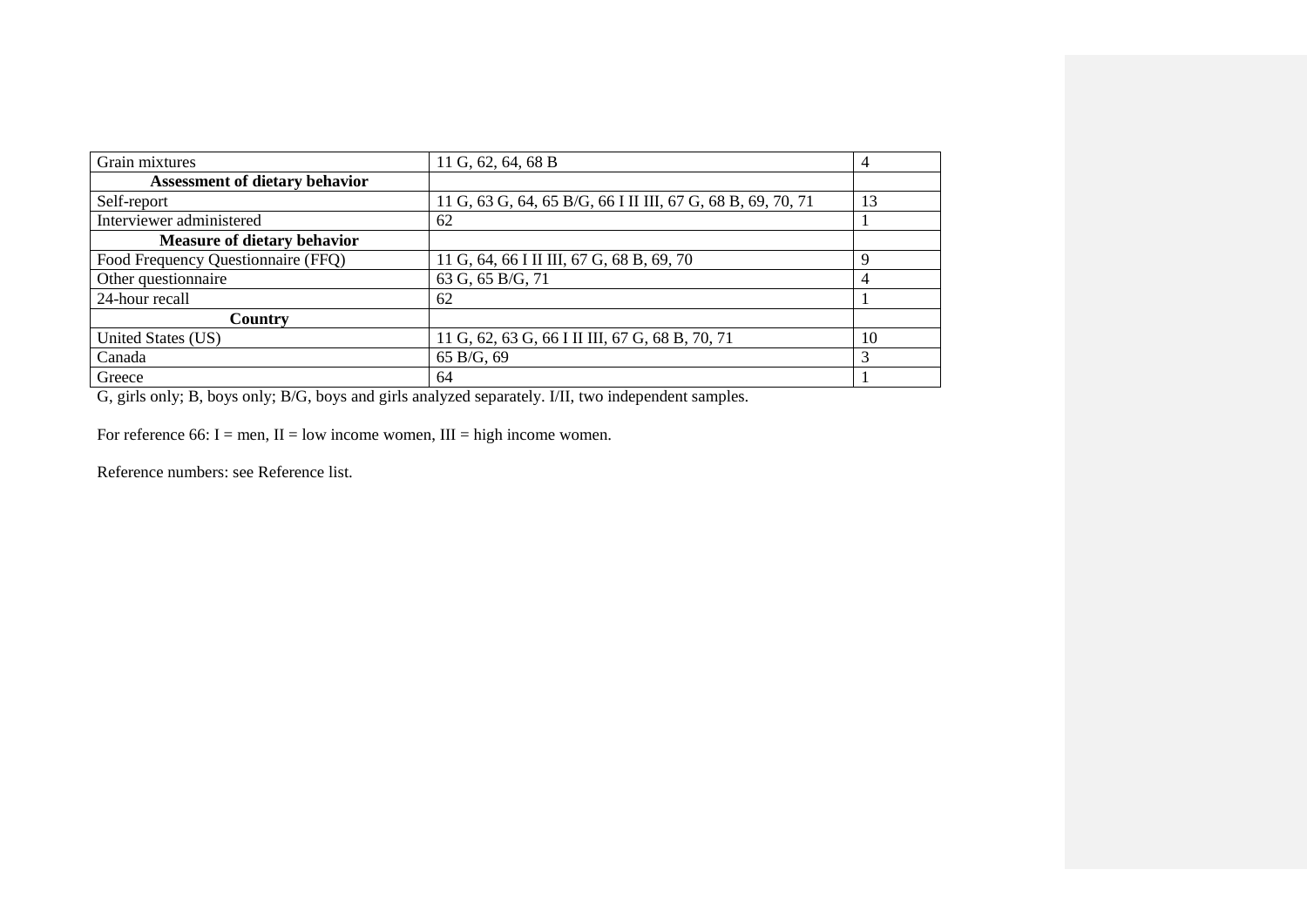|                                                   | No. of<br>samples |                                                                                                                                                                               | <b>Summary</b>                                  |                                                                               |
|---------------------------------------------------|-------------------|-------------------------------------------------------------------------------------------------------------------------------------------------------------------------------|-------------------------------------------------|-------------------------------------------------------------------------------|
| <b>Dietary behavior</b>                           |                   | 'Positive association $(+)$ '                                                                                                                                                 | 'Inverse association (-)'                       | 'No association (0)'                                                          |
|                                                   |                   | n samples [references]                                                                                                                                                        | n samples [references]                          | <b>n</b> samples [references]                                                 |
| Fruit                                             | 3                 | $n=0$                                                                                                                                                                         | $n=3$ [22 I, 30, 34]                            | $n=0$                                                                         |
| Vegetables                                        | 4                 | $n=0$                                                                                                                                                                         | $n=3$ [20, 22, 34 I]                            | $n=1$ [30]                                                                    |
| FV (composite measure<br>of fruit and vegetables) | 3                 | $n=0$                                                                                                                                                                         | $n=3$ [23 <sup>1</sup> , 24 <sup>s</sup> I, 25] | $n=0$                                                                         |
| Energy dense snacks                               | 10                | $n=11$ <sup>*</sup> [20 (savory snacks),<br>22 I (crisps, biscuits), $25$ , $27$<br>I, 28 (baked sweet snacks,<br>candy, salty snacks), 30<br>(savory snacks), $34$ , $38$ I] | $n=0$                                           | $n=4*$ [20 (sweet snacks),<br>22 I (chocolate), 30 (sweet)<br>snacks), 38 II] |
| Fast foods                                        | 6                 | $n=7*$ [22 I (hamburgers,<br>French fries, fried chicken),<br>25, 28, $35^{\circ}$ I, $35^{\circ}$ II]                                                                        | $n=0$                                           | $n=1*$ [30]                                                                   |
| Energy dense drinks                               | $\overline{7}$    | $n=7$ [20, 22 I, 25, 28, 30,<br>34, 37]                                                                                                                                       | $n=0$                                           | $n=0$                                                                         |
| Total energy intake                               | 11                | $n=8$ [23, 25, 26 <sup>1</sup> B/G, 28, 29<br>G, 32, 36                                                                                                                       | $n=0$                                           | $n=3$ [29 B, 31 <sup>s</sup> B/G]                                             |
| Percentage energy from<br>fat                     | $\overline{2}$    | $n=2$ [25, 32]                                                                                                                                                                | $n=0$                                           | $n=0$                                                                         |

**Table 3.** Associations between sedentary behavior and diet in children (<12 years)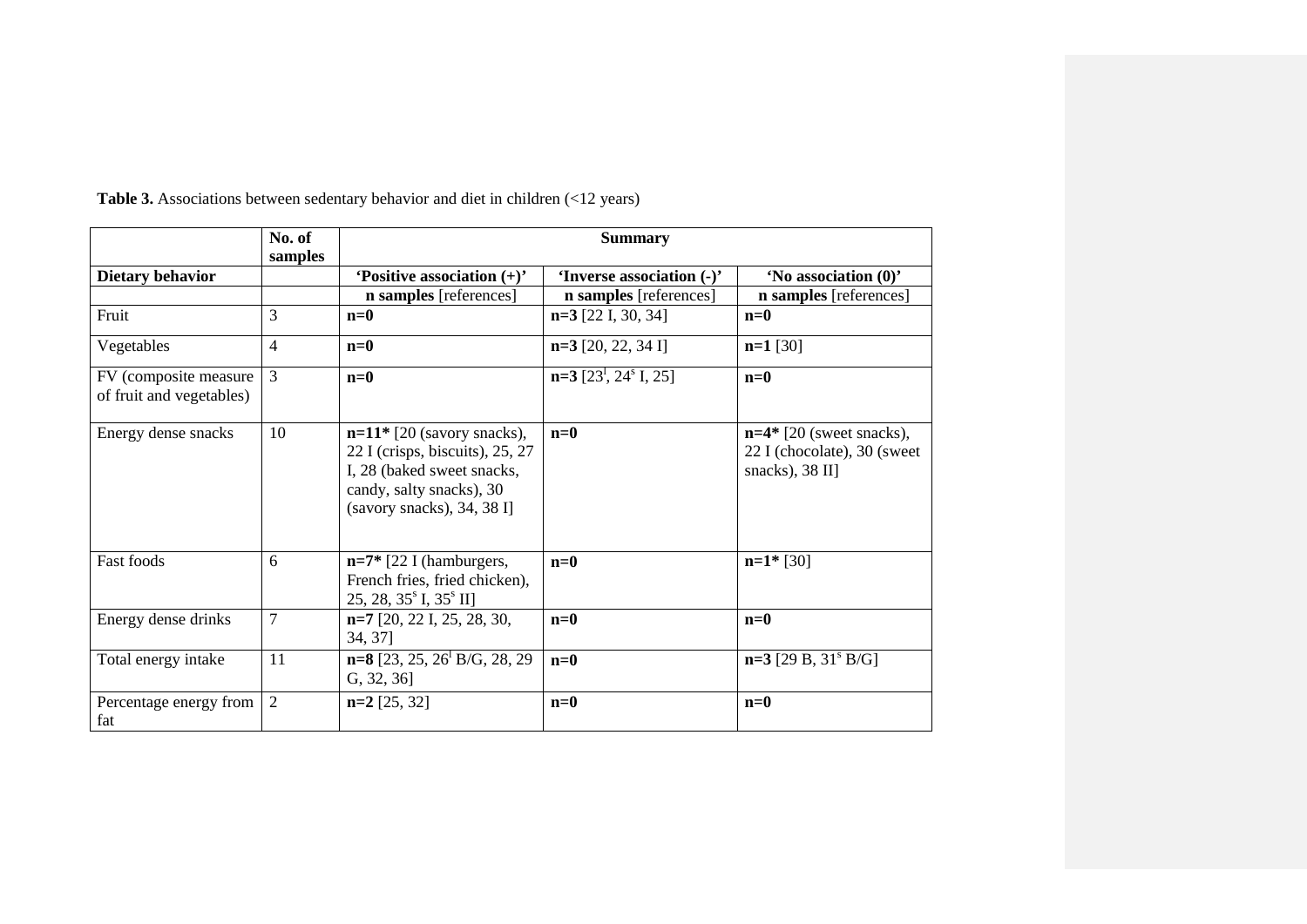G, girls only; B, boys only; B/G, boys and girls analyzed separately.  $\frac{1}{n}$  = longitudinal study.  $\frac{8}{n}$  = all associations with dietary behaviors are for TV viewing unless otherwise stated.  $s =$  screen time (sum of TV viewing, video/DVD, computer use).

For reference 22: I = children aged 5-10 years; for reference 24: I = children in grades 4-5; for reference 35: I = children aged 2-3.9 years, II = children aged 4-5.9 years; for reference 38: I = children from overweight families, II = children from non-overweight families. References numbers: see Reference list.

\*If in one study, sedentary behavior is examined in relation to two types of energy-dense snack (e.g. crisps and chocolate) and the results differ for the dietary outcomes (e.g. a positive (+) association was found for crisps and no (0) association was found for chocolate), the study is counted once in the 'No. of samples' column, and twice in the 'Summary' column.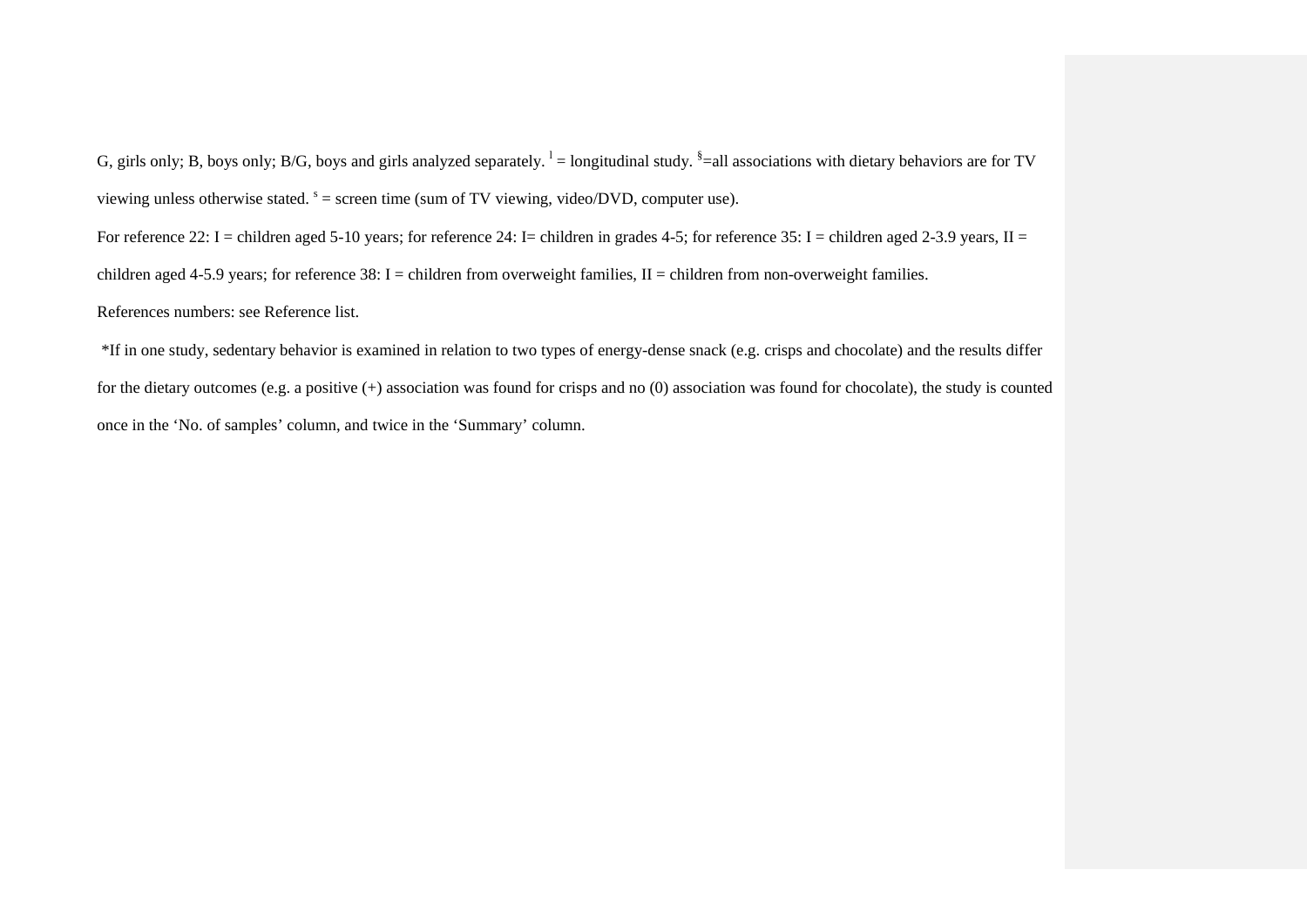|                          | No. of<br>samples | <b>Summary</b>                                                           |                                                                                  |                                                           |  |
|--------------------------|-------------------|--------------------------------------------------------------------------|----------------------------------------------------------------------------------|-----------------------------------------------------------|--|
| Dietary behavior         |                   | 'Positive association $(+)$ '                                            | 'Inverse association (-)'                                                        | 'No association (0)'                                      |  |
|                          |                   | n samples [references]                                                   | n samples [references]                                                           | n samples [references]                                    |  |
| Fruit                    | 48                | $n=0$                                                                    | $n=30$ [39 <sup>1, s</sup> I, 39 <sup>1, s</sup> II, 40 <sup>s</sup> B/G,        | $n=18$ [22 II, 41 <sup>s</sup> III, 41 <sup>s</sup> VI,   |  |
|                          |                   |                                                                          | 41 <sup>s</sup> I-II, 41 <sup>s</sup> IV-V, 41 <sup>s</sup> VII, 41 <sup>s</sup> | 41 ° VIII-IX, 41 ° XI-IXX, 41                             |  |
|                          |                   |                                                                          | X, 41 ° XX-XXI, 41 ° XXIII-                                                      | $S$ XXII, 41 $S$ XXV, 41 $S$                              |  |
|                          |                   |                                                                          | XXIV, 41 <sup>s</sup> XXVI-XXXI,                                                 | <b>XXXII, 59 B</b>                                        |  |
|                          |                   |                                                                          | XXXIII-XXXV, 42 B/G, $441$                                                       |                                                           |  |
|                          |                   |                                                                          | B/G, 45, 48, 59 G                                                                |                                                           |  |
| Vegetables               | 44                | $n=0$                                                                    | $n=26$ [39 <sup>1, s</sup> II, 40 <sup>s</sup> B/G, 41 <sup>s</sup> 1-II,        | $n=18$ [22 II, 39 <sup>1, s</sup> I, 41 <sup>s</sup> III, |  |
|                          |                   |                                                                          | 41 S IV-V, 41 S VII, 41 S X, 41 S                                                | 41 ° VI, 41 ° VIII-IX, 41 ° XI-                           |  |
|                          |                   |                                                                          | XIV, 41 <sup>s</sup> XVIII, 41 <sup>s</sup> XXI, 41 <sup>s</sup>                 | XIII, 41 $\mathrm{V}$ XV-XVII, 41 $\mathrm{V}$            |  |
|                          |                   |                                                                          | XXIII, 41 <sup>s</sup> XXVI—XXXV, 44 <sup>1</sup>                                | XIX-XX, 41 ° XXII, 41 °                                   |  |
|                          |                   |                                                                          | B/G, 45]                                                                         | XXIV-XXV, 48]                                             |  |
| FV (composite measure    | $\tau$            | $n=0$                                                                    | $n=5$ [24 <sup>s</sup> III, 53 B/G, 54 <sup>l, d</sup> G,                        | $n=2$ [24 <sup>s</sup> II, 54 <sup>l, d</sup> B]          |  |
| of fruit and vegetables) |                   |                                                                          | $61d$ ]                                                                          |                                                           |  |
| Energy dense snacks      | 47                | $n=42$ [22 II (chocolate), 27 II,                                        | $n=0$                                                                            | $n=9*$ [22 II (crisps, biscuits),                         |  |
|                          |                   | $39^{l,s}$ II, 40 <sup>s</sup> B/G, 41 <sup>s</sup> I-V, 41 <sup>s</sup> |                                                                                  | $39^{l, s}$ I, 41 <sup>s</sup> VI, 49, 51 B/G             |  |
|                          |                   | VII-XXXV, $48,55^{\circ}$ B/G]                                           |                                                                                  | (sweet snacks, savory                                     |  |
|                          |                   |                                                                          |                                                                                  | snacks)]                                                  |  |
| Fast foods               | 8                 | $n=5*$ [22 II (hamburgers,                                               | $n=0$                                                                            | $n=5$ * [22 II (fried chicken),                           |  |
|                          |                   | French fries), $39^{1.5}$ II, $46^{1}$ G,                                |                                                                                  | $39^{1,8}$ I, $46^{1}$ B, 51 B/G]                         |  |
|                          |                   | 48]                                                                      |                                                                                  |                                                           |  |
| Fried foods              | $\overline{4}$    | $n=3$ [39 <sup>1, s</sup> II, 40 <sup>s</sup> B/G]                       | $n=0$                                                                            | $n=1$ [39 <sup>1, s</sup> I]                              |  |
| Energy dense drinks      | 49                | $n=44$ [22 II, 39 <sup>1, s</sup> I, 39 <sup>1, s</sup> II, 40           | $n=0$                                                                            | $n=5$ [41 $\mathrm{V}$ VI, 42 G, 49, 51                   |  |
|                          |                   | $\rm{^{8}}$ B/G, 41 $\rm{^{8}}$ I-V, 41 $\rm{^{8}}$ VII-                 |                                                                                  | $B/G$ ]                                                   |  |
|                          |                   | XXXV, 42 B, 48, 52 <sup>s</sup> , 57, 58]                                |                                                                                  |                                                           |  |
| Total energy intake      | 9                 | $n=3$ [39 <sup>l, s</sup> II, 40 <sup>s</sup> B/G]                       | $n=0$                                                                            | $n=6$ [39 <sup>l, s</sup> I, 54 <sup>l, d</sup> B/G, 59   |  |
|                          |                   |                                                                          |                                                                                  | $B/G$ , 60 $s$ ]                                          |  |

**Table 4.** Associations between sedentary behavior and diet in adolescents (12-18 years)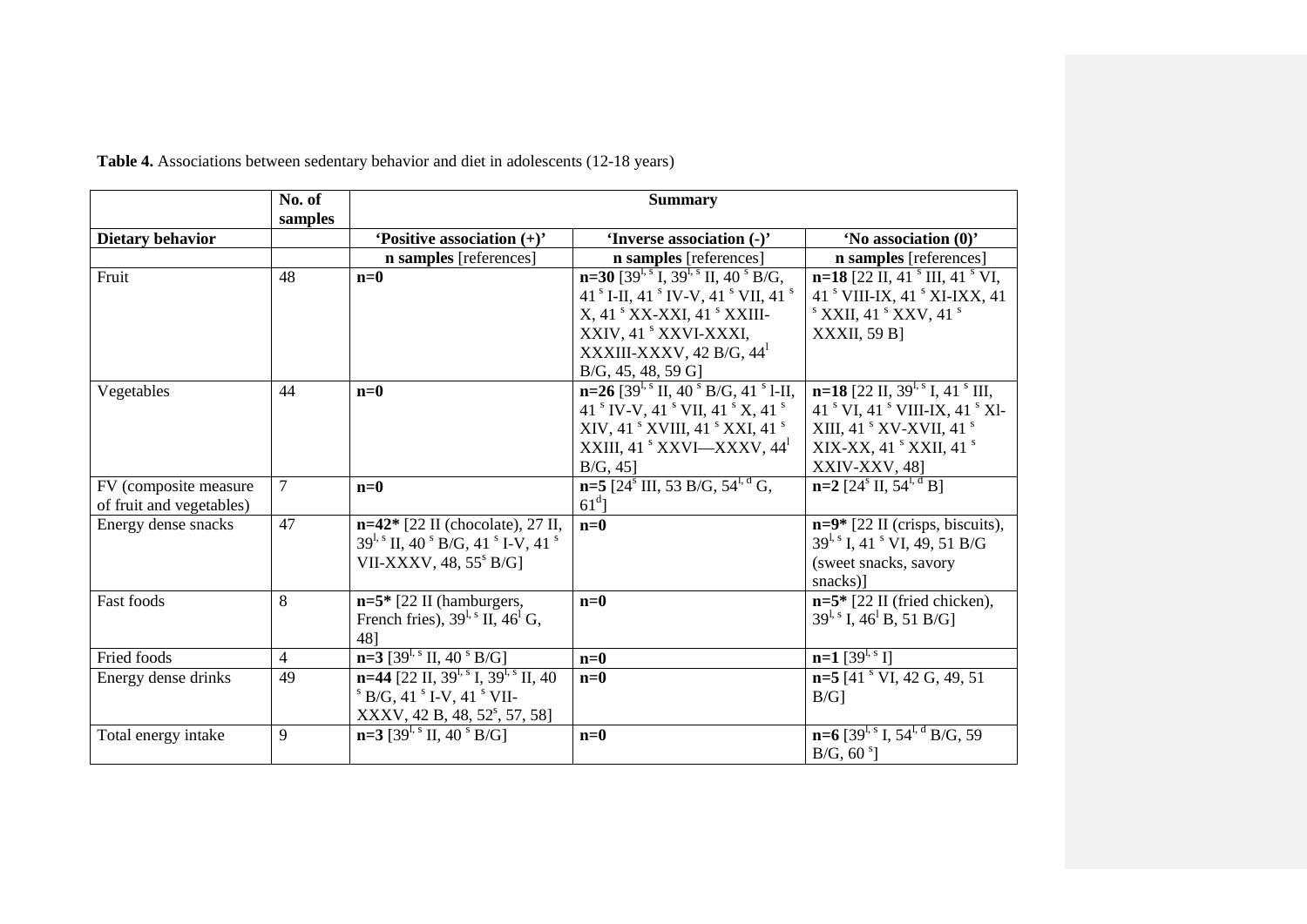| Percentage energy from | 10 | $n=5$ [39 <sup>t, s</sup> II, 40 <sup>s</sup> B/G, 60 <sup>s</sup> , | $n=0$                                                | $n=5$ [39 <sup>t, s</sup> I, 54 <sup>t, d</sup> B/G 59 |
|------------------------|----|----------------------------------------------------------------------|------------------------------------------------------|--------------------------------------------------------|
| fat                    |    | $61^{d}$                                                             |                                                      | B/G                                                    |
| Total fat (grams)      |    | $n=3$ [40 $^{8}$ B/G, 42 G]                                          | $n=0$                                                | $n=5$ [42 B, 49, 59 B/G, 60 $^{8}$ ]                   |
| Fibre                  |    | $n=0$                                                                | $n=3$ [54 <sup>t, d</sup> G, 59 G, 61 <sup>d</sup> ] | $n=3$ [49, 54 <sup>t, a</sup> B, 59 B]                 |

G, girls only; B, boys only; B/G, boys and girls analyzed separately.  $\frac{1}{s}$  = longitudinal study.  $\frac{s}{s}$  = all associations with dietary behaviors are for TV viewing unless otherwise stated.  $s =$  screen time (sum of TV viewing, video/DVD, computer use);  $d =$  sedentary time (sum of TV viewing, video/DVD, sitting while talking/homework/reading).

For reference 22: II = adolescents aged 11-14 years; for reference 24: II = adolescents in grades 6=8, III = adolescents in grades 9-12; for reference 39: I = younger cohort (mean age 12.8 years), II = older cohort (mean age 15.9 years); for reference 41: HBSC study examining associations between TV viewing and diet in 35 countries. Each Country is an independent sample: I = Canada, II = USA, III = Israel, IV = Denmark, V = Finland, VI = Greenland, VII = Norway, VIII = Sweden, IX = Croatia, X = Czech Republic, XI = Estonia, XII = Hungary, XIII = Latvia, XIV = Lithuania, XV = Macedonia, XVI = Poland, XVII = Russia, XVIII = Slovenia, XIX = Ukraine, XX = Greece, XXI = Italy, XXII = Malta, XXIII = Portugal, XXIV = Spain, XXV = Austria, XXVI = Belgium – Flemish, XXVII = Belgium – French, XXVIII = England, XXIX = France, XXX = Germany, XXXI = Ireland, XXXII = Netherlands, XXXIII = Scotland, XXXIV = Switzerland, XXXV = Wales. *References*: see Reference list.

\*If in one study, sedentary behavior is examined in relation to two types of energy-dense snack (e.g. crisps and chocolate) and the results differ for the dietary outcomes (e.g. a positive (+) association was found for crisps and no (0) association was found for chocolate), the study is counted once in the 'No. of samples' column, and twice in the 'Summary' column.